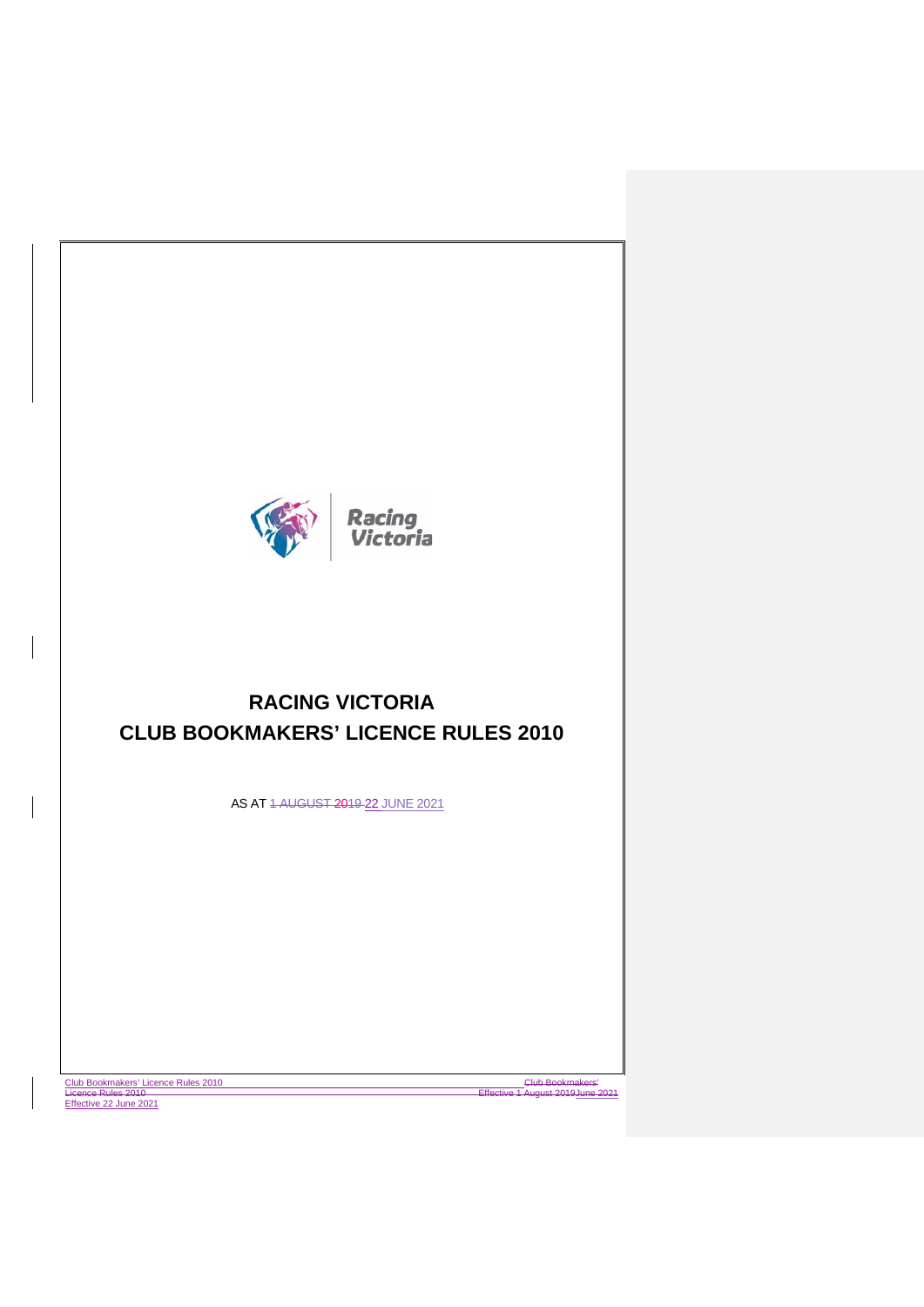# **CONTENTS**

# **Clause Contents**

| 1.  |  |
|-----|--|
| 1.1 |  |
| 1.2 |  |
| 1.3 |  |
| 1.4 |  |
| 2.  |  |
| 2.1 |  |
| 2.2 |  |
| 2.3 |  |
| 3.  |  |
| 3.1 |  |
| 3.2 |  |
| 4.  |  |
| 4.1 |  |
| 4.2 |  |
| 4.3 |  |
| 4.4 |  |
| 5.  |  |
| 5.1 |  |
| 5.2 |  |
| 5.3 |  |
| 6.  |  |
| 6.1 |  |
| 6.2 |  |
| 7.  |  |
| 7.1 |  |
| 7.2 |  |
| 7.3 |  |
| 8.  |  |
| 8.1 |  |
| 8.2 |  |
| 9.  |  |
| 9.1 |  |

Club Bookmakers' Licence 2010<br>August 2019 June 2021 Effective 22 June 2021 Club Bookmak a Rules  $2011$  Formatted: Left, Tab stops: Not at 8.47 cm

 $\overline{A}$ 

Page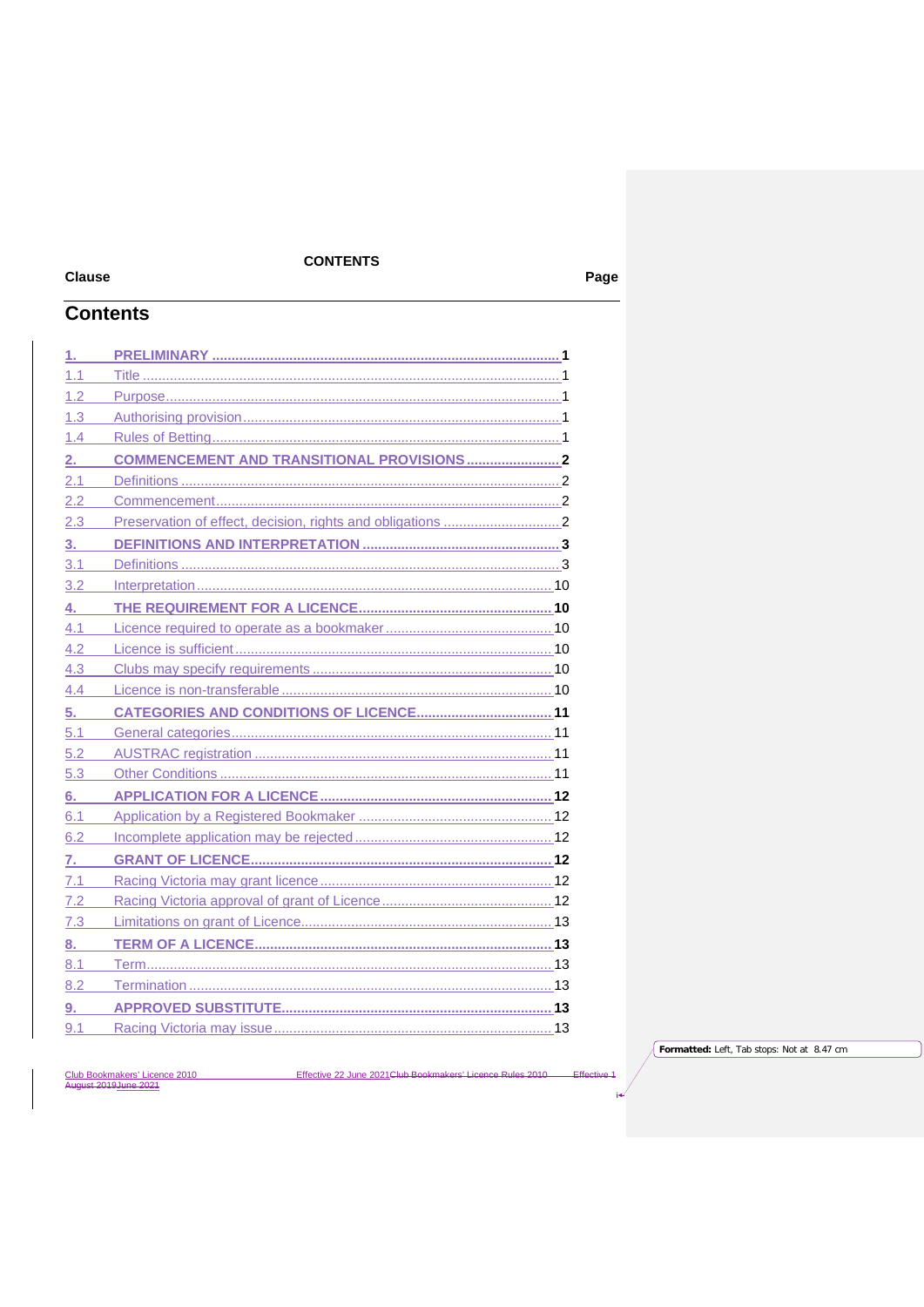| 9.2   |                                                                               |  |
|-------|-------------------------------------------------------------------------------|--|
| 9.3   | Application for a Bookmaker's Key Employee to be an Approved                  |  |
|       |                                                                               |  |
| 9.4   |                                                                               |  |
| 9.5   |                                                                               |  |
| 9.6   |                                                                               |  |
| 9.7   |                                                                               |  |
| 9.8   | Approved Substitute subject to the Racing Victoria Rules  14                  |  |
| 10.   |                                                                               |  |
| 10.1  | Authority to conduct betting during the holding of a race meeting or at any   |  |
|       |                                                                               |  |
| 10.2  |                                                                               |  |
| 10.3  |                                                                               |  |
| 11.   | <b>BOOKMAKER TO KEEP RECORD OF EMPLOYEES AND</b>                              |  |
|       |                                                                               |  |
| 11.1  |                                                                               |  |
| 12.   | <b>CONDUCT OF RACE, FUTURE DOUBLE AND/OR FUTURE</b>                           |  |
|       |                                                                               |  |
| 12.1  | Bookmaker engaged in Race, Future Double and/or Future Win/Place              |  |
|       |                                                                               |  |
|       |                                                                               |  |
| 13.   |                                                                               |  |
| 13.1  |                                                                               |  |
| 13.2  |                                                                               |  |
| 13.3  |                                                                               |  |
| 13.4  |                                                                               |  |
| 13.5  |                                                                               |  |
| 13.6  |                                                                               |  |
| 13.7  |                                                                               |  |
| 13.8  |                                                                               |  |
| 13.9  |                                                                               |  |
| 13.10 |                                                                               |  |
| 13.11 |                                                                               |  |
| 13.12 |                                                                               |  |
| 13.13 |                                                                               |  |
| 13.14 |                                                                               |  |
| 13.15 |                                                                               |  |
| 13.16 | Penalty for failing to provide timely reports or reports in required form  27 |  |
| 14.   |                                                                               |  |
| 14.1  |                                                                               |  |

Effective 22 June 2021 Club Bookmakers' Licence Rules 2010 Effective 1

**Formatted:** Left, Tab stops: Not at 8.47 cm

ii

Club Bookmakers' Licence 2010<br>August 2019 June 2021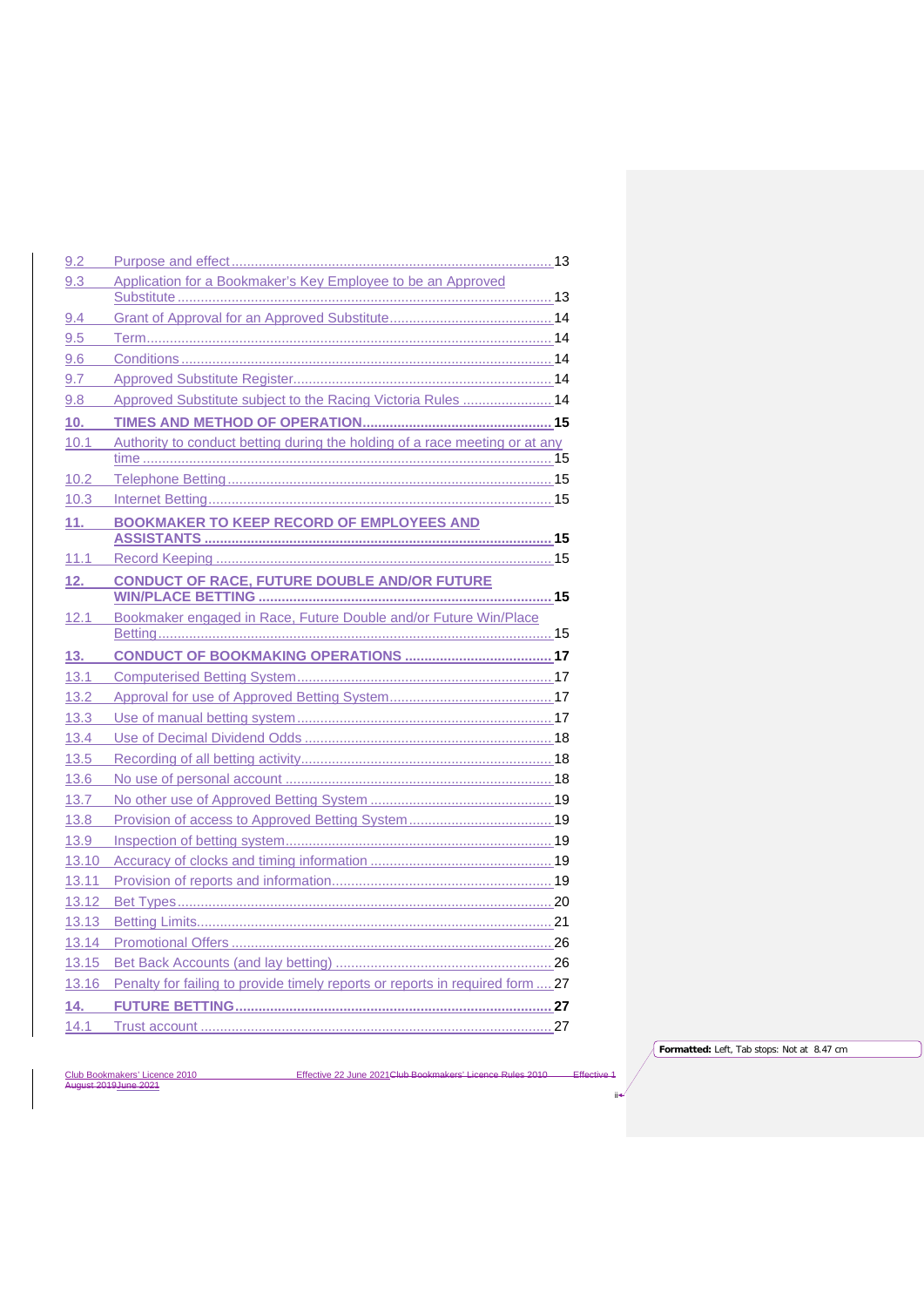| 14.2 |                                                                       |  |
|------|-----------------------------------------------------------------------|--|
| 15.  |                                                                       |  |
| 15.1 |                                                                       |  |
| 15.2 |                                                                       |  |
| 15.3 | No withdrawals or deposits permitted without identity verification 28 |  |
| 15.4 |                                                                       |  |
| 15.5 |                                                                       |  |
| 15.6 |                                                                       |  |
| 15.7 |                                                                       |  |
| 16.  |                                                                       |  |
| 16.1 |                                                                       |  |
| 16.2 |                                                                       |  |
| 16.3 |                                                                       |  |
| 16.4 |                                                                       |  |
| 16.5 | Contact point for Racing Victoria Betting Supervisor 31               |  |
| 16.6 |                                                                       |  |
| 17.  |                                                                       |  |
| 17.1 |                                                                       |  |
| 18.  |                                                                       |  |
| 18.1 |                                                                       |  |
| 18.2 |                                                                       |  |
| 18.3 |                                                                       |  |
| 19.  | <b>WITHDRAWAL OF A LICENCE OR APPROVAL FOR APPROVED</b>               |  |
|      |                                                                       |  |
| 19.1 |                                                                       |  |
| 20.  | <b>REVOCATION OR SUSPENSION OF A LICENCE BY RACING</b>                |  |
|      |                                                                       |  |
| 20.1 | Revocation or suspension of Registered Bookmaker's Certificate 36     |  |
| 20.2 | Racing Victoria or the Stewards may revoke or suspend36               |  |
| 20.3 |                                                                       |  |
| 21.  | <b>RACING VICTORIA OR THE STEWARDS MAY IMPOSE PENALTY  37</b>         |  |
| 22.  |                                                                       |  |
| 22.1 |                                                                       |  |
| 23.  | <b>AUTHORISED OFFICER TO PROVIDE IDENTIFICATION  38</b>               |  |
| 24.  |                                                                       |  |
| 24.1 |                                                                       |  |
| 25.  |                                                                       |  |
| 25.1 |                                                                       |  |
|      |                                                                       |  |

**Formatted:** Left, Tab stops: Not at 8.47 cm

Club Bookmakers' Licence 2010<br>August 2019 June 2021

Effective 22 June 2021 Club Bookmakers' Licence Rules 2010 Effective 1

iii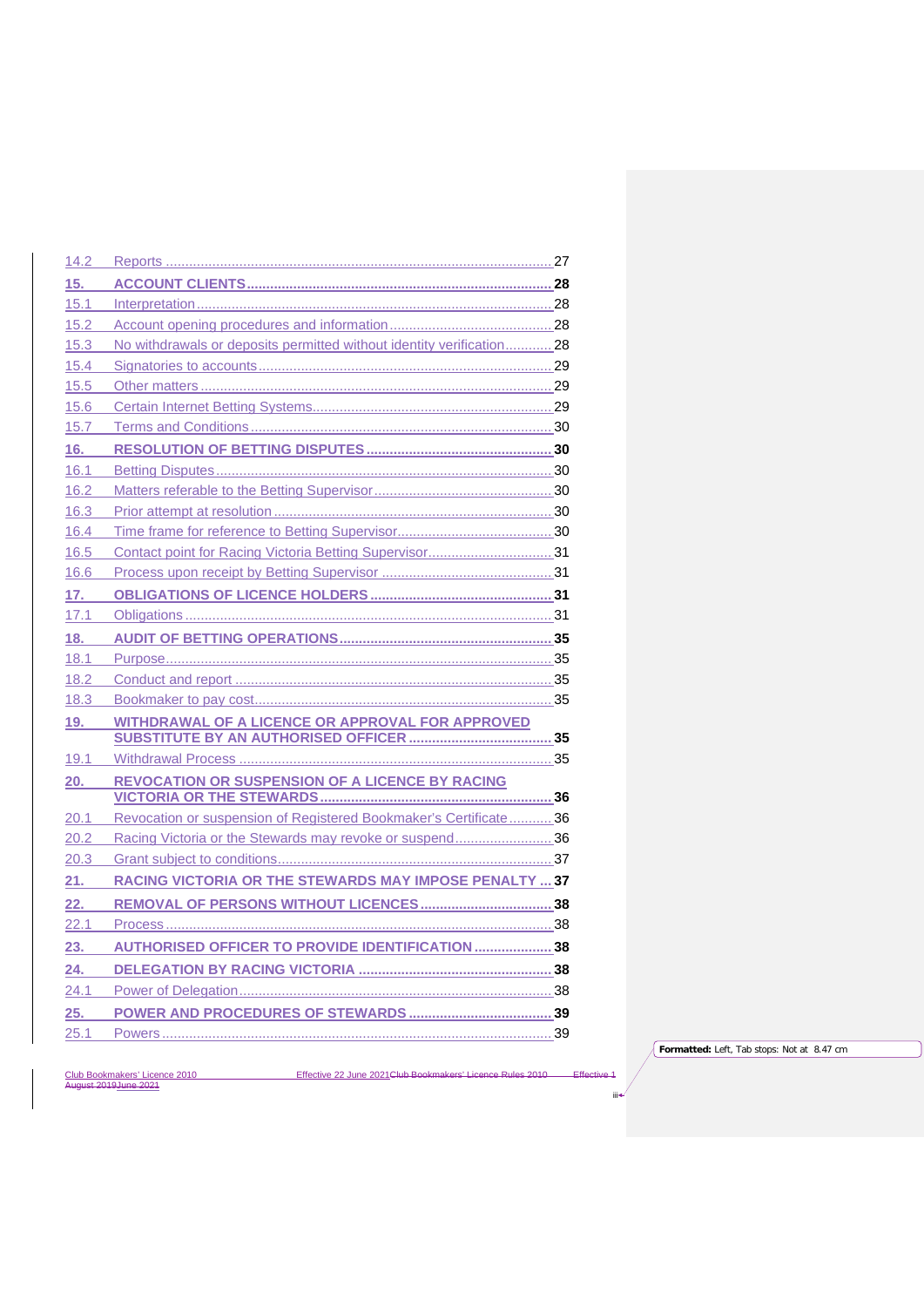| 25.2 |                                                 |                                                                                                        |
|------|-------------------------------------------------|--------------------------------------------------------------------------------------------------------|
| 25.3 |                                                 |                                                                                                        |
| 26.  |                                                 |                                                                                                        |
| 26.1 |                                                 |                                                                                                        |
|      | ERROR! HYPERLINK REFERENCE NOT VALID.4.         |                                                                                                        |
|      |                                                 |                                                                                                        |
|      |                                                 |                                                                                                        |
|      | Error! Hyperlink reference not valid.4.4        |                                                                                                        |
|      |                                                 |                                                                                                        |
|      | <b>Error! Hyperlink reference not valid.4.2</b> |                                                                                                        |
|      |                                                 |                                                                                                        |
|      |                                                 |                                                                                                        |
|      |                                                 |                                                                                                        |
|      | Error! Hyperlink reference not valid. 4.4       | <u>Rules</u>                                                                                           |
|      |                                                 |                                                                                                        |
|      |                                                 | ERROR! HYPERLINK REFERENCE NOT VALID.2 COMMENCEMENT AND                                                |
|      |                                                 | <b>TRANSITIONAL PROVISIONS ERROR! BOOKMARK NOT DEFINED.</b>                                            |
|      | Error! Hyperlink reference not valid.2.4        |                                                                                                        |
|      |                                                 |                                                                                                        |
|      |                                                 |                                                                                                        |
|      | Error! Hyperlink reference not valid.2.2        |                                                                                                        |
|      |                                                 |                                                                                                        |
|      |                                                 | Error! Hyperlink reference not valid.2.3 Preservation of effect, decision, rights                      |
|      |                                                 |                                                                                                        |
|      |                                                 | ERROR! HYPERLINK REFERENCE NOT VALID.3. DEFINITIONS AND<br>INTERPRETATION ERROR! BOOKMARK NOT DEFINED. |
|      | Error! Hyperlink reference not valid.3.1        |                                                                                                        |
|      |                                                 |                                                                                                        |
|      |                                                 |                                                                                                        |
|      | Error! Hyperlink reference not valid.3.2        |                                                                                                        |
|      |                                                 |                                                                                                        |
|      |                                                 |                                                                                                        |
|      |                                                 | ERROR! HYPERLINK REFERENCE NOT VALID.4. THE REQUIREMENT FOR A                                          |
|      |                                                 |                                                                                                        |
|      |                                                 |                                                                                                        |
|      |                                                 |                                                                                                        |
|      |                                                 |                                                                                                        |
|      |                                                 |                                                                                                        |
|      |                                                 |                                                                                                        |

**Formatted:** Left, Tab stops: Not at 8.47 cm

iv

Club Bookmakers' Licence 2010<br>August 2019 June 2021

Effective 22 June 2021 Club Bookmakers' Licence Rules 2010 Effective 1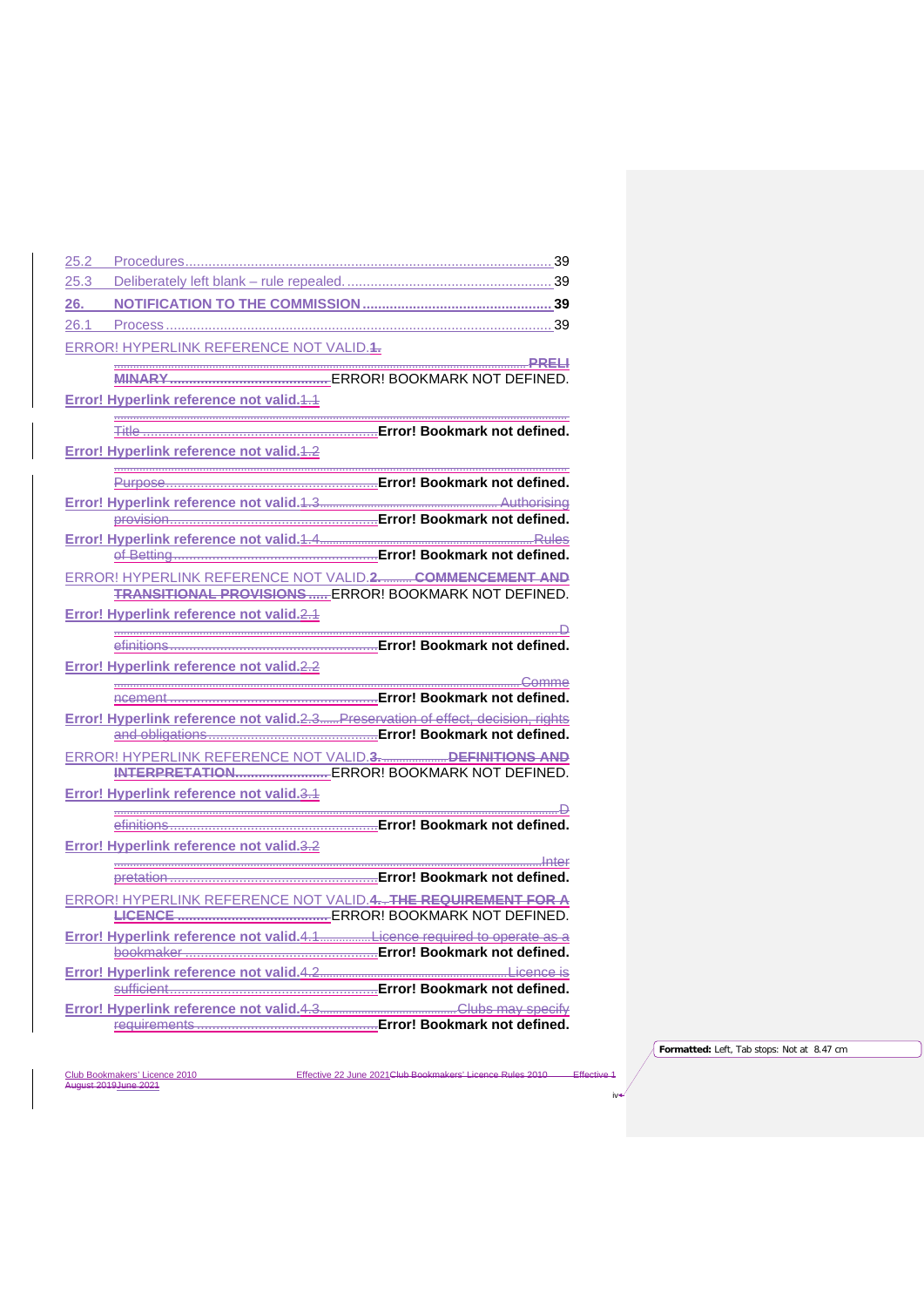| ERROR! HYPERLINK REFERENCE NOT VALID.5CATEGORIES AND                          |                                                                     |
|-------------------------------------------------------------------------------|---------------------------------------------------------------------|
|                                                                               | <b>CONDITIONS OF LICENCE  ERROR! BOOKMARK NOT DEFINED.</b>          |
|                                                                               |                                                                     |
|                                                                               |                                                                     |
|                                                                               |                                                                     |
|                                                                               |                                                                     |
|                                                                               |                                                                     |
|                                                                               |                                                                     |
| ERROR! HYPERLINK REFERENCE NOT VALID.6 APPLICATION FOR A                      |                                                                     |
|                                                                               |                                                                     |
|                                                                               |                                                                     |
| Error! Hyperlink reference not valid.6.2 Incomplete application may be        |                                                                     |
|                                                                               |                                                                     |
|                                                                               |                                                                     |
|                                                                               |                                                                     |
|                                                                               |                                                                     |
|                                                                               |                                                                     |
| Error! Hyperlink reference not valid.7.2 Racing Victoria approval of grant of |                                                                     |
|                                                                               |                                                                     |
|                                                                               |                                                                     |
|                                                                               |                                                                     |
|                                                                               |                                                                     |
|                                                                               |                                                                     |
| Error! Hyperlink reference not valid.8.1                                      |                                                                     |
|                                                                               |                                                                     |
|                                                                               |                                                                     |
| Error! Hyperlink reference not valid.8.2                                      |                                                                     |
|                                                                               |                                                                     |
|                                                                               |                                                                     |
|                                                                               |                                                                     |
|                                                                               |                                                                     |
|                                                                               |                                                                     |
|                                                                               |                                                                     |
|                                                                               |                                                                     |
| Error! Hyperlink reference not valid.9.3 Application for a Bookmaker's Key    |                                                                     |
|                                                                               | Employee to be an Approved Substitute  Error! Bookmark not defined. |
| Error! Hyperlink reference not valid.9.4 Grant of Approval for an Approved    |                                                                     |
|                                                                               |                                                                     |

Effective 22 June 2021 Club Bookmakers' Licence Rules 2010 Effective 1

**Formatted:** Left, Tab stops: Not at 8.47 cm

v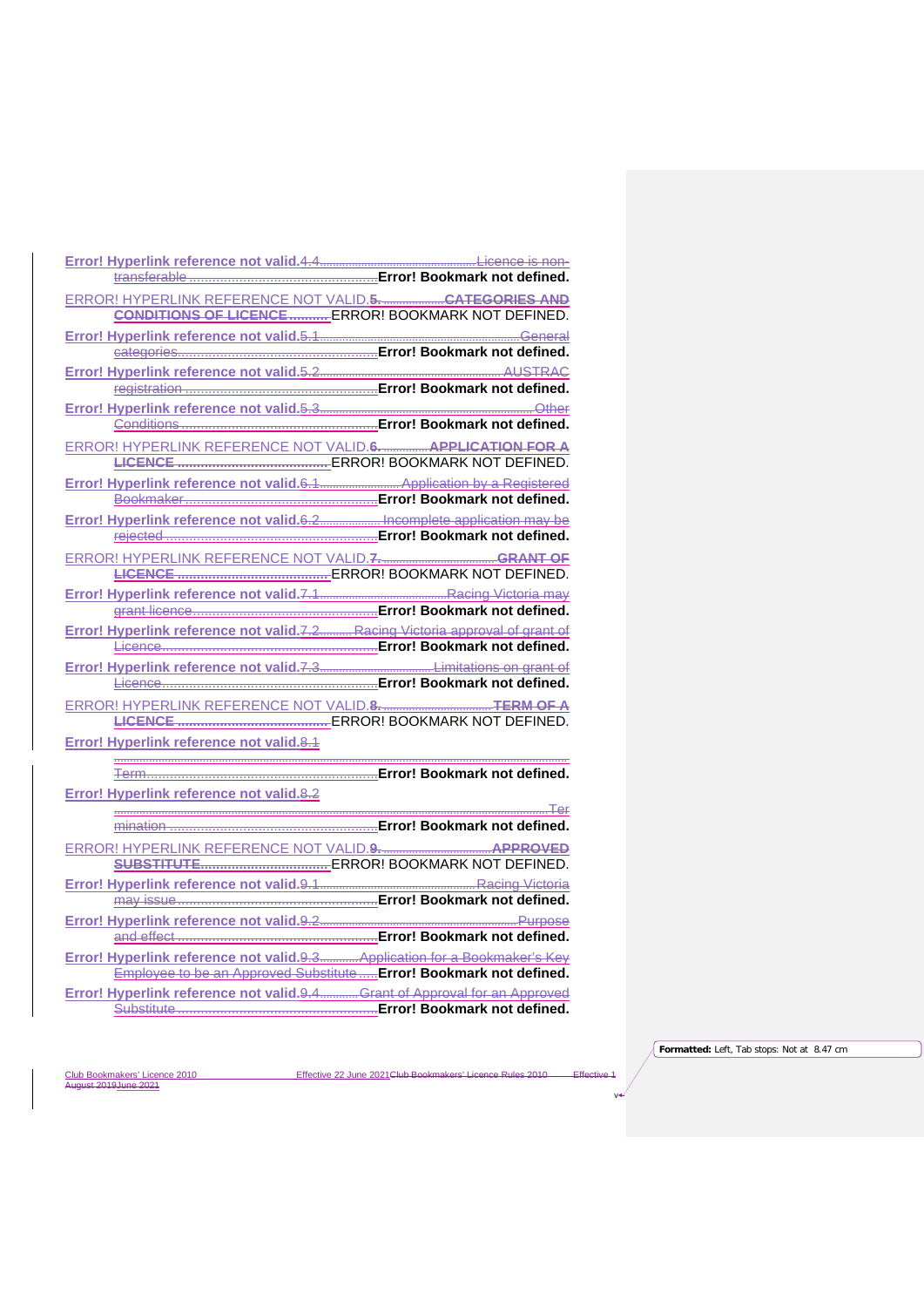| Error! Hyperlink reference not valid.9.6                                                                                                             |  |
|------------------------------------------------------------------------------------------------------------------------------------------------------|--|
|                                                                                                                                                      |  |
|                                                                                                                                                      |  |
|                                                                                                                                                      |  |
| Error! Hyperlink reference not valid.9.8 Approved Substitute subject to the                                                                          |  |
|                                                                                                                                                      |  |
| ERROR! HYPERLINK REFERENCE NOT VALID. 10. TIMES AND METHOD OF                                                                                        |  |
|                                                                                                                                                      |  |
| Error! Hyperlink reference not valid. 10.1. Authority to conduct betting during the                                                                  |  |
| holding of a race meeting or at any time  Error! Bookmark not defined.                                                                               |  |
| Error! Hyperlink reference not valid. 40.2                                                                                                           |  |
|                                                                                                                                                      |  |
|                                                                                                                                                      |  |
| Error! Hyperlink reference not valid. 40.3                                                                                                           |  |
|                                                                                                                                                      |  |
|                                                                                                                                                      |  |
| ERROR! HYPERLINK REFERENCE NOT VALID. 44 BOOKMAKER TO KEEP                                                                                           |  |
| RECORD OF EMPLOYEES AND ASSISTANTS ERROR! BOOKMARK                                                                                                   |  |
| NOT DEFINED.                                                                                                                                         |  |
| ERROR! HYPERLINK REFERENCE NOT VALID.12 CONDUCT OF RACE.                                                                                             |  |
| FUTURE DOUBLE AND/OR FUTURE WIN/PLACE BETTING ERROR!<br><b>BOOKMARK NOT DEFINED.</b>                                                                 |  |
|                                                                                                                                                      |  |
| Error! Hyperlink reference not valid. 12.1. Bookmaker engaged in Race, Future<br>Double and/or Future Win/Place Betting Error! Bookmark not defined. |  |
|                                                                                                                                                      |  |
| ERROR! HYPERLINK REFERENCE NOT VALID.13CONDUCT OF<br><b>BOOKMAKING OPERATIONS ERROR! BOOKMARK NOT DEFINED.</b>                                       |  |
|                                                                                                                                                      |  |
|                                                                                                                                                      |  |
| Error! Hyperlink reference not valid. 13.2. Approval for use of Approved Betting                                                                     |  |
|                                                                                                                                                      |  |
|                                                                                                                                                      |  |
|                                                                                                                                                      |  |
|                                                                                                                                                      |  |
|                                                                                                                                                      |  |
|                                                                                                                                                      |  |
|                                                                                                                                                      |  |
|                                                                                                                                                      |  |
|                                                                                                                                                      |  |
| Error! Hyperlink reference not valid. 13.7 No other use of Approved Betting                                                                          |  |
|                                                                                                                                                      |  |
|                                                                                                                                                      |  |

**Error! Hyperlink reference not valid.**9.5

Effective 22 June 2021Club Bookmakers' Licence Rules 2010 Effective 1 Club Bookmakers' Licence 2010<br>August 2019 June 2021

**Formatted:** Left, Tab stops: Not at 8.47 cm

vi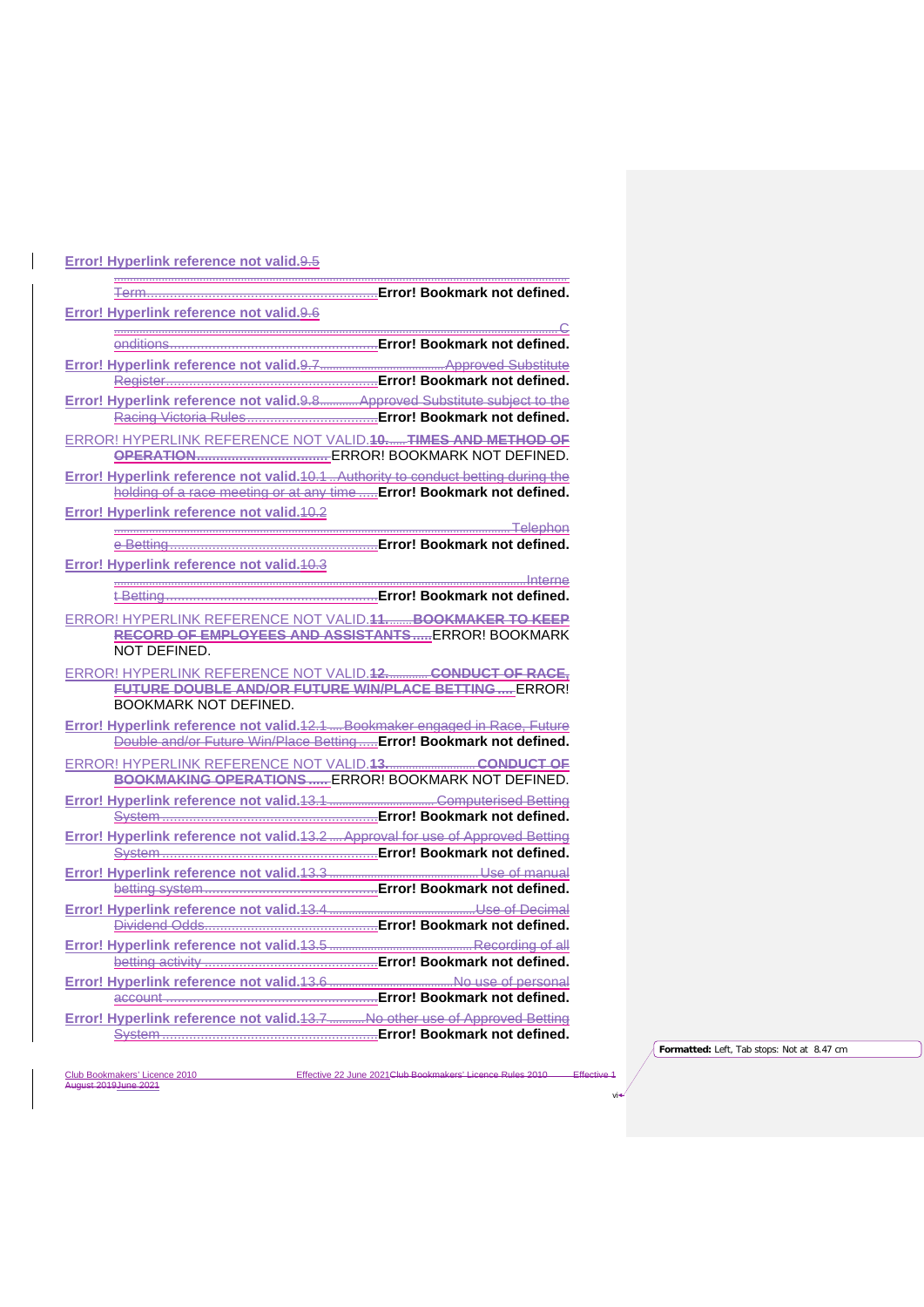|                                                                                                                                                          | Error! Hyperlink reference not valid. 13.8 Provision of access to Approved |
|----------------------------------------------------------------------------------------------------------------------------------------------------------|----------------------------------------------------------------------------|
|                                                                                                                                                          | Error! Bookmark not defined.                                               |
|                                                                                                                                                          |                                                                            |
|                                                                                                                                                          | <b>Error! Bookmark not defined.</b>                                        |
| Error! Hyperlink reference not valid. 13.10.                                                                                                             | Accuracy of clocks and timing                                              |
|                                                                                                                                                          | Error! Bookmark not defined.                                               |
| Error! Hyperlink reference not valid. 13.11                                                                                                              | <b>Example 20 Frovision of reports and</b><br>Error! Bookmark not defined. |
| Error! Hyperlink reference not valid. 13.12                                                                                                              |                                                                            |
|                                                                                                                                                          |                                                                            |
| et Types                                                                                                                                                 | <b>Error! Bookmark not defined.</b>                                        |
| Error! Hyperlink reference not valid. 13.13                                                                                                              |                                                                            |
|                                                                                                                                                          | <b>Error! Bookmark not defined.</b>                                        |
| na Limits                                                                                                                                                |                                                                            |
| Error! Hyperlink reference not valid. 13.14                                                                                                              |                                                                            |
|                                                                                                                                                          |                                                                            |
| Error! Hyperlink reference not valid. 13.15 Bet Back Accounts (and lay                                                                                   |                                                                            |
|                                                                                                                                                          |                                                                            |
| Error! Hyperlink reference not valid. 13.16 Penalty for failing to provide timely                                                                        |                                                                            |
| reports or reports in required form Error! Bookmark not defined.                                                                                         |                                                                            |
| ERROR! HYPERLINK REFERENCE NOT VALID.44, BETTING ON BEHALF OF                                                                                            |                                                                            |
| <b>PROFESSIONAL CUSTOMERS ERROR! BOOKMARK NOT DEFINED.</b>                                                                                               |                                                                            |
| Error! Hyperlink reference not valid. 14.1                                                                                                               |                                                                            |
| rmission                                                                                                                                                 | Error! Bookmark not defined.                                               |
|                                                                                                                                                          |                                                                            |
|                                                                                                                                                          |                                                                            |
| Knowledge of Relationship Error! Bookmark not defined.                                                                                                   |                                                                            |
|                                                                                                                                                          |                                                                            |
| Professional Customer Staffer's Professional Capacity  Error! Bookmark                                                                                   |                                                                            |
| not defined.                                                                                                                                             |                                                                            |
|                                                                                                                                                          |                                                                            |
| Professional Customer Staffer's Personal Capacity Error! Bookmark not<br>defined.                                                                        |                                                                            |
|                                                                                                                                                          |                                                                            |
| Error! Hyperlink reference not valid. 14.4  Obligations on Bookmakers -<br>Error! Hyperlink reference not valid. 14.5 Obligations on Bookmakers - Record | Error! Bookmark not defined.                                               |
| Error! Hyperlink reference not valid. 14.6 Notification by Professional                                                                                  |                                                                            |
|                                                                                                                                                          | Error! Bookmark not defined.                                               |
| Error! Hyperlink reference not valid. 14.7                                                                                                               |                                                                            |
|                                                                                                                                                          |                                                                            |
| Auditing                                                                                                                                                 | Error! Bookmark not defined.                                               |
|                                                                                                                                                          |                                                                            |
| Refusal                                                                                                                                                  | Error! Bookmark not defined.                                               |
|                                                                                                                                                          |                                                                            |
|                                                                                                                                                          |                                                                            |

**Formatted:** Left, Tab stops: Not at 8.47 cm

vii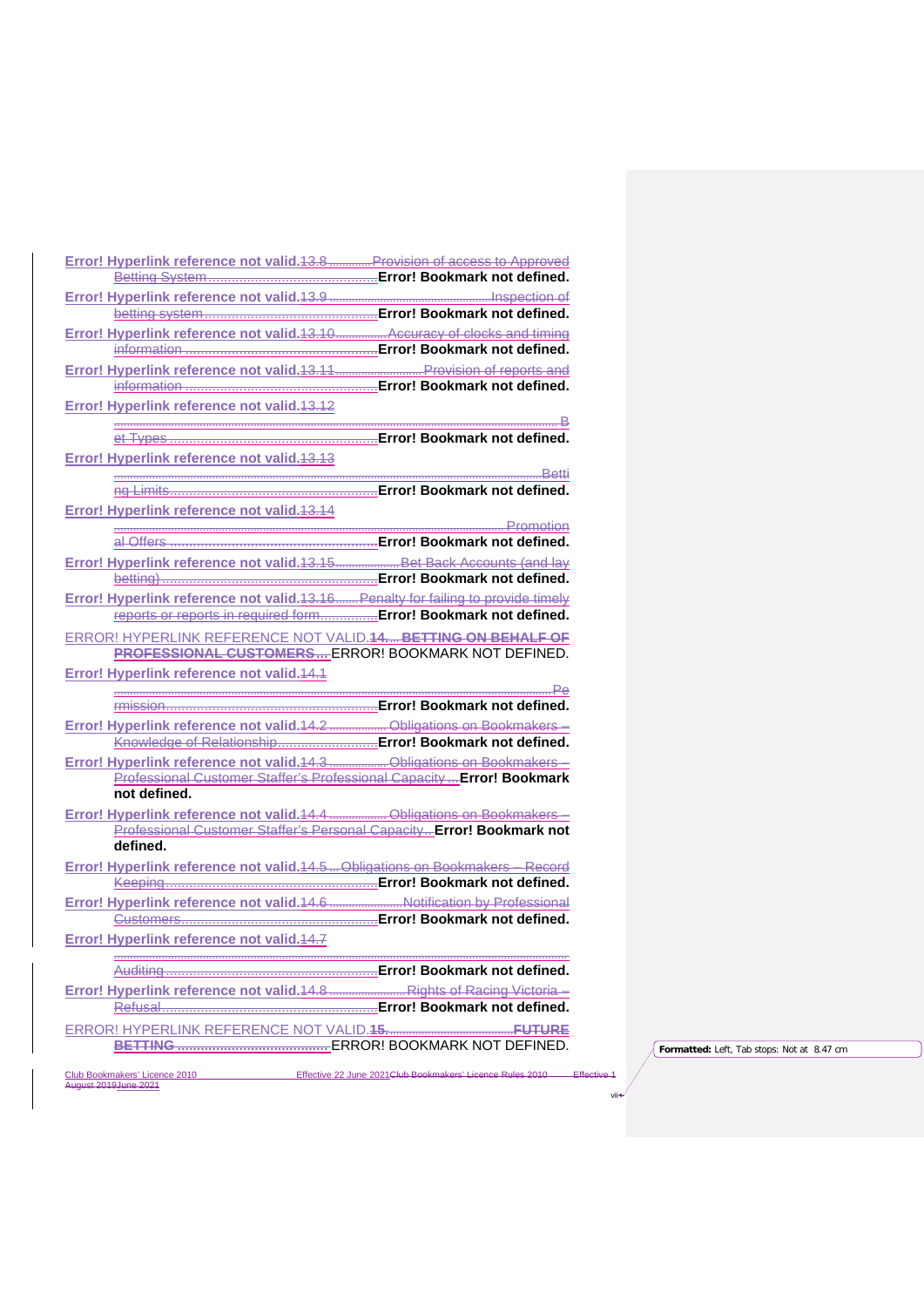| Error! Hyperlink reference not valid. 15.2                                        |                                     |
|-----------------------------------------------------------------------------------|-------------------------------------|
|                                                                                   |                                     |
|                                                                                   |                                     |
|                                                                                   |                                     |
| Error! Hyperlink reference not valid. 16.1                                        |                                     |
|                                                                                   |                                     |
|                                                                                   |                                     |
| Error! Hyperlink reference not valid. 16.2 Account opening procedures and         |                                     |
|                                                                                   |                                     |
| Error! Hyperlink reference not valid. 16.3. Ale withdrawals or deposits permitted |                                     |
|                                                                                   |                                     |
|                                                                                   |                                     |
|                                                                                   |                                     |
|                                                                                   |                                     |
| matters                                                                           | <b>Error! Bookmark not defined.</b> |
| Error! Hyperlink reference not valid. 16.6                                        | <u> Certain Internet Betting</u>    |
|                                                                                   |                                     |
|                                                                                   |                                     |
|                                                                                   |                                     |
| ERROR! HYPERLINK REFERENCE NOT VALID. 17. RESOLUTION OF BETTING                   |                                     |
|                                                                                   |                                     |
|                                                                                   |                                     |
|                                                                                   |                                     |
| Error! Hyperlink reference not valid.47.2 Matters referable to the Betting        |                                     |
|                                                                                   |                                     |
|                                                                                   |                                     |
|                                                                                   |                                     |
| Error! Hyperlink reference not valid.47.4 Time frame for reference to Betting     |                                     |
|                                                                                   |                                     |
| Error! Hyperlink reference not valid. 17.5Contact point for Racing Victoria       |                                     |
|                                                                                   |                                     |
| Error! Hyperlink reference not valid. 17.6 Process upon receipt by Betting        |                                     |
|                                                                                   |                                     |
|                                                                                   |                                     |
|                                                                                   |                                     |
| ERROR! HYPERLINK REFERENCE NOT VALID.19. AUDIT OF BETTING                         |                                     |
|                                                                                   |                                     |
| Error! Hyperlink reference not valid. 19.1                                        |                                     |

# Purpose.......................................................**Error! Bookmark not defined.**

Club Bookmakers' Licence 2010<br>August 2019 June 2021

Effective 22 June 2021Club Bookmakers' Licence Rules 2010 Effective 1

...............................................................................................................................................

**Formatted:** Left, Tab stops: Not at 8.47 cm

viii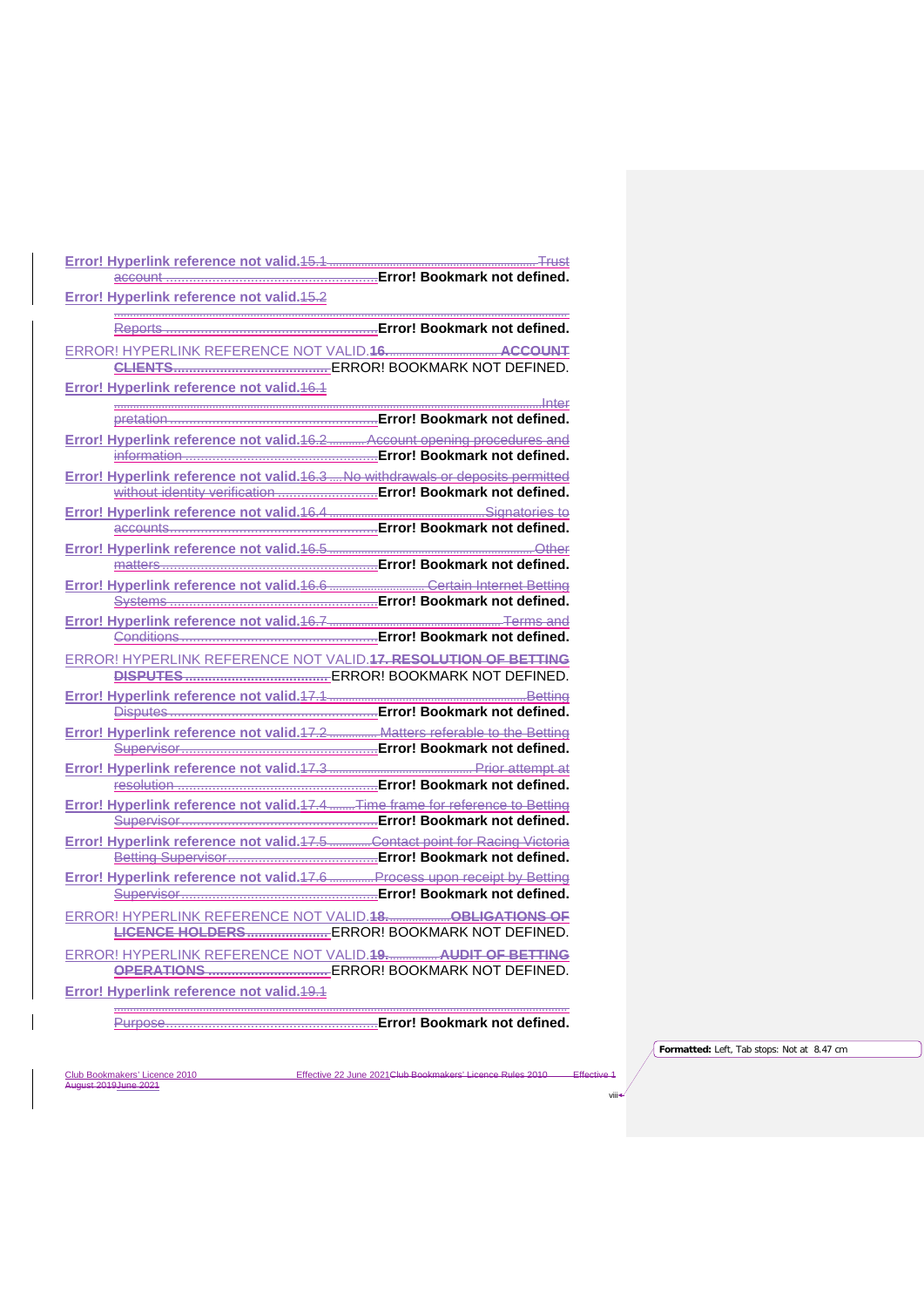| ERROR! HYPERLINK REFERENCE NOT VALID.20 WITHDRAWAL OF A                                                     |
|-------------------------------------------------------------------------------------------------------------|
| <b>LICENCE OR APPROVAL FOR APPROVED SUBSTITUTE BY AN</b><br>AUTHORISED OFFICER ERROR! BOOKMARK NOT DEFINED. |
| ERROR! HYPERLINK REFERENCE NOT VALID.21 REVOCATION OR                                                       |
| <b>SUSPENSION OF A LICENCE BY RACING VICTORIA OR THE</b>                                                    |
|                                                                                                             |
| Error! Hyperlink reference not valid.21.1 Revocation or suspension of                                       |
| Registered Bookmaker's Certificate  Error! Bookmark not defined.                                            |
| Error! Hyperlink reference not valid.21.2. Racing Victoria or the Stewards may                              |
|                                                                                                             |
|                                                                                                             |
|                                                                                                             |
| ERROR! HYPERLINK REFERENCE NOT VALID.22.RACING VICTORIA OR THE                                              |
| STEWARDS MAY IMPOSE PENALTY  ERROR! BOOKMARK NOT                                                            |
| DEFINED.                                                                                                    |
| ERROR! HYPERLINK REFERENCE NOT VALID.23. REMOVAL OF PERSONS                                                 |
| WITHOUT LICENCES  ERROR! BOOKMARK NOT DEFINED.                                                              |
| ERROR! HYPERLINK REFERENCE NOT VALID.24. AUTHORISED OFFICER TO                                              |
| <b>PROVIDE IDENTIFICATION  ERROR! BOOKMARK NOT DEFINED.</b>                                                 |
| ERROR! HYPERLINK REFERENCE NOT VALID.25 DELEGATION BY RACING                                                |
|                                                                                                             |
| <b>PROCEDURES OF STEWARDSERROR! BOOKMARK NOT DEFINED.</b>                                                   |
|                                                                                                             |
| Error! Hyperlink reference not valid.26.4                                                                   |
|                                                                                                             |
| Error! Hyperlink reference not valid.26.2                                                                   |
| <del> P</del> ro                                                                                            |
|                                                                                                             |
|                                                                                                             |
|                                                                                                             |
| ERROR! HYPERLINK REFERENCE NOT VALID.27 NOTIFICATION TO THE                                                 |
|                                                                                                             |
| ERROR! HYPERLINK REFERENCE NOT VALID. ERROR! HYPERLINK                                                      |
|                                                                                                             |
|                                                                                                             |
| Error! Hyperlink reference not valid. Error! Hyperlink reference not valid. 1.1                             |
|                                                                                                             |

Title .............................................................**Error! Bookmark not defined.**

Effective 22 June 2021 Club Bookmakers' Licence Rules 2010 Effective 1

Club Bookmakers' Licence 2010<br>August 2019 June 2021

**Formatted:** Left, Tab stops: Not at 8.47 cm

ix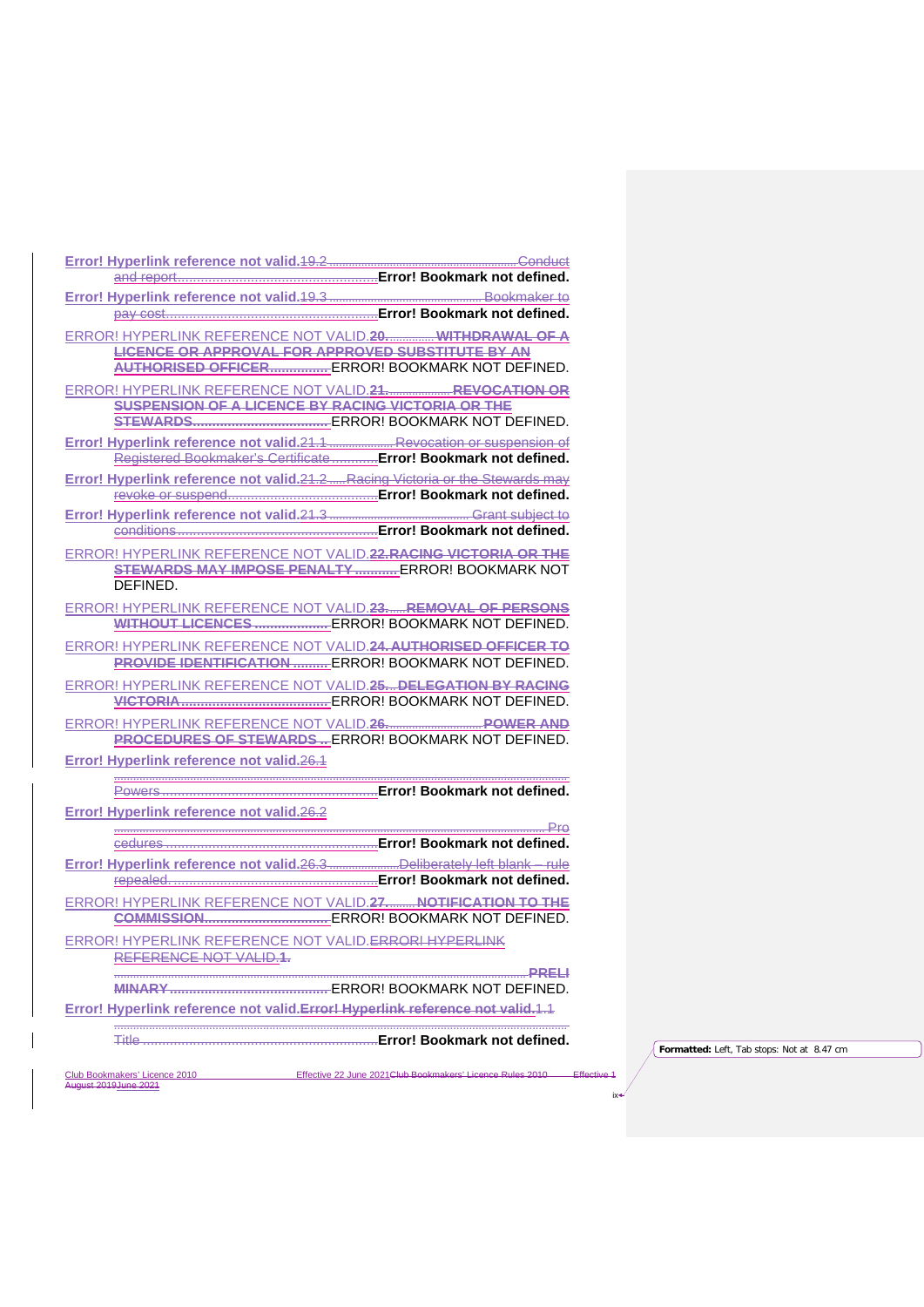| <u>Error! Hyperlink reference not valid. Error! Hyperlink reference not valid. 1.2</u>                                  |
|-------------------------------------------------------------------------------------------------------------------------|
|                                                                                                                         |
| Error! Hyperlink reference not valid. Error! Hyperlink reference not valid. 1.3                                         |
|                                                                                                                         |
| Error! Hyperlink reference not valid. Error! Hyperlink reference not valid. 1.4                                         |
|                                                                                                                         |
|                                                                                                                         |
| ERROR! HYPERLINK REFERENCE NOT VALID. <del>ERROR! HYPERLINK</del><br>REFERENCE NOT VALID.2COMMENCEMENT AND TRANSITIONAL |
|                                                                                                                         |
| Error! Hyperlink reference not valid. Error! Hyperlink reference not valid.2.1                                          |
|                                                                                                                         |
| Error! Hyperlink reference not valid. Error! Hyperlink reference not valid. 2.2                                         |
|                                                                                                                         |
|                                                                                                                         |
| Error! Hyperlink reference not valid. Error! Hyperlink reference not valid. 2.3                                         |
|                                                                                                                         |
|                                                                                                                         |
|                                                                                                                         |
|                                                                                                                         |
| Error! Hyperlink reference not valid. Error! Hyperlink reference not valid.3.1                                          |
|                                                                                                                         |
| Error! Hyperlink reference not valid. Error! Hyperlink reference not valid. 3.2                                         |
|                                                                                                                         |
|                                                                                                                         |
| ERROR! HYPERLINK REFERENCE NOT VALID. ERROR! HYPERLINK                                                                  |
|                                                                                                                         |
|                                                                                                                         |
| Error! Hyperlink reference not valid. Error! Hyperlink reference not valid. 4.1<br>Licence required to operate as a     |
|                                                                                                                         |
| Error! Hyperlink reference not valid. Error! Hyperlink reference not valid. 4.2                                         |
|                                                                                                                         |
| Error! Hyperlink reference not valid.Error! Hyperlink reference not valid.4.3                                           |
|                                                                                                                         |
|                                                                                                                         |
| Error! Hyperlink reference not valid. Error! Hyperlink reference not valid. 4.4                                         |
|                                                                                                                         |
|                                                                                                                         |

Effective 22 June 2021 Club Bookmakers' Licence Rules 2010 Effective 1

**Formatted:** Left, Tab stops: Not at 8.47 cm

 $\overline{X}$ 

Club Bookmakers' Licence 2010<br>August 2019 June 2021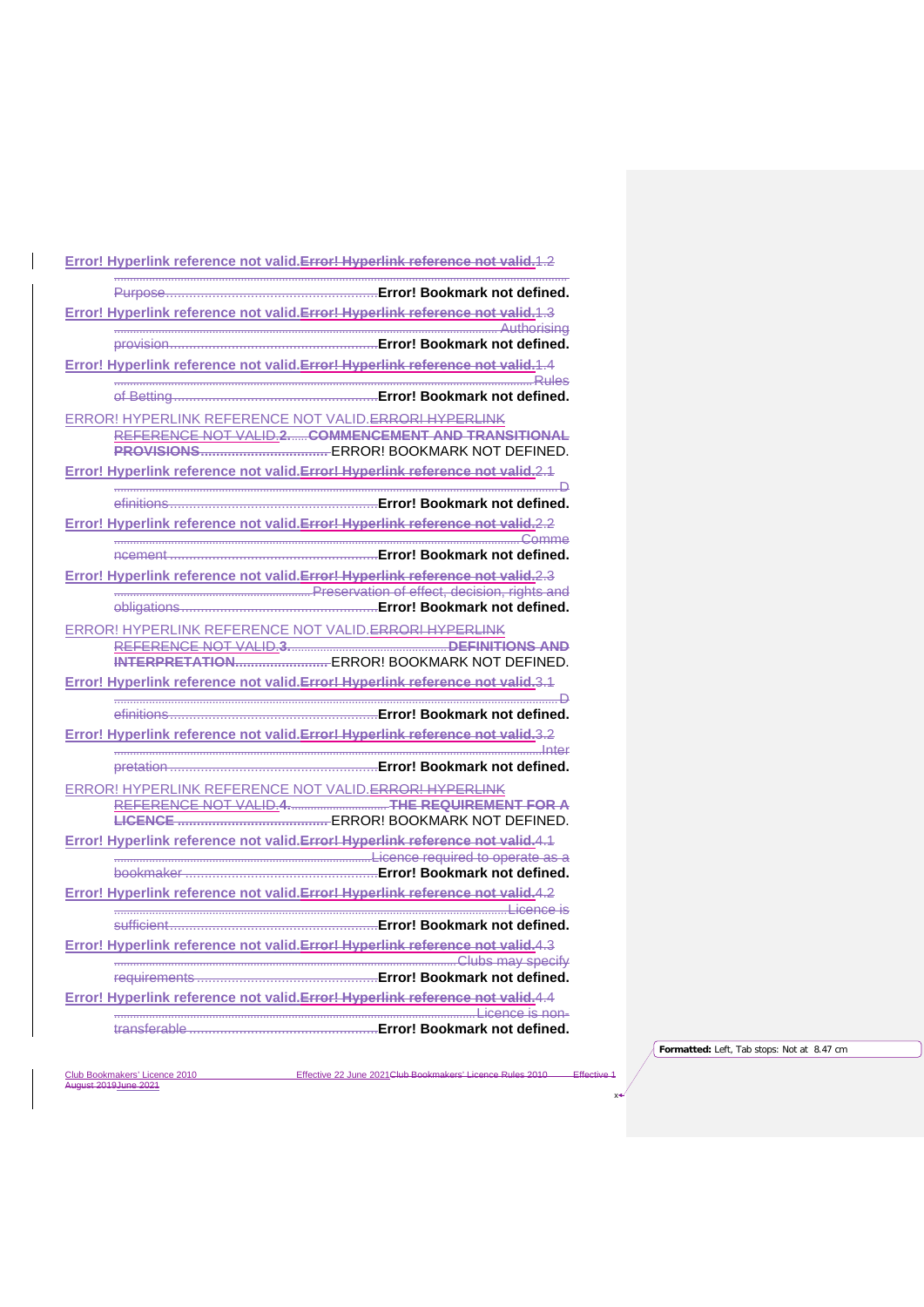| <b>ERROR! HYPERLINK REFERENCE NOT VALID. ERROR! HYPERLINK</b>                   |
|---------------------------------------------------------------------------------|
| REFERENCE NOT VALID.5. CATEGORIES AND CONDITIONS OF                             |
|                                                                                 |
| Error! Hyperlink reference not valid. Error! Hyperlink reference not valid. 6.1 |
|                                                                                 |
| Error! Hyperlink reference not valid. Error! Hyperlink reference not valid. 5.2 |
| AUSTRAC                                                                         |
|                                                                                 |
| Error! Hyperlink reference not valid. Error! Hyperlink reference not valid. 5.3 |
|                                                                                 |
| ERROR! HYPERLINK REFERENCE NOT VALID. ERROR! HYPERLINK                          |
|                                                                                 |
|                                                                                 |
| Error! Hyperlink reference not valid. Error! Hyperlink reference not valid. 6.1 |
|                                                                                 |
|                                                                                 |
| Error! Hyperlink reference not valid. Error! Hyperlink reference not valid. 6.2 |
|                                                                                 |
| ERROR! HYPERLINK REFERENCE NOT VALID. ERROR! HYPERLINK                          |
|                                                                                 |
|                                                                                 |
| Error! Hyperlink reference not valid. Error! Hyperlink reference not valid.7.1  |
|                                                                                 |
|                                                                                 |
| Error! Hyperlink reference not valid. Error! Hyperlink reference not valid. 7.2 |
|                                                                                 |
| Error! Hyperlink reference not valid. Error! Hyperlink reference not valid.7.3  |
|                                                                                 |
|                                                                                 |
| ERROR! HYPERLINK REFERENCE NOT VALID. ERROR! HYPERLINK                          |
| REFERENCE NOT VALID.8.                                                          |
|                                                                                 |
| Error! Hyperlink reference not valid. Error! Hyperlink reference not valid. 8.1 |
|                                                                                 |
| Error! Hyperlink reference not valid. Error! Hyperlink reference not valid. 8.2 |
|                                                                                 |
|                                                                                 |
| ERROR! HYPERLINK REFERENCE NOT VALID. ERROR! HYPERLINK                          |
| REFERENCE NOT VALID.9.                                                          |
|                                                                                 |

Effective 22 June 2021 Club Bookmakers' Licence Rules 2010 Effective 1

**Formatted:** Left, Tab stops: Not at 8.47 cm

xi

Club Bookmakers' Licence 2010<br>August 2019 June 2021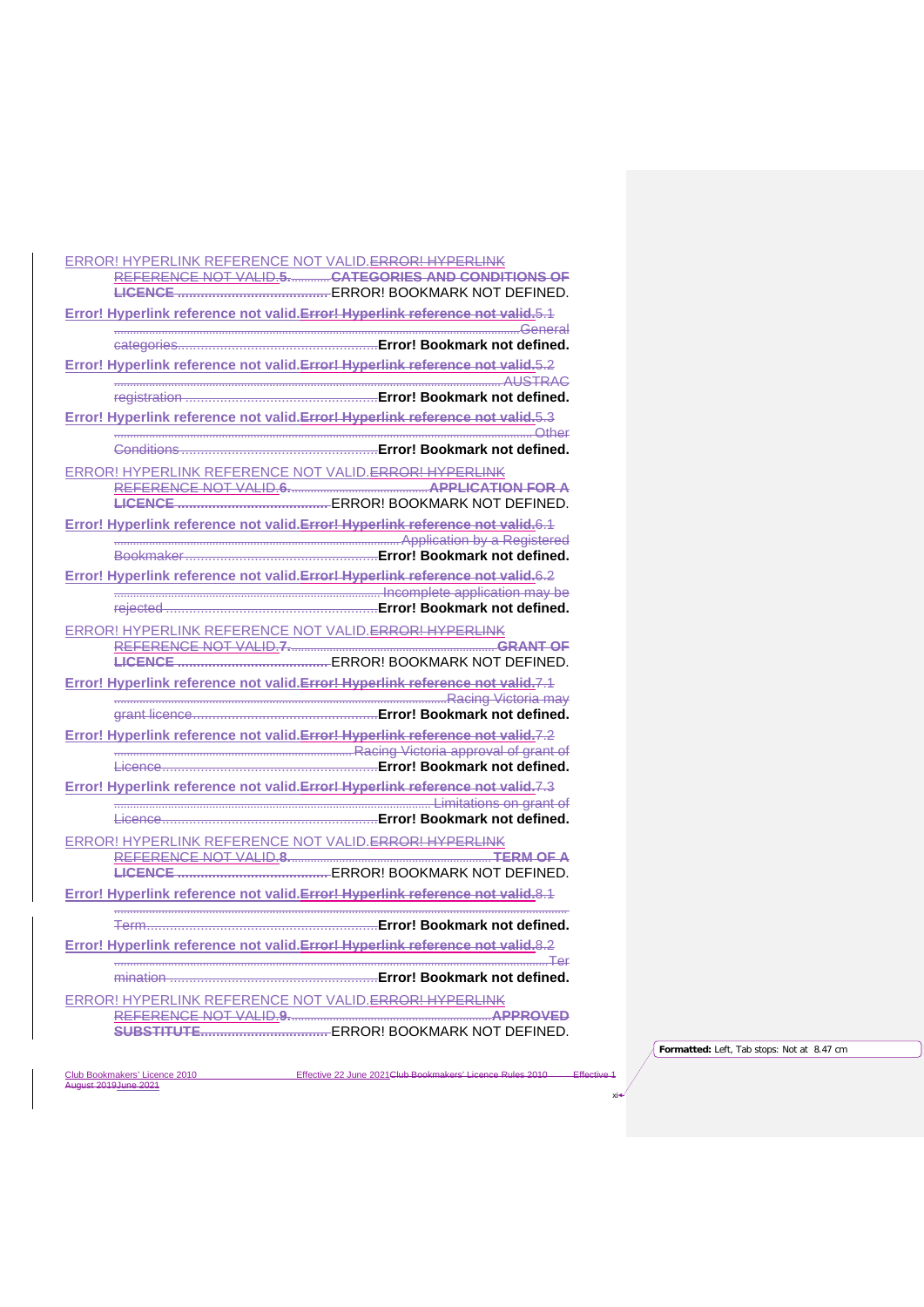| Error! Hyperlink reference not valid. Error! Hyperlink reference not valid.9.1                                                                                                                                                                                                                                           |
|--------------------------------------------------------------------------------------------------------------------------------------------------------------------------------------------------------------------------------------------------------------------------------------------------------------------------|
|                                                                                                                                                                                                                                                                                                                          |
| Error! Hyperlink reference not valid. Error! Hyperlink reference not valid.9.2                                                                                                                                                                                                                                           |
|                                                                                                                                                                                                                                                                                                                          |
|                                                                                                                                                                                                                                                                                                                          |
| Error! Hyperlink reference not valid. Error! Hyperlink reference not valid. 9.3                                                                                                                                                                                                                                          |
| Montgotten for a Bookmaker's Key Employee to be an Approved<br>Substitute <b>Contract Contract Contract Contract Contract Contract Contract Contract Contract Contract Contract Contract Contract Contract Contract Contract Contract Contract Contract Contract Contract Contract Contract Con</b>                      |
| Error! Hyperlink reference not valid. Error! Hyperlink reference not valid. 9.4                                                                                                                                                                                                                                          |
|                                                                                                                                                                                                                                                                                                                          |
|                                                                                                                                                                                                                                                                                                                          |
| Error! Hyperlink reference not valid. Error! Hyperlink reference not valid. 9.5                                                                                                                                                                                                                                          |
|                                                                                                                                                                                                                                                                                                                          |
| Error! Hyperlink reference not valid. Error! Hyperlink reference not valid. 9.6                                                                                                                                                                                                                                          |
|                                                                                                                                                                                                                                                                                                                          |
| Error! Hyperlink reference not valid. Error! Hyperlink reference not valid. 9.7                                                                                                                                                                                                                                          |
|                                                                                                                                                                                                                                                                                                                          |
|                                                                                                                                                                                                                                                                                                                          |
| Error! Hyperlink reference not valid. Error! Hyperlink reference not valid. 9.8<br>Approved Substitute subject to the Racing                                                                                                                                                                                             |
|                                                                                                                                                                                                                                                                                                                          |
| ERROR! HYPERLINK REFERENCE NOT VALID. ERROR! HYPERLINK                                                                                                                                                                                                                                                                   |
| REFERENCE NOT VALID.10.                                                                                                                                                                                                                                                                                                  |
|                                                                                                                                                                                                                                                                                                                          |
| Error! Hyperlink reference not valid. Error! Hyperlink reference not valid. 10.1                                                                                                                                                                                                                                         |
|                                                                                                                                                                                                                                                                                                                          |
| Error! Hyperlink reference not valid. Error! Hyperlink reference not valid. 10.2                                                                                                                                                                                                                                         |
|                                                                                                                                                                                                                                                                                                                          |
|                                                                                                                                                                                                                                                                                                                          |
| Error! Hyperlink reference not valid. Error! Hyperlink reference not valid. 10.3<br><u>nterne de la communicación de la componenta de la componenta de la componenta de la componenta de la componenta de la componenta de la componenta de la componenta de la componenta de la componenta de la componenta de la c</u> |
|                                                                                                                                                                                                                                                                                                                          |
| ERROR! HYPERLINK REFERENCE NOT VALID. ERROR! HYPERLINK                                                                                                                                                                                                                                                                   |
| REFERENCE NOT VALID.11. BOOKMAKER TO KEEP RECORD OF                                                                                                                                                                                                                                                                      |
| EMPLOYEES AND ASSISTANTS ERROR! BOOKMARK NOT DEFINED.                                                                                                                                                                                                                                                                    |
| ERROR! HYPERLINK REFERENCE NOT VALID. ERROR! HYPERLINK<br>REFERENCE NOT VALID.12. CONDUCT OF RACE, FUTURE DOUBLE                                                                                                                                                                                                         |
| AND/OR FUTURE WIN/PLACE BETTING ERROR! BOOKMARK NOT                                                                                                                                                                                                                                                                      |
| DEFINED.                                                                                                                                                                                                                                                                                                                 |
| Error! Hyperlink reference not valid. Error! Hyperlink reference not valid. 12.1                                                                                                                                                                                                                                         |
|                                                                                                                                                                                                                                                                                                                          |
|                                                                                                                                                                                                                                                                                                                          |

Effective 22 June 2021 Club Bookmakers' Licence Rules 2010 Effective 1 Club Bookmakers' Licence 2010<br>August 2019 June 2021

**Formatted:** Left, Tab stops: Not at 8.47 cm

xii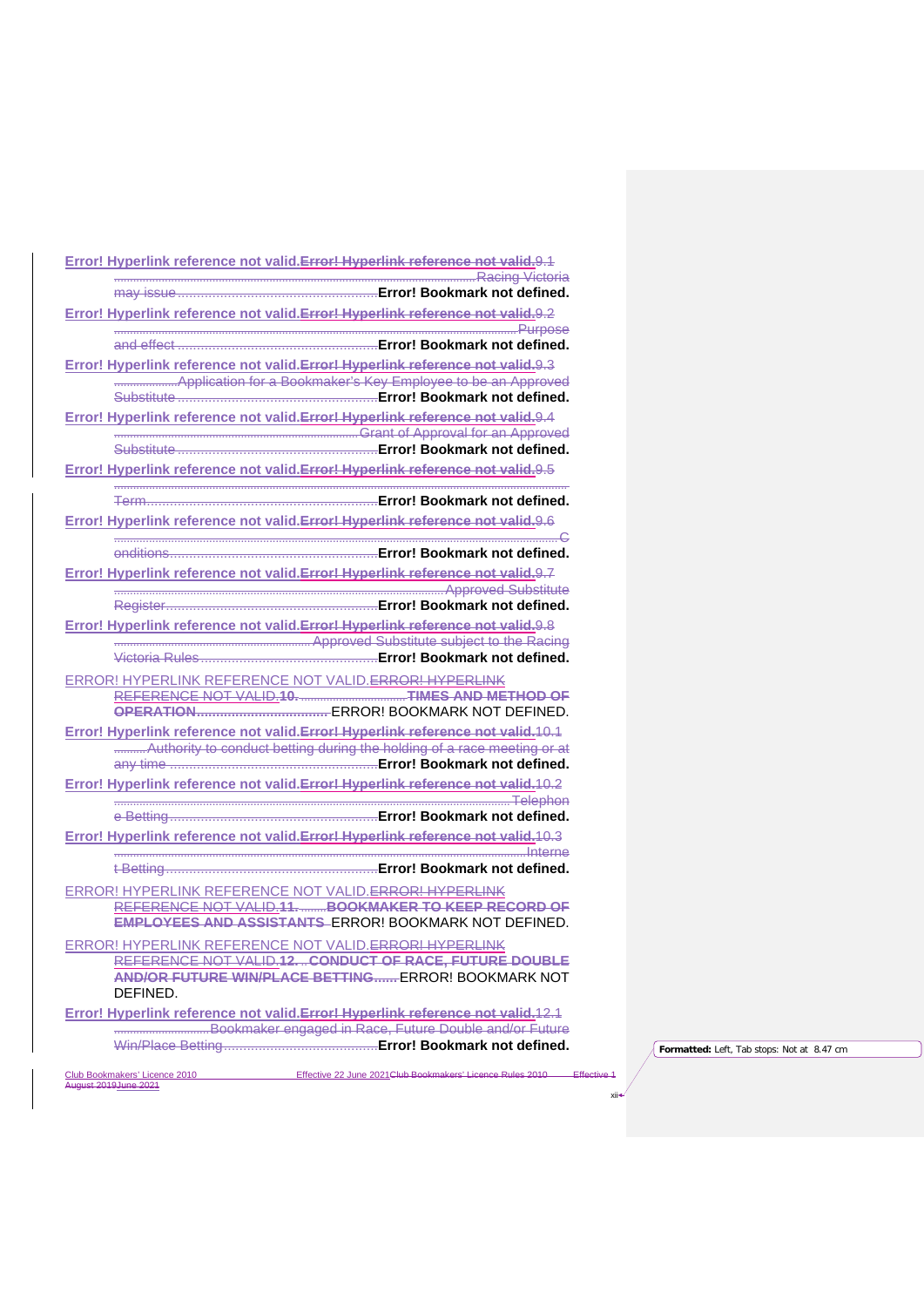| ERROR! HYPERLINK REFERENCE NOT VALID. ERROR! HYPERLINK                                                                                                                                                                         |
|--------------------------------------------------------------------------------------------------------------------------------------------------------------------------------------------------------------------------------|
| REFERENCE NOT VALID.13. CONDUCT OF BOOKMAKING                                                                                                                                                                                  |
|                                                                                                                                                                                                                                |
| Error! Hyperlink reference not valid. Error! Hyperlink reference not valid. 13.1                                                                                                                                               |
|                                                                                                                                                                                                                                |
|                                                                                                                                                                                                                                |
| Error! Hyperlink reference not valid. Error! Hyperlink reference not valid. 13.2                                                                                                                                               |
| The Constitution of the Constitution of the Constitution of the Constitution of the Constitution of the Constitution of the Constitution of the Constitution of the Constitution of the Constitution of the Constitution of th |
|                                                                                                                                                                                                                                |
| Error! Hyperlink reference not valid. Error! Hyperlink reference not valid. 13.3                                                                                                                                               |
|                                                                                                                                                                                                                                |
|                                                                                                                                                                                                                                |
| Error! Hyperlink reference not valid. Error! Hyperlink reference not valid. 13.4                                                                                                                                               |
|                                                                                                                                                                                                                                |
|                                                                                                                                                                                                                                |
| Error! Hyperlink reference not valid. Error! Hyperlink reference not valid. 13.5                                                                                                                                               |
| Recording of all                                                                                                                                                                                                               |
|                                                                                                                                                                                                                                |
| Error! Hyperlink reference not valid. Error! Hyperlink reference not valid. 13.6                                                                                                                                               |
|                                                                                                                                                                                                                                |
|                                                                                                                                                                                                                                |
| Error! Hyperlink reference not valid. Error! Hyperlink reference not valid. 13.7                                                                                                                                               |
|                                                                                                                                                                                                                                |
|                                                                                                                                                                                                                                |
| Error! Hyperlink reference not valid. Error! Hyperlink reference not valid. 13.8<br>The Constitution of access to Approved Betting                                                                                             |
|                                                                                                                                                                                                                                |
| Error! Hyperlink reference not valid. Error! Hyperlink reference not valid. 13.9                                                                                                                                               |
|                                                                                                                                                                                                                                |
|                                                                                                                                                                                                                                |
| Error! Hyperlink reference not valid. Error! Hyperlink reference not                                                                                                                                                           |
|                                                                                                                                                                                                                                |
|                                                                                                                                                                                                                                |
| Error! Hyperlink reference not valid. Error! Hyperlink reference not                                                                                                                                                           |
|                                                                                                                                                                                                                                |
|                                                                                                                                                                                                                                |
| Error! Hyperlink reference not valid. Error! Hyperlink reference not                                                                                                                                                           |
| valid. 13.12                                                                                                                                                                                                                   |
|                                                                                                                                                                                                                                |
|                                                                                                                                                                                                                                |
| Error! Hyperlink reference not valid. Error! Hyperlink reference not                                                                                                                                                           |
| valid. 13.13                                                                                                                                                                                                                   |
|                                                                                                                                                                                                                                |

al Offers ......................................................**Error! Bookmark not defined.**

Effective 22 June 2021 Club Bookmakers' Licence Rules 2010 Effective 1

**Formatted:** Left, Tab stops: Not at 8.47 cm

xiii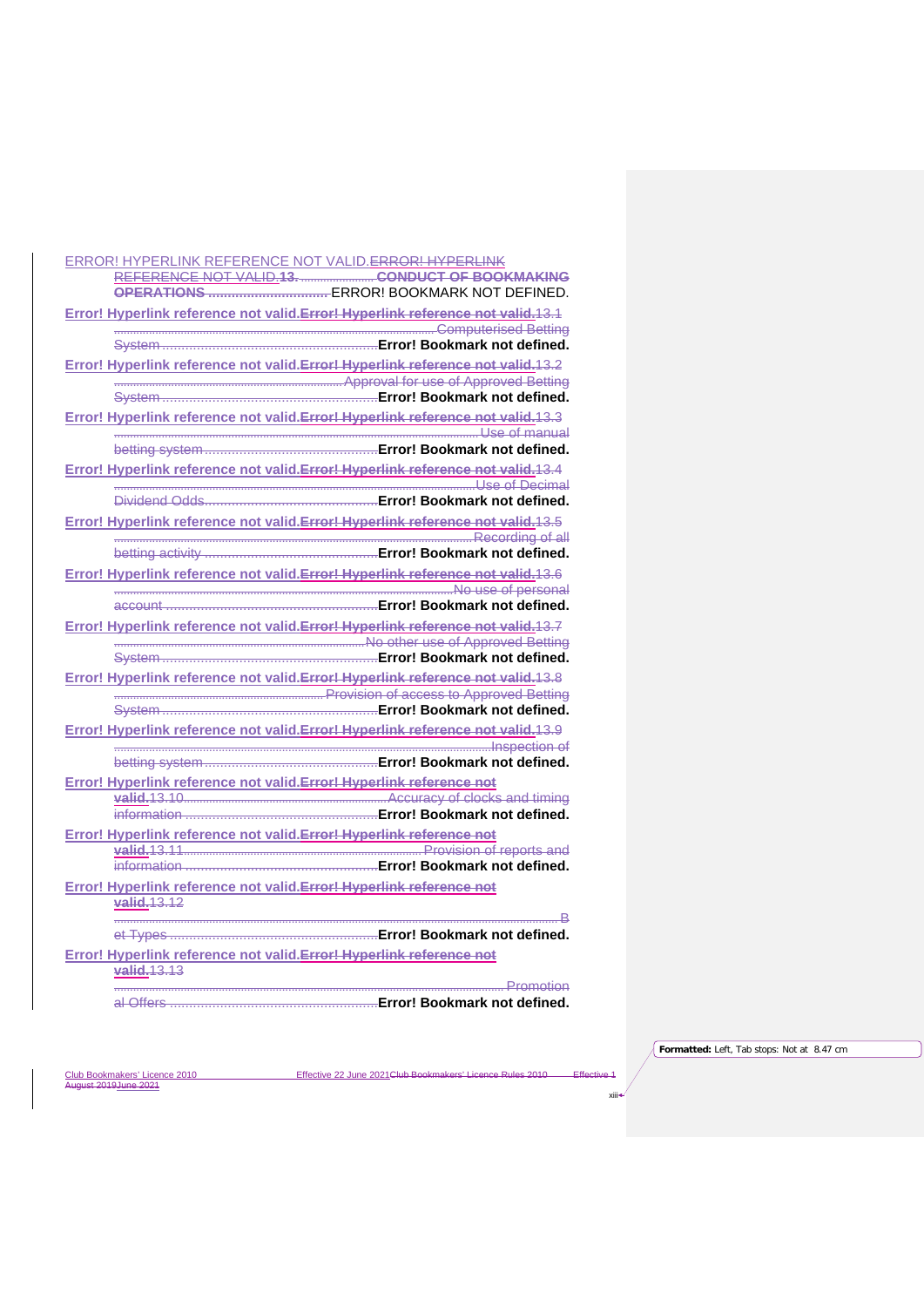| Error! Hyperlink reference not valid. Error! Hyperlink reference not                             |
|--------------------------------------------------------------------------------------------------|
|                                                                                                  |
|                                                                                                  |
| Error! Hyperlink reference not valid. Error! Hyperlink reference not                             |
|                                                                                                  |
| ERROR! HYPERLINK REFERENCE NOT VALID. ERROR! HYPERLINK                                           |
| REFERENCE NOT VALID.14.                                                                          |
| Error! Hyperlink reference not valid. Error! Hyperlink reference not valid. 14.1                 |
|                                                                                                  |
| Error! Hyperlink reference not valid. Error! Hyperlink reference not valid. 14.2                 |
|                                                                                                  |
| ERROR! HYPERLINK REFERENCE NOT VALID. ERROR! HYPERLINK<br>REFERENCE NOT VALID.15.                |
|                                                                                                  |
| Error! Hyperlink reference not valid. Error! Hyperlink reference not valid. 15.1                 |
|                                                                                                  |
|                                                                                                  |
| Error! Hyperlink reference not valid. Error! Hyperlink reference not valid. 15.2                 |
| www.communication.com/www.communication.com/www.communication.com/www.communication.com          |
| Error! Hyperlink reference not valid. Error! Hyperlink reference not valid. 15.3                 |
|                                                                                                  |
|                                                                                                  |
| Error! Hyperlink reference not valid.Error! Hyperlink reference not valid.15.4<br>Signatories to |
|                                                                                                  |
| Error! Hyperlink reference not valid. Error! Hyperlink reference not valid. 15.5                 |
|                                                                                                  |
|                                                                                                  |
| Error! Hyperlink reference not valid. Error! Hyperlink reference not valid. 15.6                 |
|                                                                                                  |
| ERROR! HYPERLINK REFERENCE NOT VALID. ERROR! HYPERLINK                                           |
| REFERENCE NOT VALID.16. RESOLUTION OF BETTING                                                    |
|                                                                                                  |
| Error! Hyperlink reference not valid. Error! Hyperlink reference not valid. 16.1                 |
|                                                                                                  |
| Error! Hyperlink reference not valid. Error! Hyperlink reference not valid. 16.2                 |
|                                                                                                  |
|                                                                                                  |

Effective 22 June 2021 Club Bookmakers' Licence Rules 2010 Effective 1

**Formatted:** Left, Tab stops: Not at 8.47 cm

xiv

Club Bookmakers' Licence 2010<br>August 2019 June 2021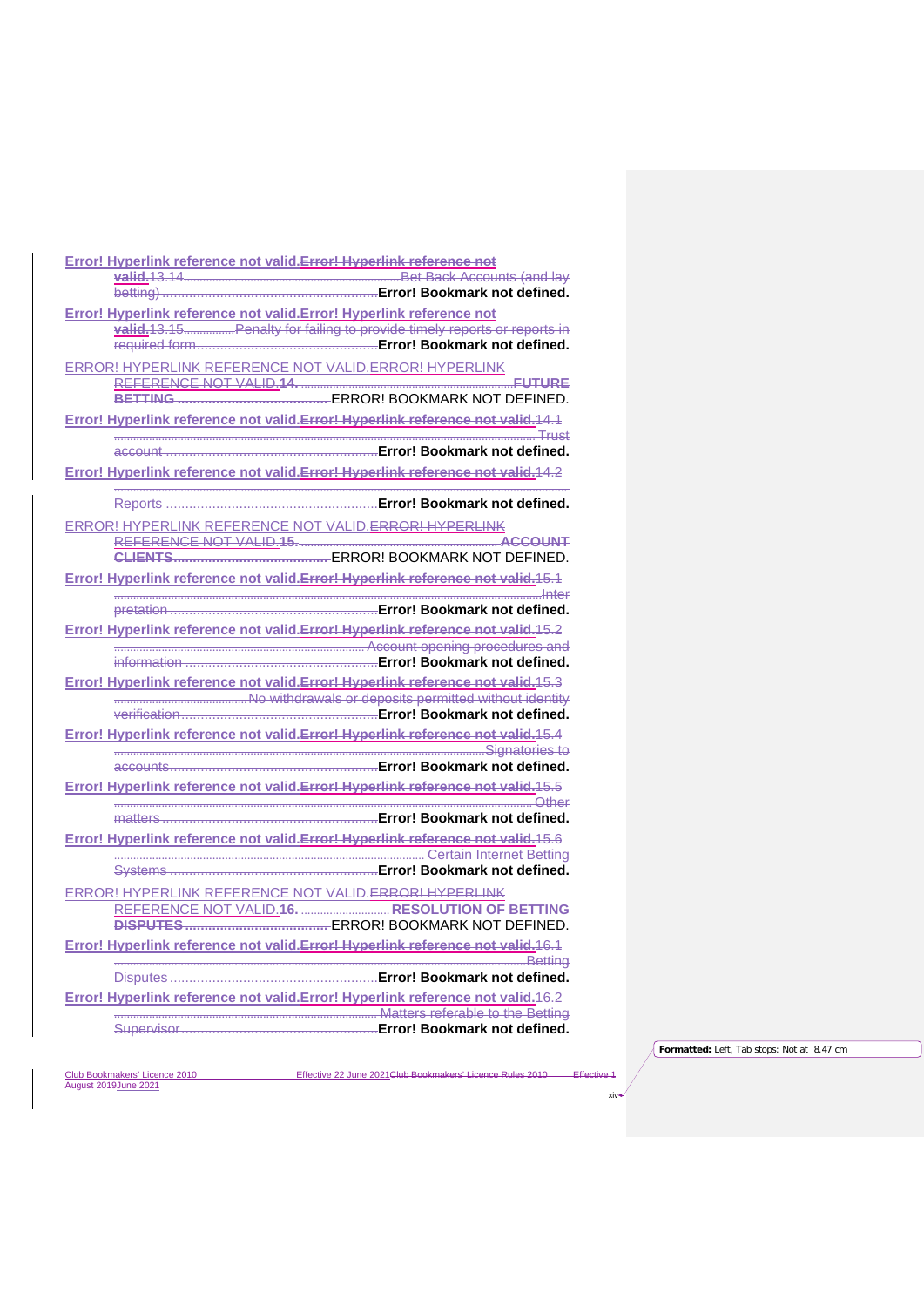| Error! Hyperlink reference not valid. Error! Hyperlink reference not valid. 16.3                                        |
|-------------------------------------------------------------------------------------------------------------------------|
|                                                                                                                         |
|                                                                                                                         |
| Error! Hyperlink reference not valid. Error! Hyperlink reference not valid. 16.4<br>Time frame for reference to Betting |
|                                                                                                                         |
| Error! Hyperlink reference not valid. Error! Hyperlink reference not valid. 16.5                                        |
|                                                                                                                         |
|                                                                                                                         |
| ERROR! HYPERLINK REFERENCE NOT VALID. ERROR! HYPERLINK                                                                  |
| REFERENCE NOT VALID.17. OBLIGATIONS OF LICENCE                                                                          |
|                                                                                                                         |
| ERROR! HYPERLINK REFERENCE NOT VALID. ERROR! HYPERLINK                                                                  |
| REFERENCE NOT VALID.18.                                                                                                 |
|                                                                                                                         |
| Error! Hyperlink reference not valid. Error! Hyperlink reference not valid. 18.1                                        |
|                                                                                                                         |
| Error! Hyperlink reference not valid. Error! Hyperlink reference not valid. 18.2                                        |
|                                                                                                                         |
|                                                                                                                         |
| Error! Hyperlink reference not valid. Error! Hyperlink reference not valid. 18.3                                        |
|                                                                                                                         |
|                                                                                                                         |
| ERROR! HYPERLINK REFERENCE NOT VALID. ERROR! HYPERLINK                                                                  |
| REFERENCE NOT VALID.19. WITHDRAWAL OF A LICENCE OR<br><b>APPROVAL FOR APPROVED SUBSTITUTE BY AN AUTHORISED</b>          |
|                                                                                                                         |
| ERROR! HYPERLINK REFERENCE NOT VALID. ERROR! HYPERLINK                                                                  |
| REFERENCE NOT VALID.20. REVOCATION OR SUSPENSION OF A                                                                   |
| LICENCE BY RACING VICTORIA OR THE STEWARDS  ERROR!                                                                      |
| <b>BOOKMARK NOT DEFINED.</b>                                                                                            |
| Error! Hyperlink reference not valid. Error! Hyperlink reference not valid.20.1                                         |
|                                                                                                                         |
|                                                                                                                         |
| Error! Hyperlink reference not valid. Error! Hyperlink reference not valid.20.2                                         |
|                                                                                                                         |
|                                                                                                                         |
| Error! Hyperlink reference not valid. Error! Hyperlink reference not valid. 20.3                                        |
|                                                                                                                         |
|                                                                                                                         |
| ERROR! HYPERLINK REFERENCE NOT VALID. ERROR! HYPERLINK                                                                  |

Effective 22 June 2021Club Bookmakers' Licence Rules 2010 Effective 1

**MAY IMPOSE PENALTY ..............** ERROR! BOOKMARK NOT DEFINED.

**Formatted:** Left, Tab stops: Not at 8.47 cm

xv

Club Bookmakers' Licence 2010<br>August 2019 June 2021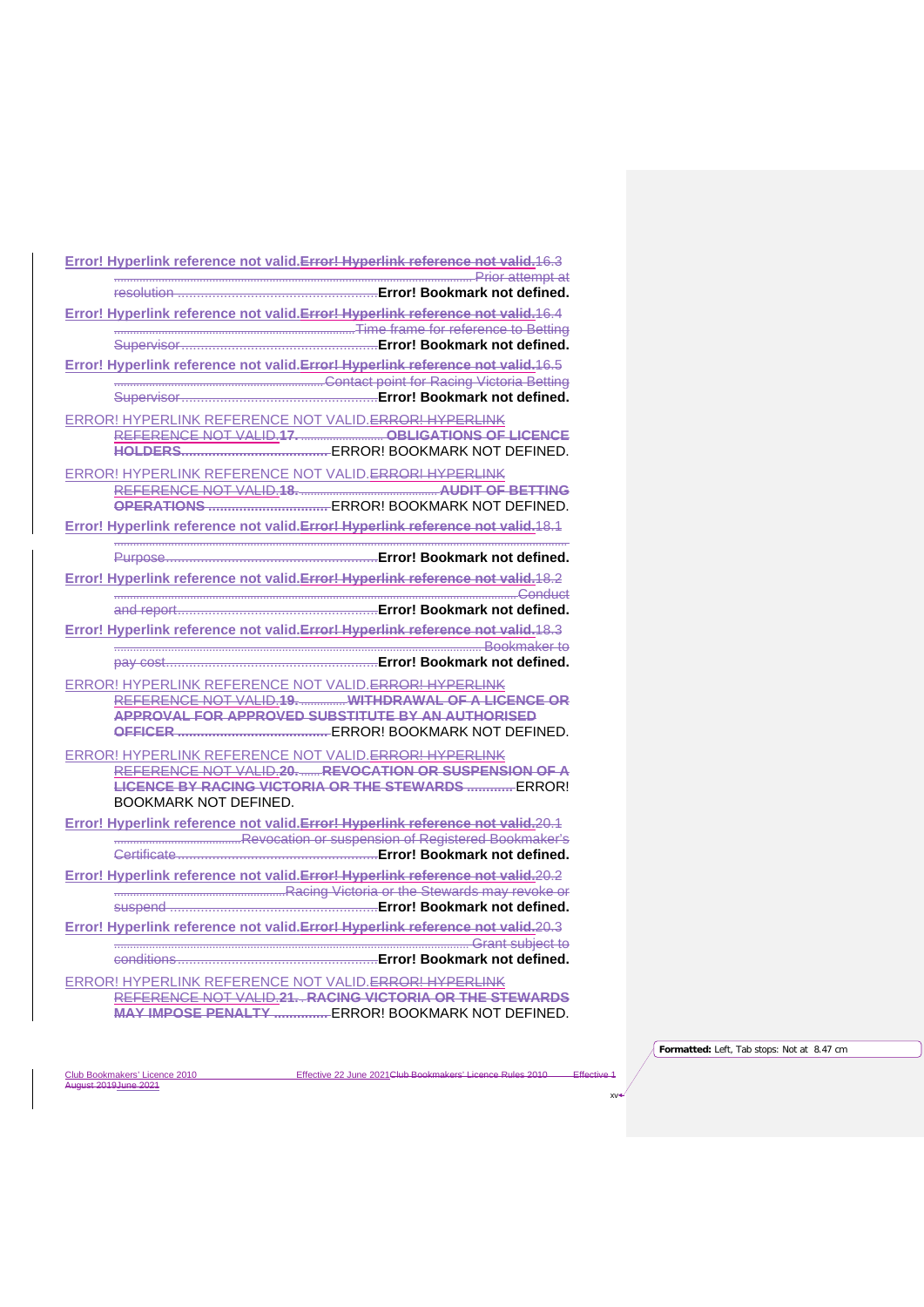ERROR! HYPERLINK REFERENCE NOT VALID.ERROR! HYPERLINK REFERENCE NOT VALID.**22.** ........... **REMOVAL OF PERSONS WITHOUT LICENCES.....................................** ERROR! BOOKMARK NOT DEFINED. ERROR! HYPERLINK REFERENCE NOT VALID.ERROR! HYPERLINK REFERENCE NOT VALID.**23.** ............................**AUTHORISED OFFICER TO PROVIDE CU.................................** ERROR! BOOKMARK NOT DEFINED. ERROR! HYPERLINK REFERENCE NOT VALID.ERROR! HYPERLINK **REFERENCE NOT VALID.24. ..................... VICTORIA......................................** ERROR! BOOKMARK NOT DEFINED. ERROR! HYPERLINK REFERENCE NOT VALID.ERROR! HYPERLINK REFERENCE NOT VALID.**25.** ..................**POWER AND PROCEDURES OF STEWARDS...................................** ERROR! BOOKMARK NOT DEFINED. **Error! Hyperlink reference not valid.Error! Hyperlink reference not valid.**25.1 ............................................................................................................................................... Powers ........................................................**Error! Bookmark not defined. Error! Hyperlink reference not valid.Error! Hyperlink reference not valid.**25.2 ........................................................................................................................................ Pro cedures .......................................................**Error! Bookmark not defined. Error! Hyperlink reference not valid.Error! Hyperlink reference not valid.**25.3 ..........................................................................................Deliberately left blank – rule repealed. .....................................................**Error! Bookmark not defined.**

ERROR! HYPERLINK REFERENCE NOT VALID.ERROR! HYPERLINK REFERENCE NOT VALID.**26.** ....................................**NOTIFICATION TO THE COMMISSION................................** ERROR! BOOKMARK NOT DEFINED.

Club Bookmakers' Licence 2010 **Effective 22 June 2021Club Bookmakers' Licence Rules 2010** 

**Formatted:** Left, Tab stops: Not at 8.47 cm

xvi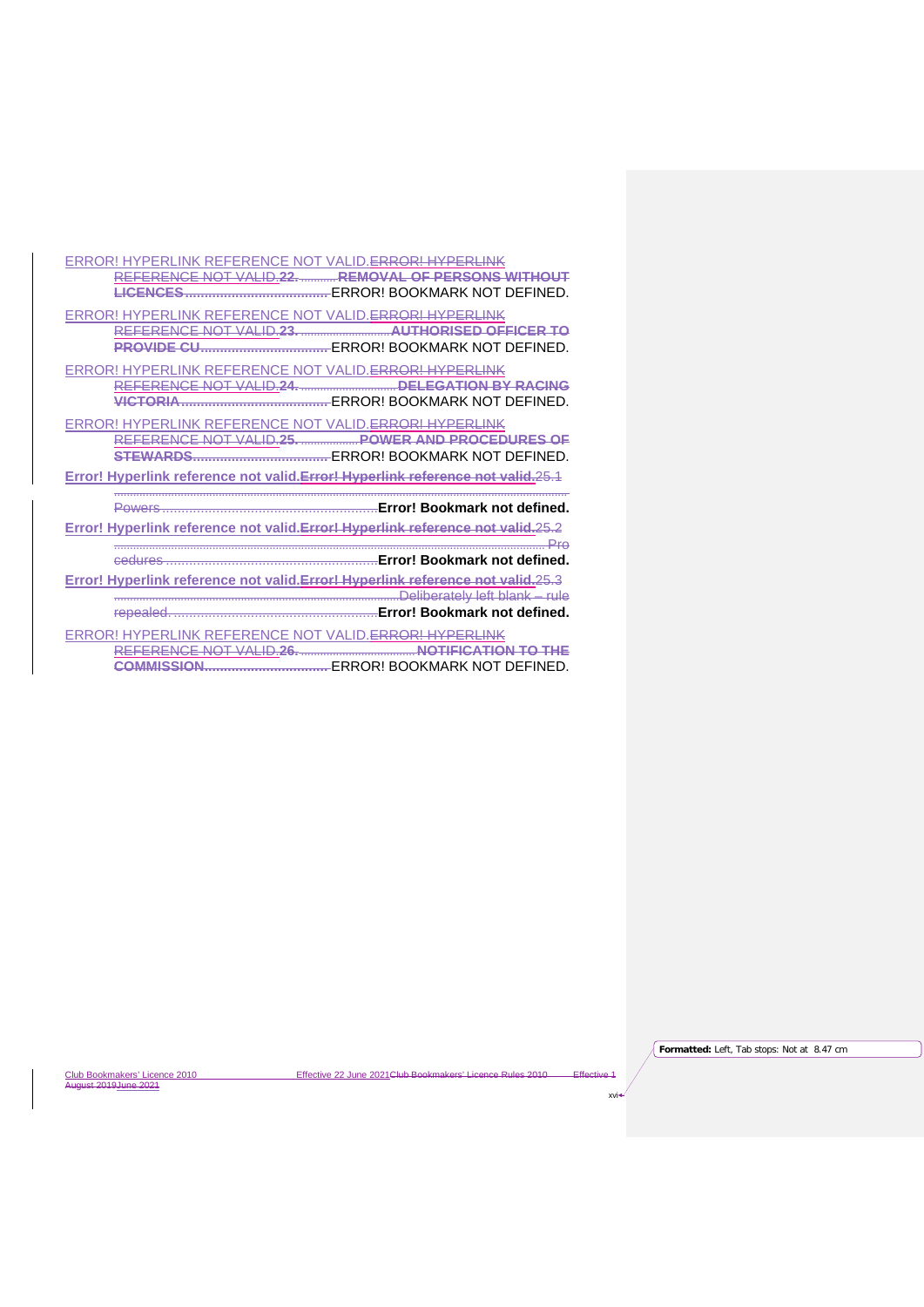## **RACING VICTORIA LIMITED**

# **CLUB BOOKMAKERS' LICENCE RULES 2010**

# <span id="page-17-0"></span>**1. PRELIMINARY**

# <span id="page-17-1"></span>**1.1 Title**

These Licence Rules may be cited as the Club Bookmakers' Licence Rules 2010.

## <span id="page-17-2"></span>**1.2 Purpose**

The purpose of these Licence Rules is to provide rules pursuant to sections 91A and 91AB of the Racing Act for and with respect to:

- 1.2.1 the issue of Licences to Registered Bookmakers, and approval for Approved Substitutes, to carry on the business of bookmaking on a Racecourse or part of a Racecourse and/or an Approved Off-Course Premises;
- 1.2.2 the terms and conditions of Licences; and
- 1.2.3 the exclusion or removal from a Racecourse or part of a Racecourse bookmakers who do not hold a valid Licence.

#### <span id="page-17-3"></span>**1.3 Authorising provision**

These Licence Rules are made pursuant to sections 91A and 91AB of the Racing Act.

# <span id="page-17-5"></span><span id="page-17-4"></span>**1.4 Rules of Betting**

## 1.4.1 **Racing Victoria may make**

Racing Victoria may from time to time make Rules of Betting (and from time to time amend, modify or rescind any such Rules of Betting) to regulate the conduct of:

- (a) Race Betting;
- (b) Sports Betting;
- (c) Future Doubles Betting;
- (d) Future Win/Place Betting; and
- (e) Future Sports Betting.

#### 1.4.2 **Effect of Rules of Betting**

Rules of Betting made by Racing Victoria pursuant to Licence Rule [1.4.1:](#page-17-5)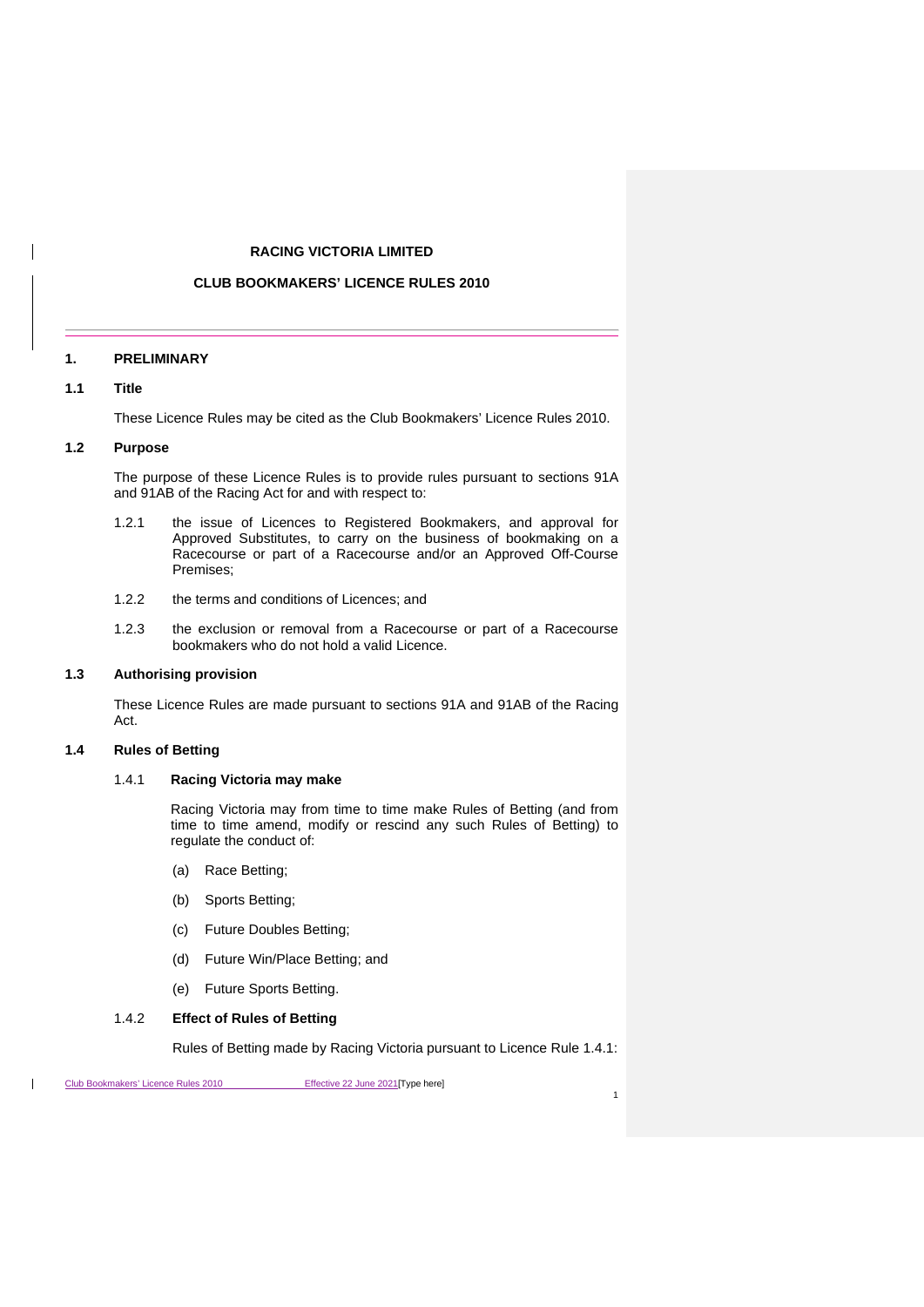- (a) are made pursuant to section 91A of the Racing Act;
- (b) have effect and are binding and may be enforced as if part of these Licence Rules.

## <span id="page-18-4"></span><span id="page-18-0"></span>**2. COMMENCEMENT AND TRANSITIONAL PROVISIONS**

#### <span id="page-18-1"></span>**2.1 Definitions**

In this Licence Rule [2:](#page-18-4)

**"Commencement Date"** means 1 July 2010.

**"Former Club Bookmakers' Licence Rules"** means the Club Bookmakers' Licence Rules 2009 of Racing Victoria immediately before the Appointed Day.

# <span id="page-18-2"></span>**2.2 Commencement**

These Licence Rules come into operation and effect on and from the beginning of the Commencement Date. Any amendments to these Licence Rules come into effect on the date declared by Racing Victoria.

#### <span id="page-18-3"></span>**2.3 Preservation of effect, decision, rights and obligations**

Everything done, arising or suffered under the Former Club Bookmakers' Licence Rules is deemed to have been done, arisen or suffered under these Licence Rules and, without limiting the generality of the foregoing:

- 2.3.1 **Appointments:** all appointments of persons (including but not limited to the Betting Supervisor and Authorised Officers) made under or pursuant to the Former Club Bookmakers' Licence Rules are deemed to have been made, and to continue in effect, under or pursuant to these Licence Rules.
- 2.3.2 **Decisions made and action taken under Former Club Bookmakers' Licence Rules:** all decisions made, action taken and discretions and powers exercised under or pursuant to the Former Club Bookmakers' Licence Rules are deemed to be fully effective and to continue in force as if properly and validly made or taken under or pursuant to these Licence Rules.
- 2.3.3 **Licences, permits, etc:** all licences, permits, registrations, authorisations and any other rights or privileges granted under or pursuant to the Former Club Bookmakers' Licence Rules are deemed to continue in full force and effect and upon the same terms and conditions as if properly and validly made under or pursuant to these Licence Rules.
- 2.3.4 **Obligations and liabilities:** all obligations and liabilities of any kind (including pecuniary obligations and liabilities) incurred or arising under or pursuant to the Former Club Bookmakers' Licence Rules are deemed to have been incurred or to have arisen under or pursuant to these Licence Rules.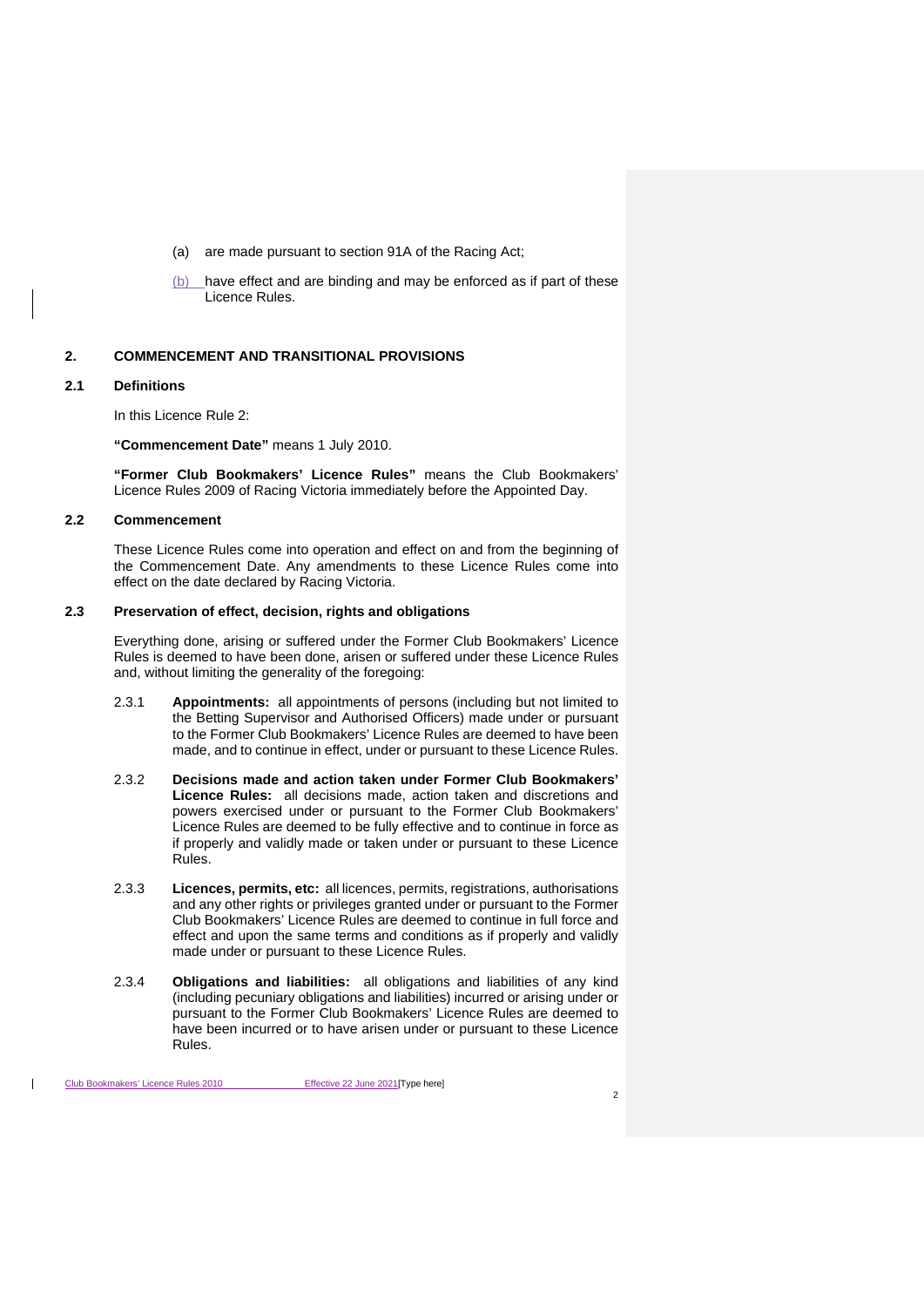- 2.3.5 **Offences:** any offence under or breach of the Former Club Bookmakers' Licence Rules is deemed to be an offence under or breach of these Licence Rules.
- 2.3.6 **Penalties and disabilities:** all penalties, disabilities, disqualifications, suspensions and obligations of any kind (including fines and other pecuniary obligations) imposed, incurred or arising under or pursuant to the Former Club Bookmakers' Licence Rules are deemed to be imposed, incurred or to arise under or pursuant to these Licence Rules.
- 2.3.7 **Inquiries, investigations and proceedings:** all inquiries, investigations and other proceedings of any nature initiated or conducted under or pursuant to the Former Club Bookmakers' Licence Rules are deemed to be initiated or conducted under or pursuant to these Licence Rules.

# <span id="page-19-0"></span>**3. DEFINITIONS AND INTERPRETATION**

# <span id="page-19-1"></span>**3.1 Definitions**

In these Licence Rules:

**"Approved Sports Betting Event"** has the same meaning as in the Bookmaker Sports Betting Rules 2007.

**"Approved Betting System"** means any of the following systems expressly approved by Racing Victoria for use by Bookmakers in the course of their bookmaking business:

- (a) Computerised Betting System;
- (b) Internet Betting System; or
- (c) Telephone Betting System.

**"Approved Method of Communication"** means a method of communication approved by the Minister under section 4A of the Racing Act.

**"Approved Off-Course Premises"** means an off-course premises approved by Racing Victoria in accordance with section 4C of the Racing Act.

**"Approved Substitute"** means a Registered Bookmaker's Key Employee who has been approved by Racing Victoria pursuant to section 91AB of the Racing Act and Licence Rule [9](#page-29-7) to carry on the business of a bookmaker during a period of absence by the Bookmaker.

**"Approved SCB"** has the same meaning as in the Bookmaker Sports Betting Rules 2007.

**"Approved Wagering Service Provider"** means a wagering service provider (as defined in Chapter 2, Part 5, Division 5A of the Gambling Regulation Act) who has obtained, and holds, a current publication and use of race fields approval from Racing Victoria in accordance with section 2.5.19B of the Gambling Regulation Act.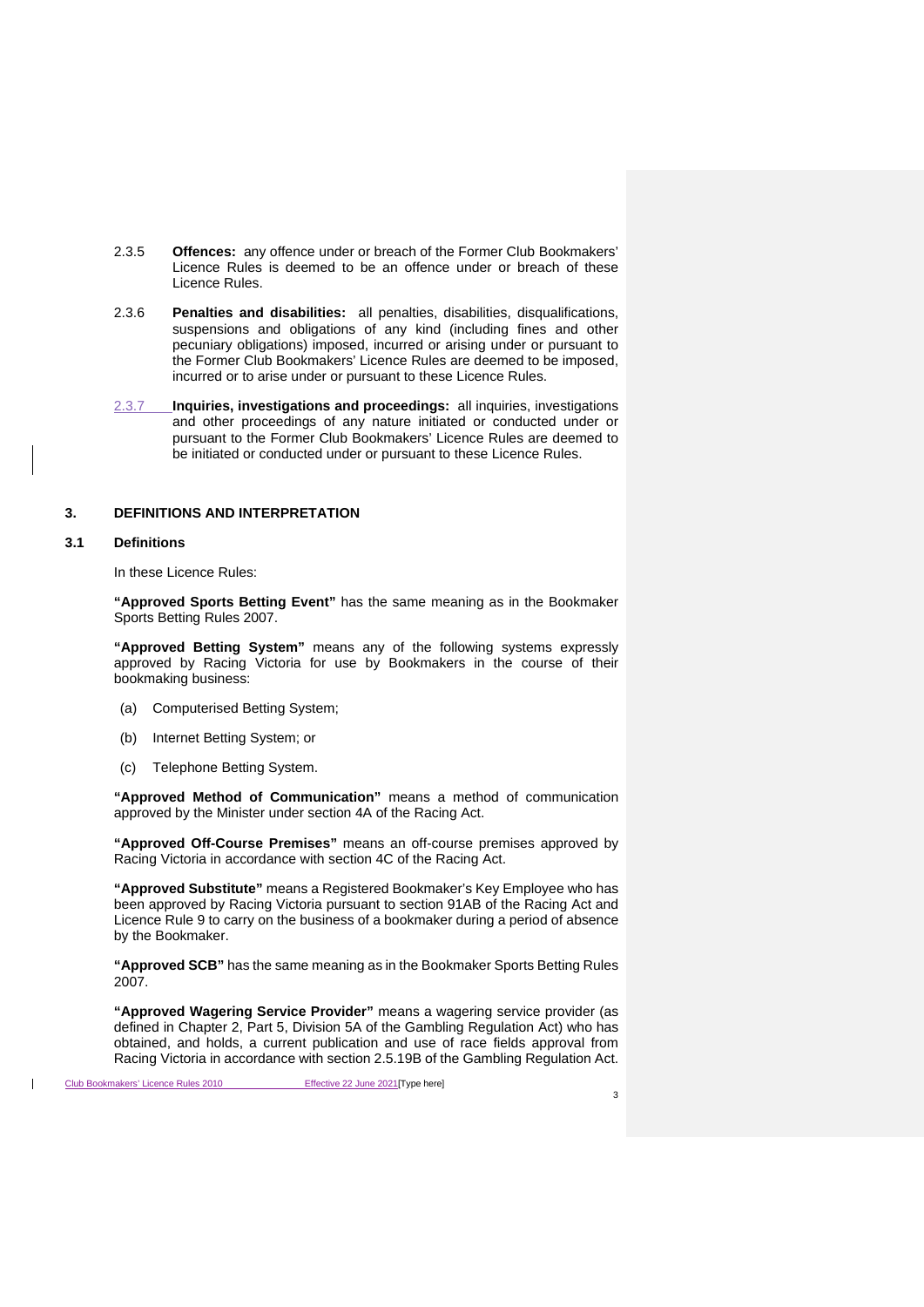**"AUSTRAC"** means the Australian Transaction Reports and Analysis Centre.

#### **"Authorised Officer"** means:

- (a) a person authorised in writing by Racing Victoria for the purposes of these Licence Rules;
- (b) a Betting Supervisor;
- (c) a Steward;
- (d) the General Manager, Manager or Internal Auditor, Racing Victoria Wagering Department; or
- (e) the General Manager or Manager, Racing Victoria Integrity Services.

**"Bet Back"** means a Bet Back as defined in Part D of Schedule 1 of the Bookmakers' Licence Levy Rules 2012 or a Non-VTR Bet Back as defined in Part D of Schedule 2 of the Bookmakers' Licence Levy Rules 2012, as applicable.

**"Betting Exchange"** has the meaning given in Part D of Schedule 1 of the Bookmakers' Licence Levy Rules 2012.

**"Betting Supervisor"** means the person appointed as such by Racing Victoria, and any other person to whom duties have been delegated by the person so appointed.

**"Betting Transaction"** means a contract between the Bookmaker and a Customer, by which a bet or wager is placed with and accepted by the Bookmaker in relation to a Race or Approved Sports Betting Event (or a contingency related to a Race or Approved Sports Betting Event);

**"Bet Types Register"** means the register of bet types created and maintained by Racing Victoria.

**"Bookmaker"** means a Registered Bookmaker who is the holder of a Licence granted pursuant to these Rules.

**"Bookmaker Client Account Form"** is the form of that name available on the Racing Victoria website.

**"Bookmaker's Key Employee"** means the holder of a current certificate of registration as a Registered Bookmaker's Key Employee under Part 5A of Chapter 4 of the Gambling Regulation Act.

**"Bookmakers' Licence Levy Rules"** means the Bookmakers' Licence Levy Rules 2009 made pursuant to section 91B and approved pursuant to section 91D of the Racing Act as amended from time to time.

**"Bookmaker Rules"** means these Licence Rules, the Bookmakers' Licence Levy Rules 2009, the Bookmakers' Sports Betting Rules 2007, the Bookmakers' Telephone Betting Rules 2001, the Bookmakers' Internet Betting Rules 2001 and any other bookmaker rules made by Racing Victoria pursuant to its powers under the Racing Act with respect to bookmakers as amended from time to time.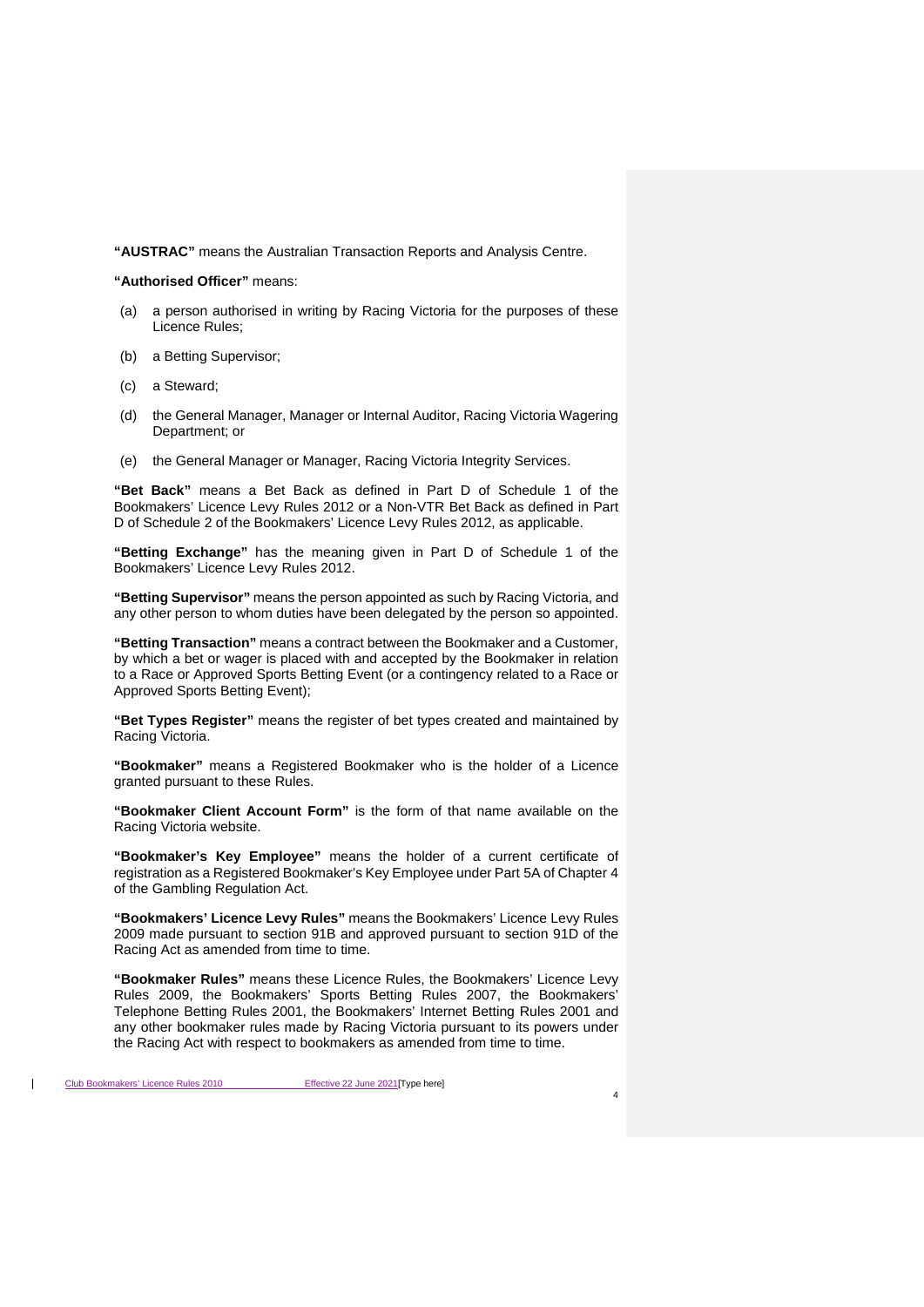**"Bookmaking Activities"** includes the activities of a person in gaining, or endeavouring to gain, a livelihood wholly or partly by betting or making wagers or carrying on any activity relating to the operations of a Bookmaker.

**"Chief Executive"** means the chief executive officer of Racing Victoria.

**"Club"** means a thoroughbred racing club in Victoria that:

- (a) is registered by Racing Victoria under the Rules of Racing; or
- (b) conducts a race meeting that is registered by Racing Victoria under the Rules of Racing.

**"Commission"** means the Victorian Commission for Gambling and Liquor Regulation established under Part 2 of the *Victorian Commission for Gambling and Liquor Regulation Act 2011* (Vic) (or its successor from time to time).

**"Complaint"** means a written complaint submitted on the pro forma provided on RVL's website in relation to the Bookmaker for an alleged breach of the obligations set out in Licence Rule [13.13.](#page-37-0)

**"Complainant"** means a person who submits a Complaint.

**"Computerised Betting System"** means a system approved by Racing Victoria for use by Bookmakers, which may be comprised of computer equipment and software, and by which bets may be recorded and betting tickets issued.

**"Control"** has the meaning given in section 50AA of the *Corporations Act 2001* (Cth).

**"Controlling Body"** has the same meaning as in the Racing Act.

**"Designated Area"** means one or more of the parts of a Racecourse as determined by Racing Victoria from time to time for the conduct of the business of a Bookmaker at the Racecourse.

**"Directors"** means the directors of Racing Victoria acting as a board.

**"Entity"** means any body corporate, joint venture (whether incorporated or unincorporated), partnership, trust or individual.

**"Final Acceptances"** has the same meaning as in the Rules of Racing.

**"Final Acceptances Deadline"** means the closing time for Final Acceptances for a Victorian Race as advertised in Inside Racing.

**"Fit and Proper Person"** is a person who:

- (a) is of good fame, integrity and character;
- (b) has never been convicted of an offence involving fraud or dishonesty or been sentenced to a term of imprisonment;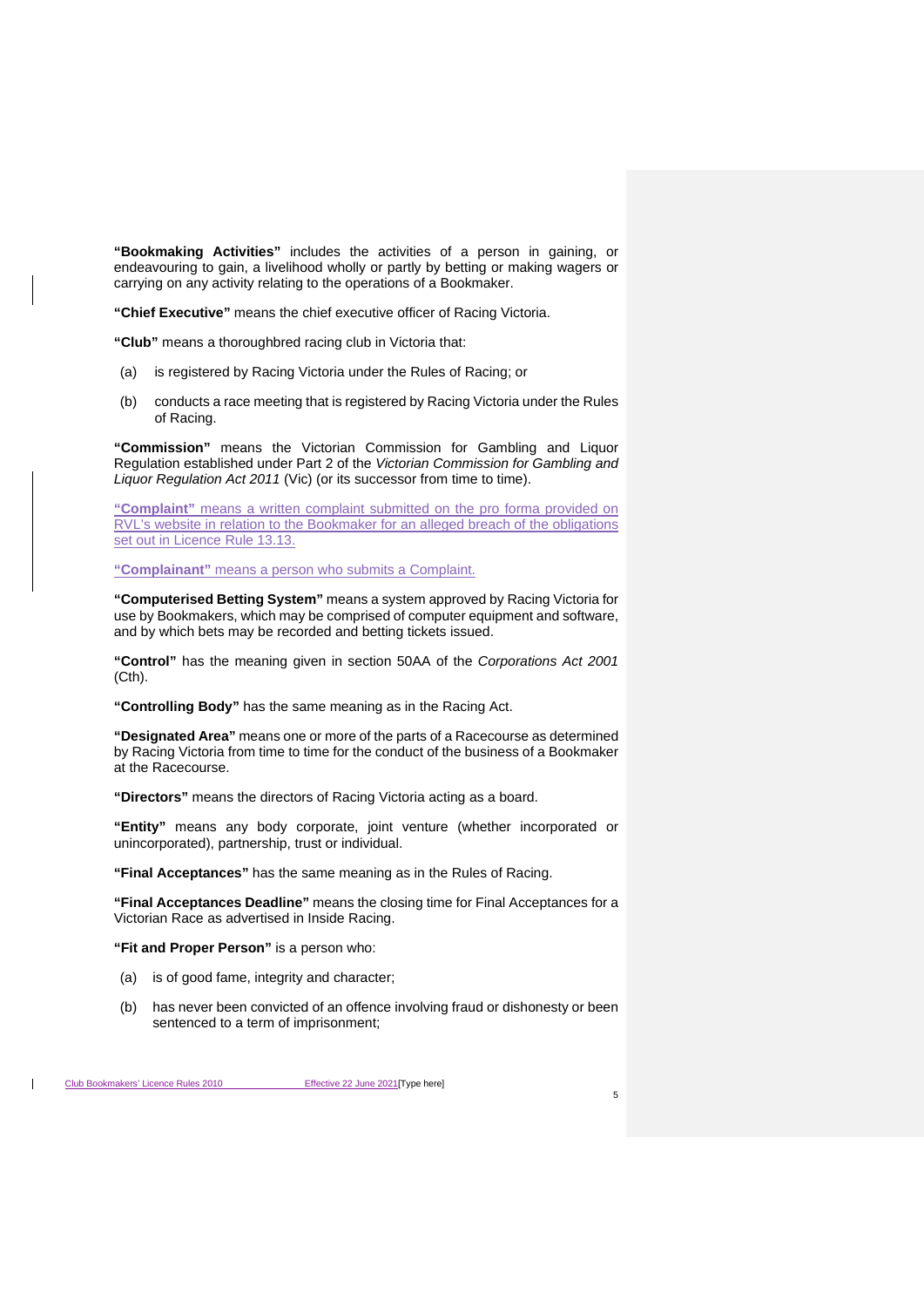- (c) has never been subject to disciplinary action under the Rules of Racing (or the rules of racing applicable to thoroughbred horse racing in another jurisdiction or any equivalent rules of conduct of any sport in respect of which betting is conducted) or under any applicable law;
- (d) is not prohibited by law from being a director of a company; and
- (e) is not a bankrupt.

**"Future Bets"** means bets accepted by engaging in Future Betting.

#### **"Future Betting"** means:

- (a) Future Doubles Betting;
- (b) Future Sports Betting; and/or
- (c) Future Win/Place Betting.

**"Future Doubles Betting"** means betting made by the nomination of a horse or greyhound or a combination of two horses or two greyhounds on the chance that such horse or horses or greyhound or greyhounds will fill first place or fill first, second or third places in two specified races providing at least one of the races is decided at a race meeting conducted on a day after the day the bet is placed.

**"Future Sports Betting"** means betting made by way of wagering on any Approved Sports Betting Event which involves the nomination of a result of a betting contingency approved under section 4(1)(b) of the Racing Act where the result is to be decided 35 days or more after the day on which the bet is placed.

#### **"Future Win/Place Betting"** means:

- (a) a bet made with a Bookmaker who is authorised by Racing Victoria to accept future win/place bets; and is
- (b) a bet where the result is to be decided 35 days or more after the day on which the bet is placed; and is
- (c) a bet made by the nomination of a horse or greyhound on the chance that such horse or greyhound will fill first place or fill first, second or third place in a specified race, or a bet made by the nomination of a horse or greyhound on the chance that such horse or greyhound will fill first place in three specified races;
- (d) but does not include a bet made when the bookmaker is operating under a club betting permit issued by the Minister.

**"Gambling Regulation Act"** means the *Gambling Regulation Act 2003* (Vic) as amended from time to time.

**"Insolvency Event"** means, in relation to a person, any of the following:

(a) the person, being an individual, commits an act of bankruptcy;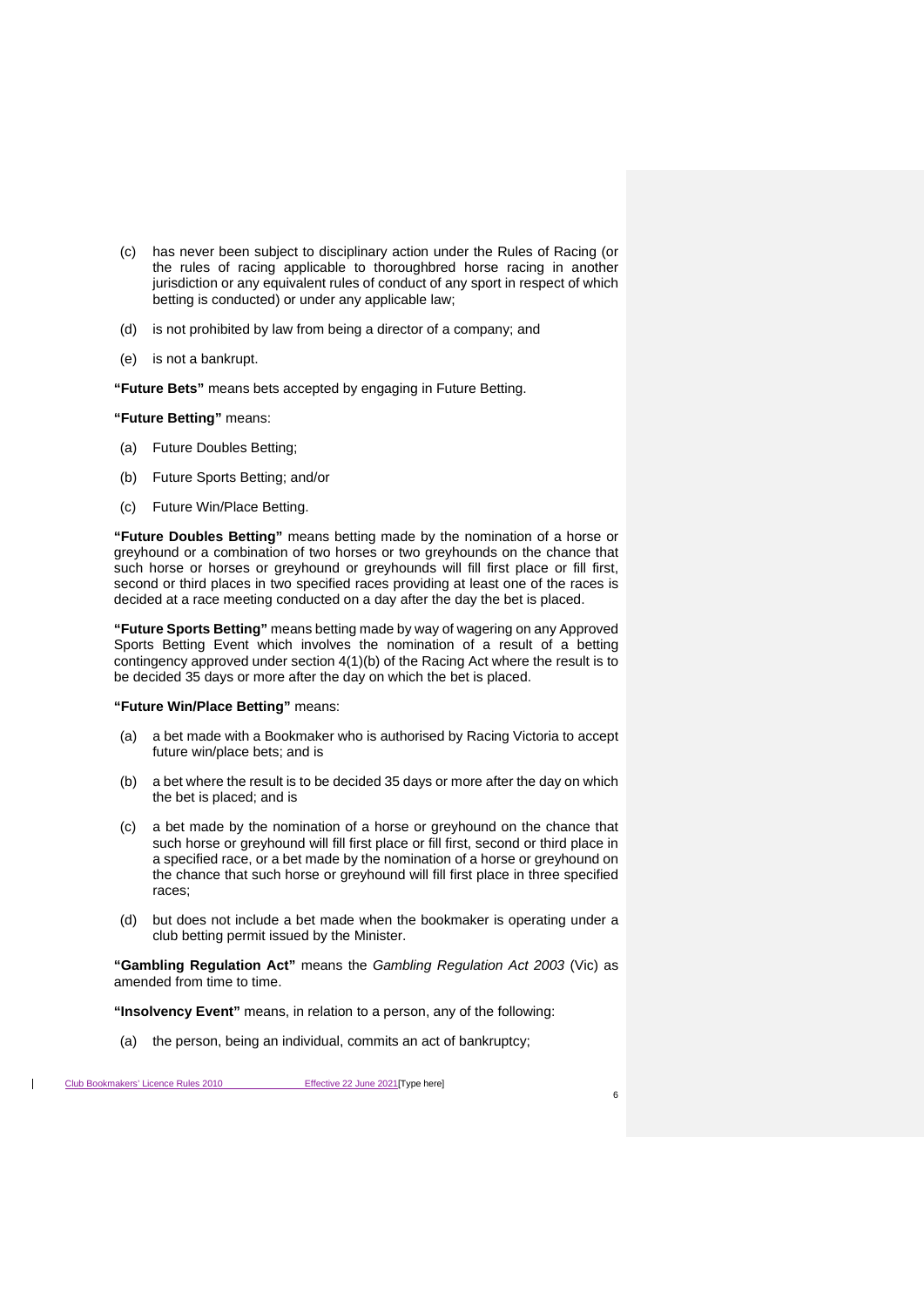- (b) the person becomes insolvent;
- (c) the person assigns any of its property for the benefit of creditors or any class of them;
- (d) a receiver, receiver and manager, administrator, controller, provisional liquidator or liquidator is appointed to the person or the person enters into a scheme of arrangement with its creditors or is wound up;
- (e) the holder of a mortgage, encumbrance or other security interest takes any step towards taking possession of or takes possession of any assets of the person or exercises any power of sale;
- (f) any step is taken to do anything listed in the above paragraphs; or
- (g) any event that is analogous or has a substantially similar effect to any of the events specified in this definition in any jurisdiction.

**"Internet Betting Rules"** means the rules of that name made by Racing Victoria and approved by the Minister pursuant to section 4A of the Racing Act as amended from time to time.

**"Internet Betting System"** has the meaning given in the Internet Betting Rules.

**"Licence"** means a club bookmaker's licence as defined in section 84 of the Racing Act which is granted to a Registered Bookmaker by Racing Victoria under these Licence Rules.

**"Licence Rules"** means these Club Bookmakers' Licence Rules 2010.

**"Licence Levy"** means the levy payable by the holder of a Licence or Approved Substitute in accordance with the Bookmakers' Licence Levy Rules 2009.

**"Non-Racing Contingency Bet"** means a Betting Transaction in respect of or in relation to an event or matter that may occur at a Victorian Race or a Race Meeting:

- (a) the outcome of which does not depend on the performance of a horse or horses in a Victorian Race; and
- (b) which is not disrespectful of any participant or official involved in Victorian thoroughbred horse racing or which does not otherwise bring Victorian thoroughbred horse racing into disrepute.

**"Officer"**, in relation to an Entity:

- (a) where the Entity is a corporation, has the meaning in section 9 of the Corporations Act 2001 (Cth);
- (b) where the Entity is an individual, that individual or any Approved Substitute; and
- (c) where the Entity is neither a corporation nor an individual, means:
	- (i) a partner in the partnership if the Entity is a partnership; or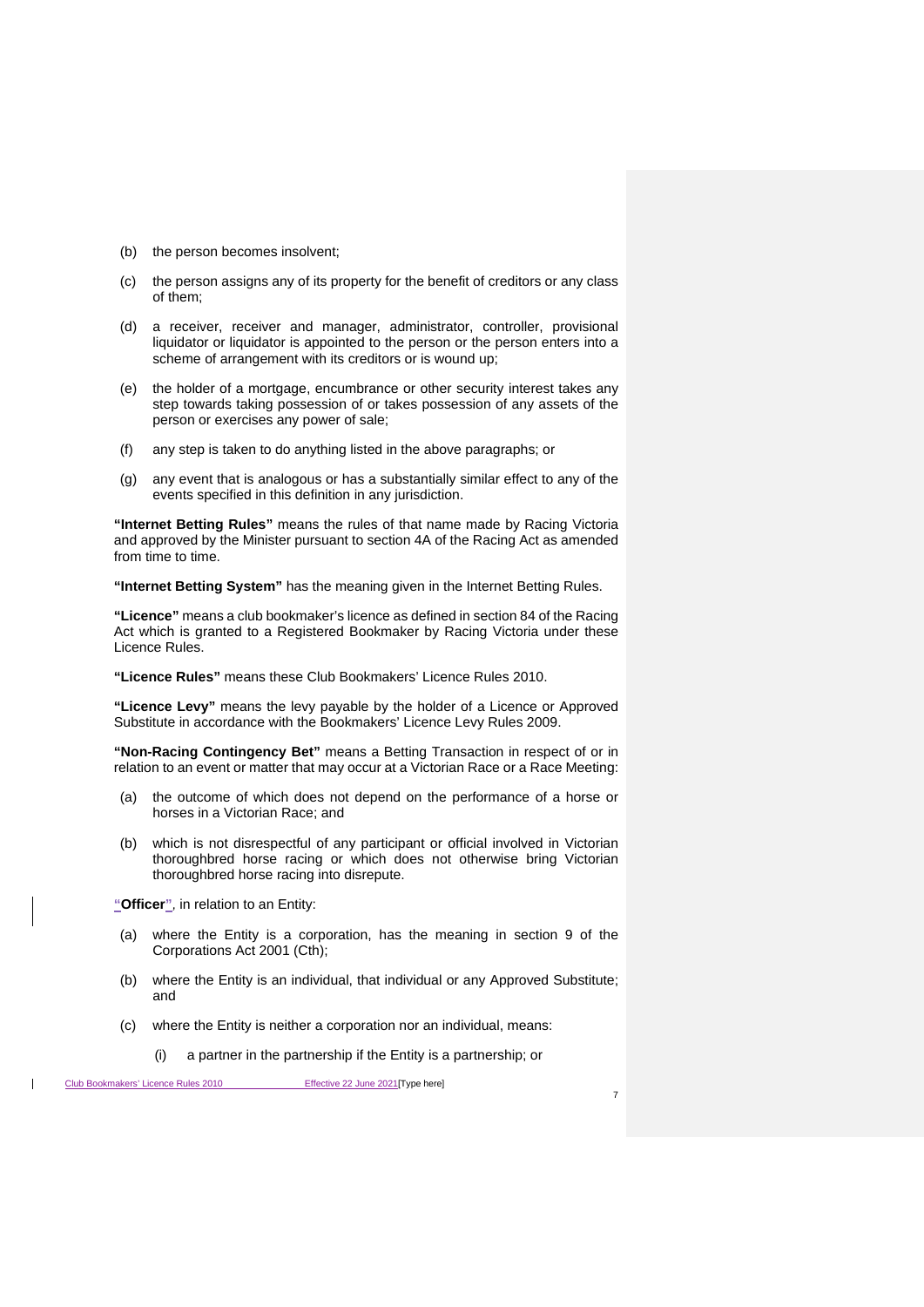- (ii) an office holder of the unincorporated association if the Entity is an unincorporated association; or
- (iii) in every case, a person:
	- A. who makes, or participates in making, decisions that affect the whole, or a substantial part, of the business of the Entity; or
	- B. who has the capacity to affect significantly the Entity's financial standing.

**"PRA"** means a Principal Racing Authority of a State or Territory of Australia.

**"Promotional Offer"** has the meaning given in the Bookmakers' Licence Levy Rules 2009.

**"Publicly Displayed"** means to publish, display or otherwise communicate odds to the public generally including, but not limited to, on a website or other internet enabled device that does not require a person to identify himself or herself (for example, by requiring a person to log in or to provide personal information).

**"Race"** means any horse race, harness race or greyhound race, whether taking place in Australia or another jurisdiction.

**"Race Betting"** means betting by way of wagering on any Race.

**"Racecourse"** means a racecourse licensed under section 24(1) of the Racing Act for horse racing in Victoria.

**"Race-Day Official"** means a person who acts in an official capacity as a steward, veterinary steward, handicapper, judge, starter, clerk of course, clerk of scales, farrier, barrier attendant or timekeeper, or as assistants or deputies of any of the above.

**"Racing Act"** means the *Racing Act 1958* (Vic) as amended from time to time.

**"Racing Victoria"** means Racing Victoria Limited (ACN 096 917 930).

**"Racing Victoria Rules"** means, together:

- (a) the Licence Rules;
- (b) the Rules of Racing;
- (c) the Rules of Race Betting; and
- (d) the Bookmaker Rules,

as amended from time to time.

**"Registered Bookmaker"** has the same meaning as in section 1.3 of the Gambling Regulation Act.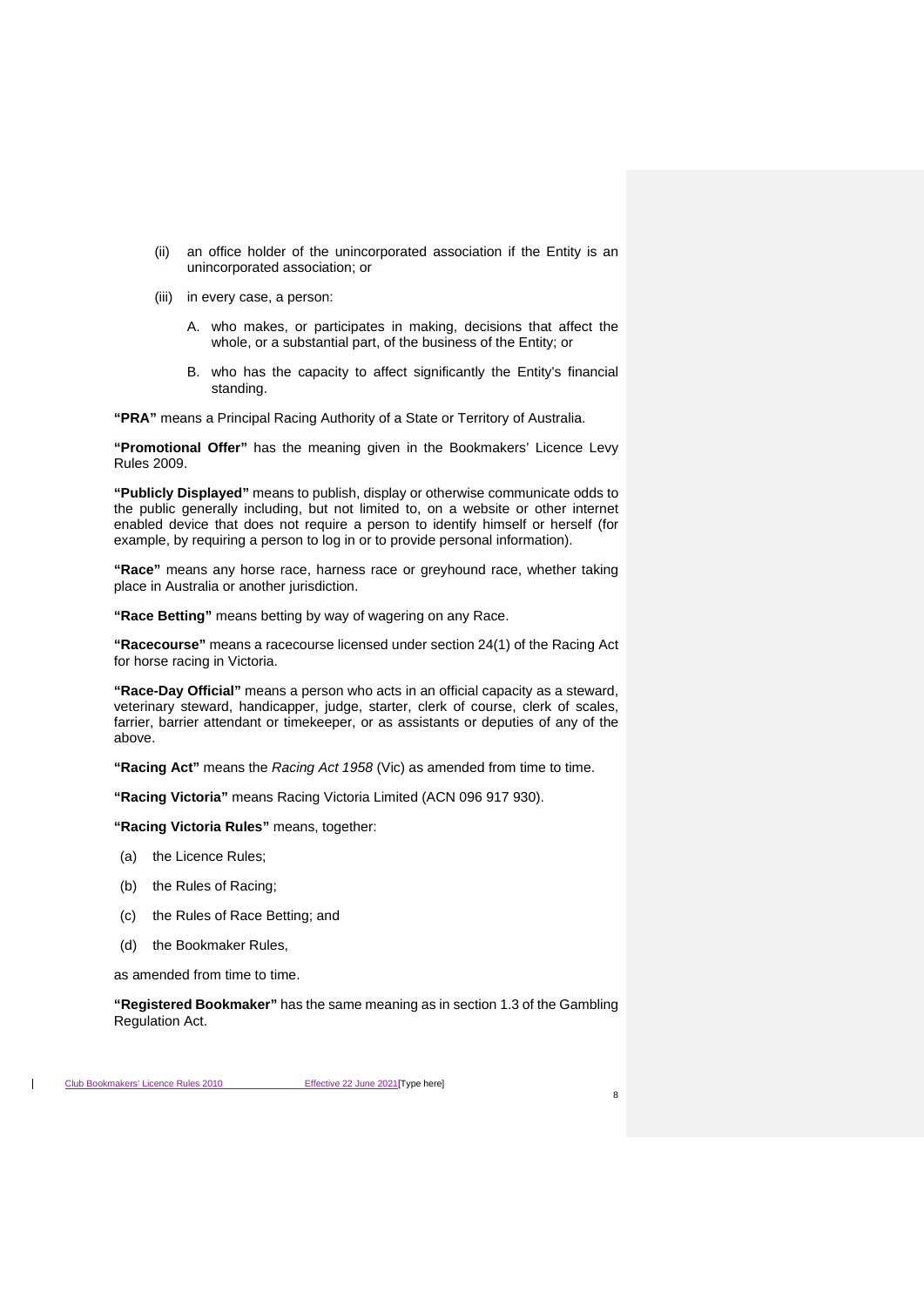**"Registered Bookmaker's Certificate"** means a certificate of registration issued by the Commission in accordance with the Gambling Regulation Act.

**"Related Body Corporate"** means a company that is a related body corporate, as that term is defined in section 9 of the *Corporations Act 2001* (Cth).

**"Related Entity"** means, in relation to an Entity (**the First Entity**):

- (a) any Entity which Controls the First Entity;
- (b) any Entity which is Controlled by the First Entity;
- (c) for the avoidance of doubt, all Related Bodies Corporate of the First Entity; or
- (d) any wagering services provider ('White Label Partner') with which the Bookmaker has entered into an agreement, arrangement, understanding, promise or undertaking to transmit, refer or facilitate the communication of betting transactions to the White Label Partner.

**"Relevant Fixed Odds Bet"** means a fixed odds bet described in Rule [13.131](#page-37-0)3.13.

**"Relevant Law"** means any law (including statutes, regulations, ordinances and bylaws):

- (a) relating to or in connection with:
	- (i) wagering; or
	- (ii) the activities or undertakings of operating a wagering business (including laws pertaining to the privacy of Customers); or
	- (iii) the carrying on of a business of the type conducted by the Bookmaker or any of its Related Entities; or
- (b) a breach of which would constitute a criminal offence,

made in any Australian jurisdiction and including, without limitation, the Racing Act 1958 (Vic), the Gambling Regulation Act 2003 (Vic), the Interactive Gambling Act 2001 (Cth), the Anti-Money Laundering and Counter-Terrorism Financing Act 2006 (Cth) and the Crimes Act 1958 (Vic).

**"Rules of Betting"** means the betting rules as made by Racing Victoria from time to time pursuant to Rule [1.4.](#page-17-4)

**"RVL Website"** means the official website of Racing Victoria, currently at the URL https://www.racingvictoria.com.au/

**"SCB Agreement"** has the same meaning as in the Sports Betting Rules.

**"Sports Betting"** means betting by way of wagering on an Approved Sports Betting Event.

**"Telephone Betting Rules"** means the rules of that name made by Racing Victoria and approved by the Minister pursuant to section 4A of the Racing Act.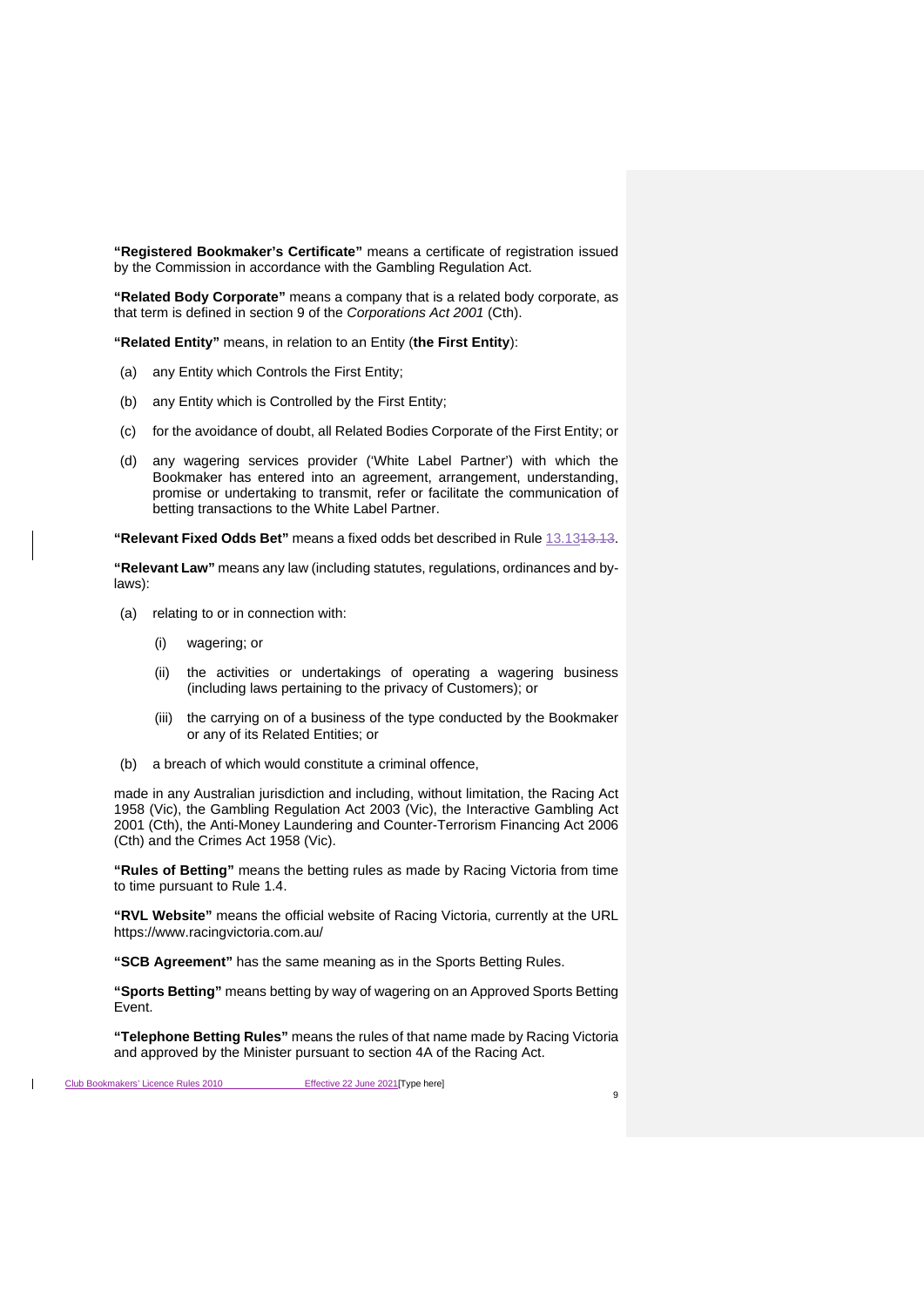**"Telephone Betting System"** has the meaning given in the Telephone Betting Rules.

**"Victorian Race"** means a thoroughbred horse race:

- (a) scheduled to be held; or
- (b) held,

in the State of Victoria under the Rules of Racing.

# <span id="page-26-0"></span>**3.2 Interpretation**

Unless the context requires to the contrary:

- 3.2.1 words and expressions used in these Licence Rules have the meaning ascribed to them in the Racing Act and the Rules of Racing; and
- 3.2.2 these Licence Rules shall be interpreted in accordance with the provisions of the *Interpretation of Legislation Act 1984* (Vic).

# <span id="page-26-1"></span>**4. THE REQUIREMENT FOR A LICENCE**

# <span id="page-26-2"></span>**4.1 Licence required to operate as a bookmaker**

A person, including a Registered Bookmaker, must not carry on the business of a bookmaker on any Racecourse, unless the person holds a current Licence or is an Approved Substitute.

#### <span id="page-26-3"></span>**4.2 Licence is sufficient**

Subject to Licence Rul[e 4.3,](#page-26-4) a holder of a Licence does not require any authorisation under the Racing Act from any racing club to carry on business as a Bookmaker on a Racecourse or part of a Racecourse.

# <span id="page-26-4"></span>**4.3 Clubs may specify requirements**

A Club conducting race meetings at a Racecourse may, with the prior approval of Racing Victoria, make rules, regulation, by-laws or specifications, consistent with and subordinate to these Licence Rules, specifying terms and conditions upon which a Bookmaker or Bookmakers may conduct their business or vocation as a Bookmaker on Designated Areas of the Racecourse, providing that a Club may not require the payment of any fees or charges other than the reasonable cost of providing services to the Bookmaker.

# <span id="page-26-5"></span>**4.4 Licence is non-transferable**

- 4.4.1 A Licence is not transferable to any other person.
- 4.4.2 Except as permitted by a Licence or otherwise expressly authorised in writing by Racing Victoria: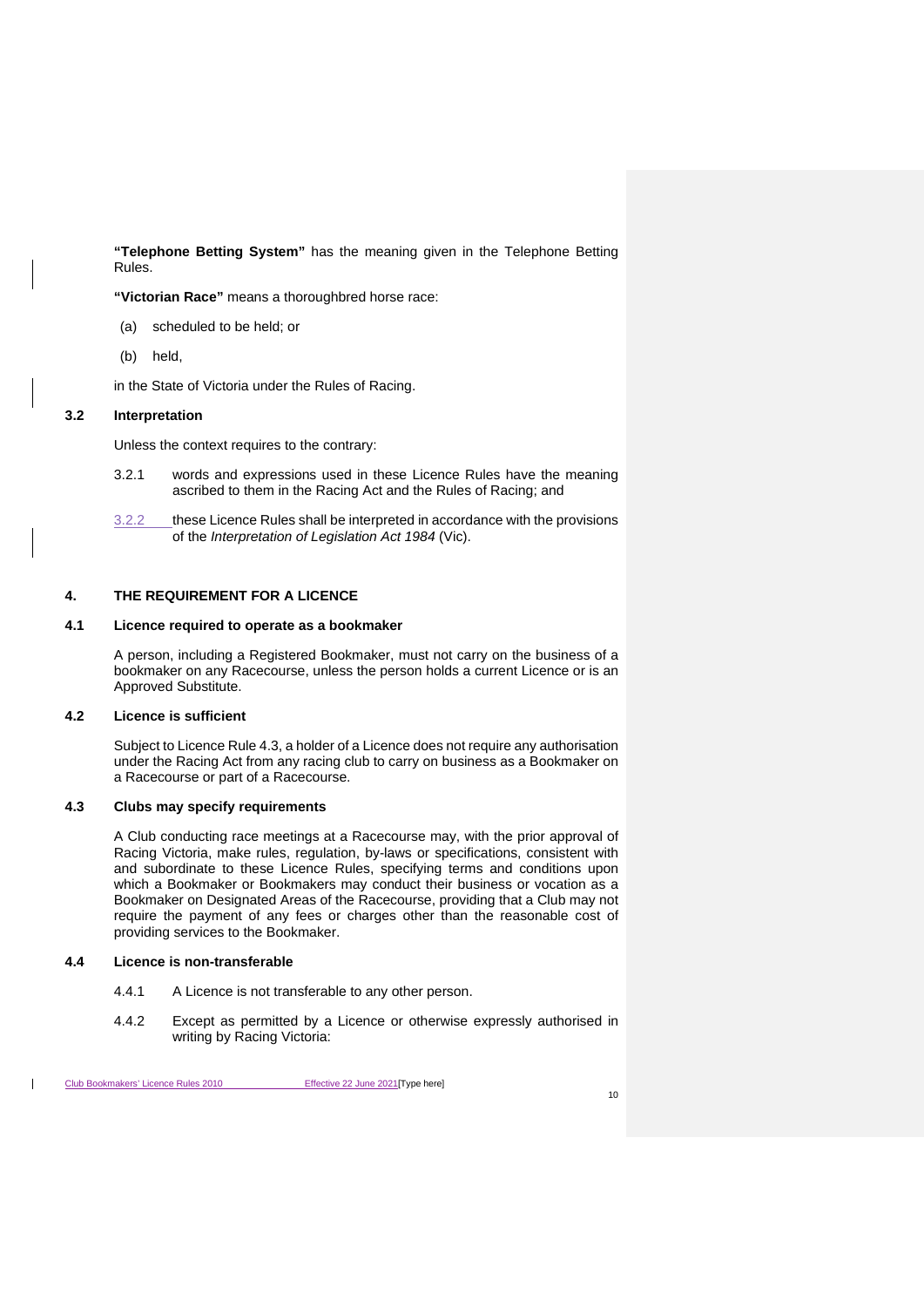- (a) a Bookmaker; or
- (b) an Approved Substitute,;

must not carry on Bookmaking Activities on behalf of, or in conjunction with, any other person, including any other Bookmaker.

# <span id="page-27-0"></span>**5. CATEGORIES AND CONDITIONS OF LICENCE**

# <span id="page-27-1"></span>**5.1 General categories**

A Licence issued to a Registered Bookmaker may be restricted by Racing Victoria, in its absolute discretion, to limit a Bookmaker to undertaking one or more of the following:

- 5.1.1 Race Betting;
- 5.1.2 Sports Betting;
- 5.1.3 Future Doubles Betting;
- 5.1.4 Future Win/Place Betting;
- 5.1.5 Future Sports Betting; and/or
- 5.1.6 any other category of betting as determined by Racing Victoria at its discretion.

#### <span id="page-27-2"></span>**5.2 AUSTRAC registration**

Racing Victoria will not approve a Bookmaker's Licence application unless and until the Bookmaker has registered himself/herself/itself with AUSTRAC and provided proof of that registration to Racing Victoria. It will be a term of any Licence that the Bookmaker maintains its registration and otherwise complies with all of its obligations under the legislation administered by AUSTRAC.

#### <span id="page-27-3"></span>**5.3 Other Conditions**

A Licence may be granted to a Registered Bookmaker by Racing Victoria, in its absolute discretion, with conditions relating to:

- 5.3.1 telephone betting and related systems;
- 5.3.2 internet betting and related systems;
- 5.3.3 conducting Bookmaking Activities at Racecourses;
- 5.3.4 conducting Bookmaking Activities in Designated Areas;
- 5.3.5 conducting Bookmaking Activities at Approved Off-Course Premises;
- 5.3.6 days and times of operation, including whether a Bookmaker may accept bets during the course of a race meeting only, or at any time;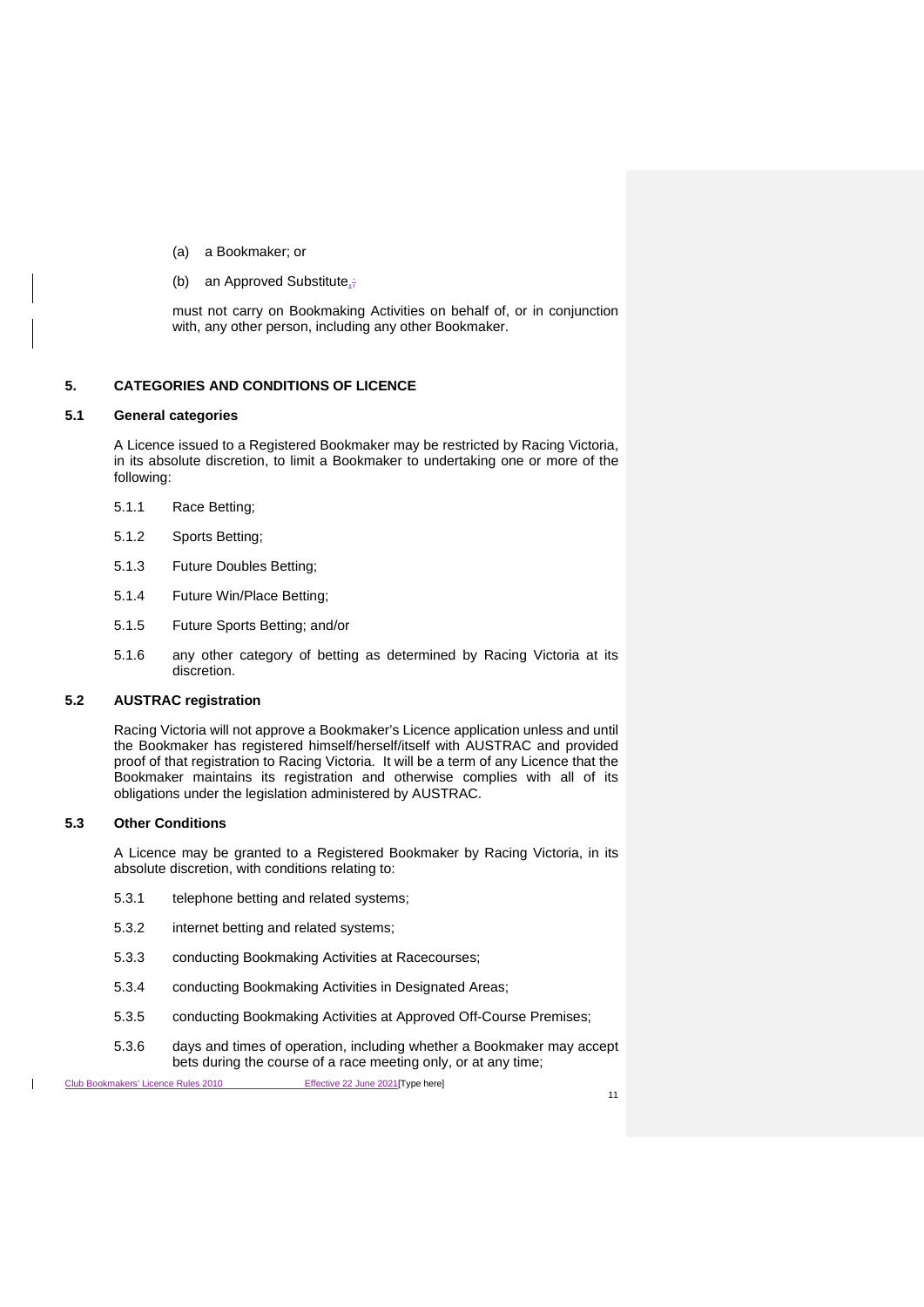- 5.3.7 the allocation of bookmaker stands, and the transfer of access rights to bookmaker stands;
- 5.3.8 the term of the Licence;
- 5.3.9 the types of bets listed on the Bet Types Register that a Bookmaker may offer and make;
- 5.3.10 the Approved Sports Betting Events a Bookmaker can accept bets on;
- 5.3.11 further applications and approvals required to conduct Bookmaking Activities at Racecourses; and
- 5.3.12 any other matter that Racing Victoria determines from time to time.

# <span id="page-28-7"></span><span id="page-28-0"></span>**6. APPLICATION FOR A LICENCE**

# <span id="page-28-1"></span>**6.1 Application by a Registered Bookmaker**

- 6.1.1 Any Registered Bookmaker may apply to Racing Victoria for a Licence.
- 6.1.2 An application under Rule [6.1](#page-28-1) must be in the form, and provide the information, that is specified by Racing Victoria from time to time.

## <span id="page-28-2"></span>**6.2 Incomplete application may be rejected**

An application made under Rule [6.1](#page-28-1) may be rejected if it is not in the form, or does not contain the information, as specified by Racing Victoria.

# <span id="page-28-3"></span>**7. GRANT OF LICENCE**

# <span id="page-28-4"></span>**7.1 Racing Victoria may grant licence**

Racing Victoria may grant or refuse an application made under Rule [6](#page-28-7) and may at any time revoke or vary an approval under this Rule.

# <span id="page-28-5"></span>**7.2 Racing Victoria approval of grant of Licence**

Racing Victoria may:

- 7.2.1 suspend an approval of a Licence application, and during the period of suspension, the approval has no force or effect;
- 7.2.2 impose any term or condition on an approval either on or after the granting of the application for the approval;
- 7.2.3 vary or revoke a term or condition of an approval.

# <span id="page-28-6"></span>**7.3 Limitations on grant of Licence**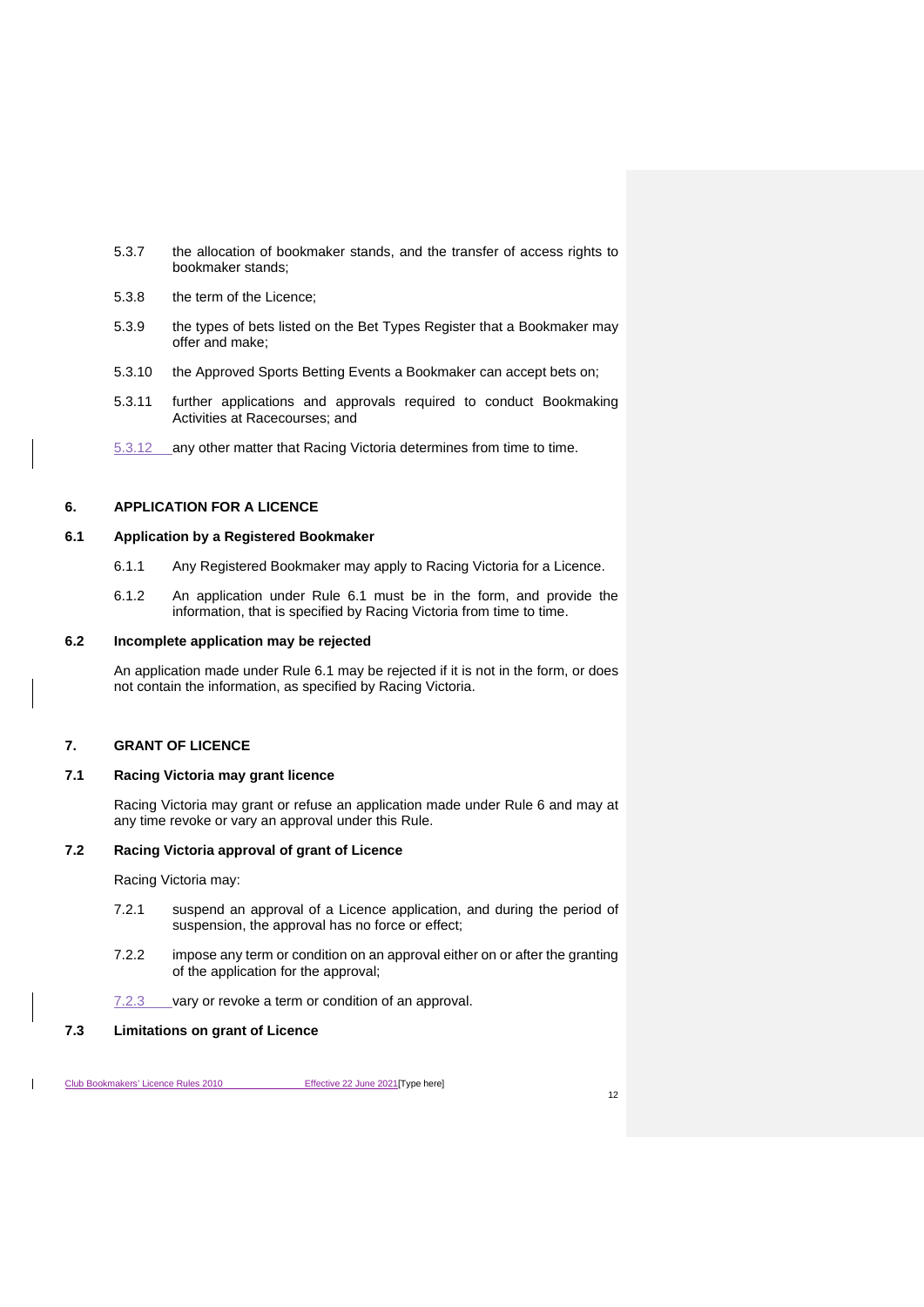A Licence granted under Rule [7.1](#page-28-4) pursuant to an application that was made under Rule [6.1](#page-28-1) is subject to the limitations or conditions applicable to the holder's Registered Bookmaker's Certificate.

# <span id="page-29-0"></span>**8. TERM OF A LICENCE**

## <span id="page-29-1"></span>**8.1 Term**

A Licence has effect from the date specified by Racing Victoria and remains in force subject to:

- 8.1.1 Rule [8.2;](#page-29-2)
- 8.1.2 any special terms and conditions imposed by Racing Victoria; and
- 8.1.3 revocation or suspension in accordance with these Licence Rules.

# <span id="page-29-2"></span>**8.2 Termination**

A Licence terminates immediately upon:

- 8.2.1 revocation of the Licence in accordance with these Licence Rules;
- 8.2.2 the resignation in writing by the Bookmaker addressed to Racing Victoria;
- 8.2.3 the person ceasing to be a Registered Bookmaker for any reason; or
- 8.2.4 the expiration of the term of the Licence.

# <span id="page-29-7"></span><span id="page-29-3"></span>**9. APPROVED SUBSTITUTE**

#### <span id="page-29-4"></span>**9.1 Racing Victoria may issue**

Racing Victoria may grant approval for a Bookmaker's Key Employee to be an Approved Substitute upon the terms and conditions of this Licence Rule [9.](#page-29-7)

#### <span id="page-29-5"></span>**9.2 Purpose and effect**

In accordance with section 91AB of the Racing Act, the purpose and effect of an Approved Substitute is to authorise a Bookmaker's Key Employee to carry on the business of the Bookmaker during a period when the Bookmaker is absent.

#### <span id="page-29-8"></span><span id="page-29-6"></span>**9.3 Application for a Bookmaker's Key Employee to be an Approved Substitute**

- 9.3.1 A Bookmaker may make written application to Racing Victoria for a Bookmaker's Key Employee to be an Approved Substitute.
- 9.3.2 An application under Rule [9.3.1](#page-29-8) must be in the form, and provide the information, that is specified by Racing Victoria from time to time.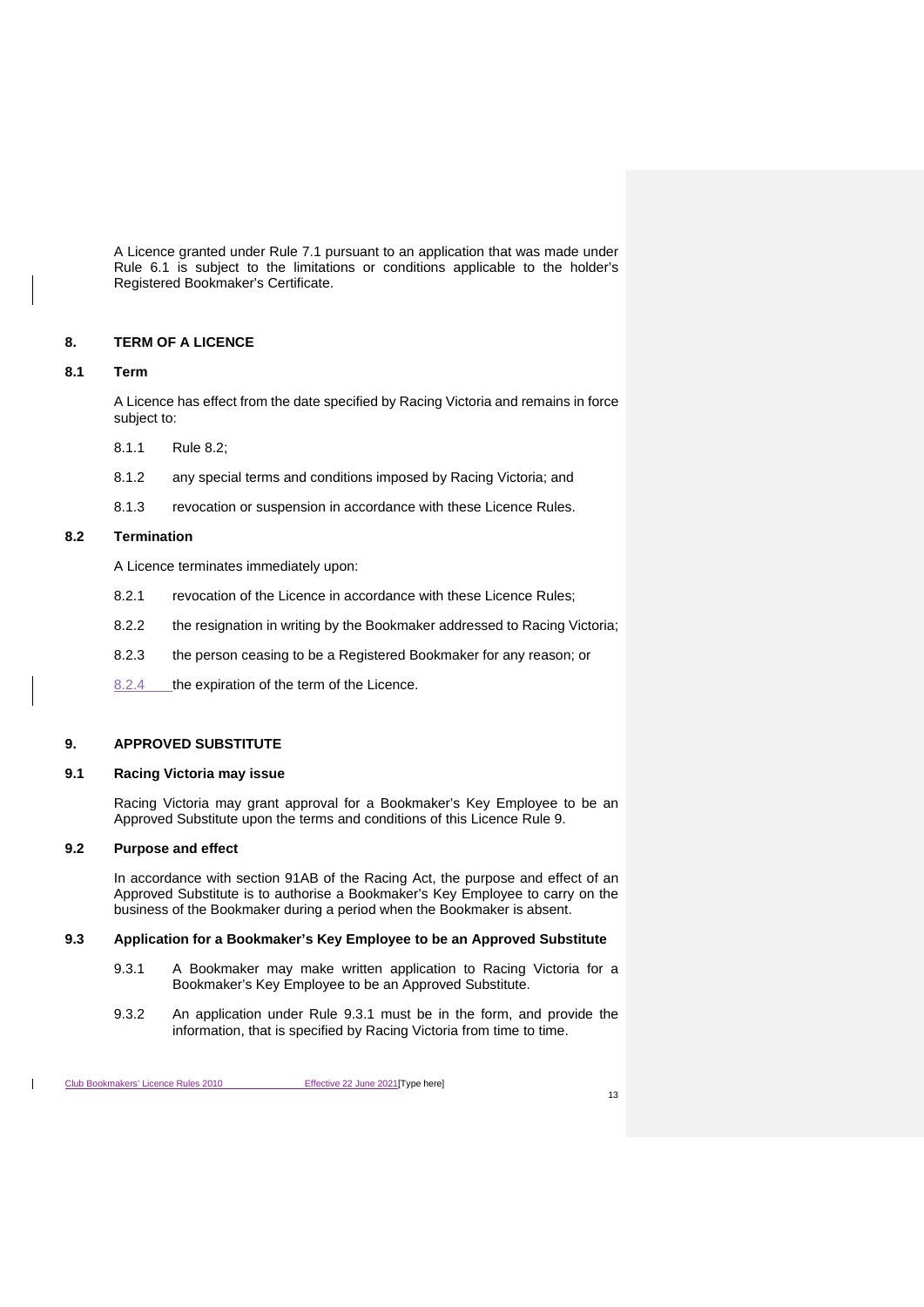9.3.3 An application may be rejected if it is not in the form, or does not contain the information, as specified by Racing Victoria.

# <span id="page-30-0"></span>**9.4 Grant of Approval for an Approved Substitute**

Racing Victoria may, upon receipt by Racing Victoria of a valid application from a Bookmaker, in their absolute discretion:

- 9.4.1 approve or refuse an application that complies with Rule [9.3](#page-29-6) and may at any time revoke or vary an approval under this Licence Rule;
- 9.4.2 suspend an approval of an Approved Substitute application, and during the period of suspension, the approval has no force or effect;
- 9.4.3 impose any term or condition on an approval either on or after the granting of the application for the approval; or
- 9.4.4 vary or revoke a term or condition of an approval.

## <span id="page-30-1"></span>**9.5 Term**

An Approved Substitute may only be authorised to carry on the business on behalf of the Bookmaker:

- 9.5.1 at race meetings;
- 9.5.2 at Racecourses;
- 9.5.3 at Approved Off-Course Premises;
- 9.5.4 with respect to certain Approved Sports Betting Events; and
- 9.5.5 on dates and at times,

as may be specified by Racing Victoria in its absolute discretion.

# <span id="page-30-2"></span>**9.6 Conditions**

In addition to any special terms and conditions, an Approved Substitute is subject to the terms and conditions applying to the Licence held by the Bookmaker for whom the Approved Substitute acts.

# <span id="page-30-3"></span>**9.7 Approved Substitute Register**

Racing Victoria will maintain a Register of Approved Substitutes in accordance with sections 91AB(3) and 91AB(4) of the Racing Act.

## <span id="page-30-4"></span>**9.8 Approved Substitute subject to the Racing Victoria Rules**

When a Bookmaker's Key Employee is performing the role of an Approved Substitute for a Bookmaker, that person is subject to the provisions of the Licence Rules and the other Racing Victoria Rules as if he or she is the holder of a Licence.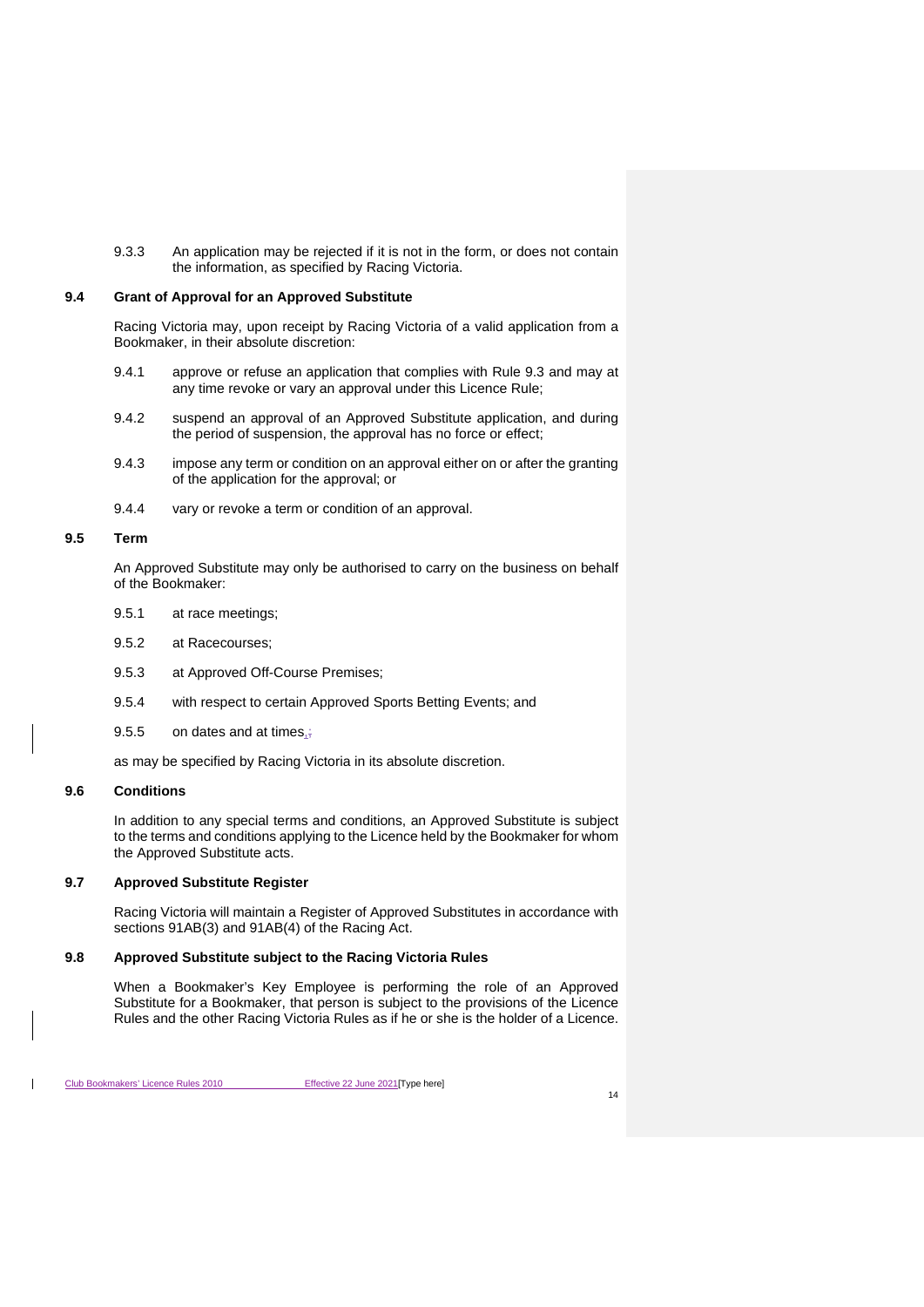## <span id="page-31-0"></span>**10. TIMES AND METHOD OF OPERATION**

## <span id="page-31-1"></span>**10.1 Authority to conduct betting during the holding of a race meeting or at any time**

A Bookmaker must only conduct Bookmaking Activities at times in accordance with his or her Licence and any conditions imposed by Racing Victoria.

# <span id="page-31-2"></span>**10.2 Telephone Betting**

A Bookmaker must not engage in Telephone Betting, unless he or she:

- 10.2.1 is expressly authorised by Racing Victoria to engage in Telephone Betting pursuant to the Telephone Betting Rules; and
- 10.2.2 at all times complies with the Telephone Betting Rules.

# <span id="page-31-3"></span>**10.3 Internet Betting**

A Bookmaker must not engage in Internet Betting, unless he or she:

- 10.3.1 is expressly authorised by Racing Victoria to engage in Internet Betting pursuant to the Internet Betting Rules; and
- 10.3.2 \_\_ at all times complies with the Internet Betting Rules.

## <span id="page-31-4"></span>**11. BOOKMAKER TO KEEP RECORD OF EMPLOYEES AND ASSISTANTS**

#### <span id="page-31-5"></span>**11.1 Record Keeping**

A Bookmaker must keep, and make available to Racing Victoria immediately upon request, records of all employees and assistants engaged by the Bookmaker in the course of the Bookmaker's business. The records must evidence the following:

- 11.1.1 the name of each employee or assistant;
- 11.1.2 the date on which each employee was employed, or assistant was engaged, by the Bookmaker; and
- 11.1.3 the dates and times worked by each employee or assistant.

## <span id="page-31-8"></span><span id="page-31-6"></span>**12. CONDUCT OF RACE, FUTURE DOUBLE AND/OR FUTURE WIN/PLACE BETTING**

#### <span id="page-31-7"></span>**12.1 Bookmaker engaged in Race, Future Double and/or Future Win/Place Betting**

Rule [12](#page-31-8) applies to the conduct of betting by a Bookmaker who is authorised to engage in Race Betting, Future Double Betting and/or Future Win/Place Betting.

#### 12.1.1 **Allocation to field by Racing Victoria**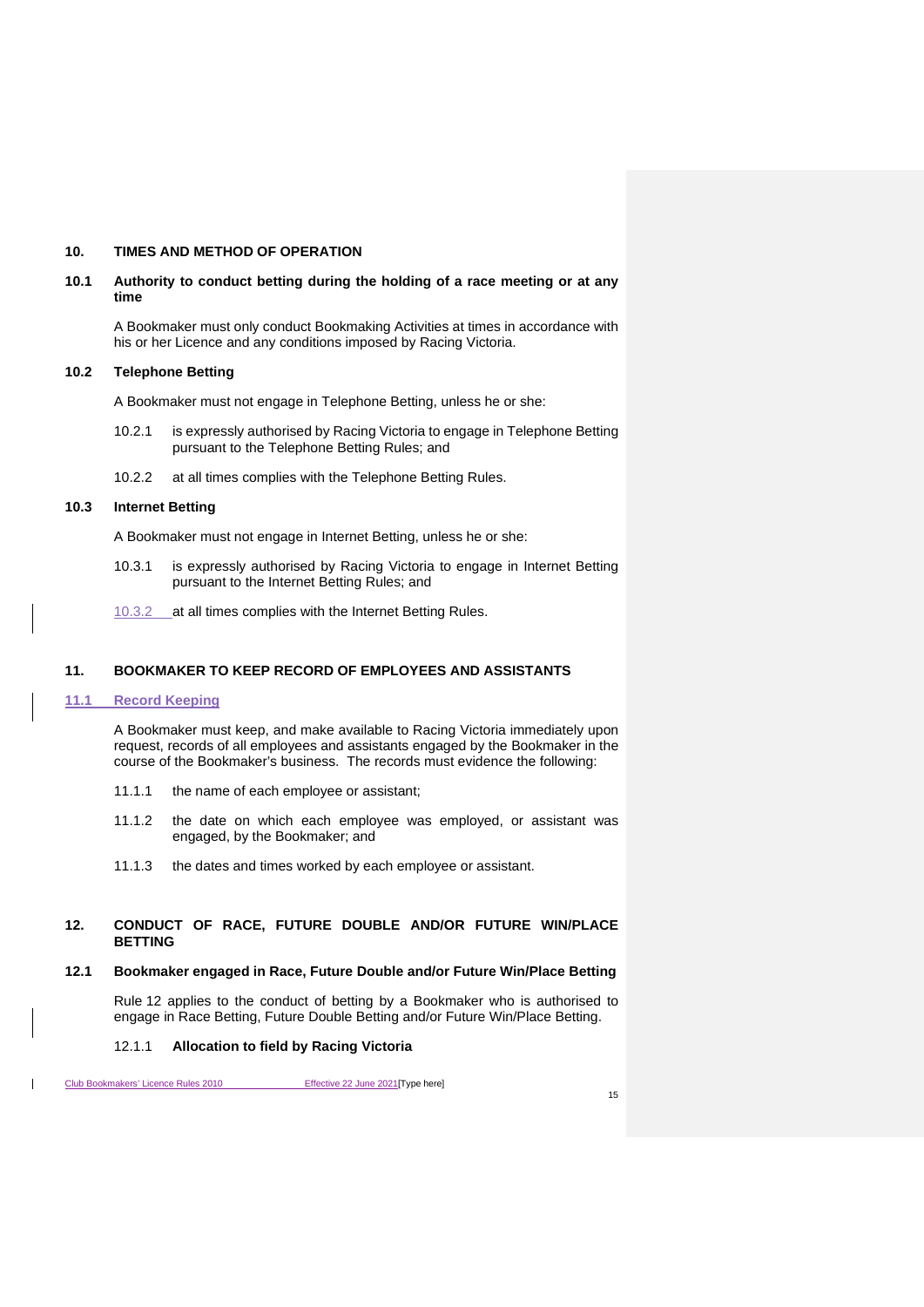A Bookmaker must apply to Racing Victoria, in the form and by the time specified by Racing Victoria, to be allocated to field at a race meeting on a Racecourse.

#### <span id="page-32-0"></span>12.1.2 **Notice of intention not to field up to two days prior to race meeting**

Except as permitted by a Licence, a Bookmaker must give two (2) clear days' notice (not counting Saturdays, Sundays or Victorian public holidays as days) to the Betting Supervisor of the Bookmaker's intention not to field at any race meeting to which the Licence applies and at which the Bookmaker has been allocated to field.

**Penalty:** A Bookmaker who does not give notice pursuant to this Rule [12.1.2](#page-32-0) and without reasonable cause (such as illness) fails to field at a race meeting to which the Licence applies is thereby liable to pay the following relevant fee as determined by the Betting Supervisor:

| Metropolitan Rail position:  | \$600 |
|------------------------------|-------|
| Metropolitan non-Rail:       | \$400 |
| Country race meeting:        | \$400 |
| Picnic race meeting:         | \$200 |
| Point-to-point race meeting: | \$200 |

#### <span id="page-32-1"></span>12.1.3 **Notice of intention not to field between date of allocation of stand and two days prior to race meeting**

In the event that a Bookmaker, without reasonable cause (as determined by Racing Victoria in its discretion), provides notice to the Betting Supervisor of the Bookmaker's intention not to field at any race meeting to which the Bookmaker has been allocated to field between:

- (a) the day on which the Bookmaker was allocated to field at that meeting; and
- (b) two days prior to that meeting,

the Bookmaker may be required to pay an administration fee to Racing Victoria.

**Administration Fee:** - Racing Victoria may require a Bookmaker who provides notice in respect of a race meeting pursuant to this Rule [12.1.3](#page-32-1) without reasonable cause to pay an administration fee of \$25.

#### 12.1.4 **Commencement of betting**

When fielding at a race meeting, a Bookmaker must commence betting on races as follows:

12.1.5 **Aaccepting bets on races at the race meeting:** if accepting bets on races conducted at the race meeting at which the Bookmaker is fielding: not less than 25 minutes before the advertised starting time of each race,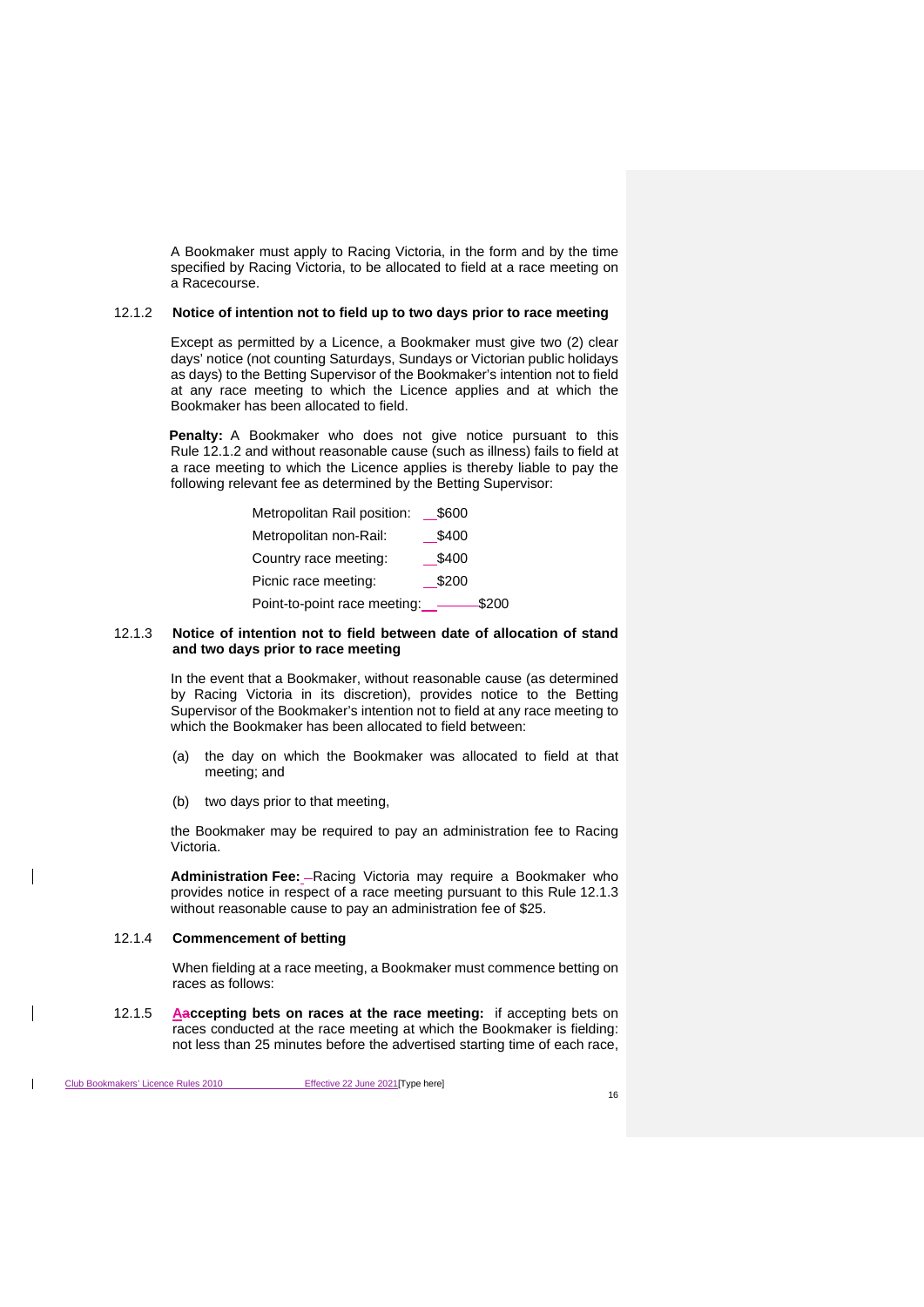or as otherwise specified or directed by the relevant Club or the Stewards; or

12.1.6 **Aaccepting bets on races not at the race meeting:** if accepting bets on races not run at the race meeting at which the Bookmaker is fielding: immediately after the first call of odds has been transmitted.

#### 12.1.7 **Continuation of betting**

A Bookmaker engaging in Race Betting must remain at the Bookmaker's stand(s) until 15 minutes after the last race (or until 30 minutes if requested by the Betting Supervisor to do so).

# 12.1.8 **Display of odds**

Once a Bookmaker has commenced betting on a race being held at the Racecourse at which the Bookmaker is fielding, the Bookmaker must display odds for every runner for that particular race until the start time of the race.

# <span id="page-33-0"></span>**13. CONDUCT OF BOOKMAKING OPERATIONS**

#### <span id="page-33-1"></span>**13.1 Computerised Betting System**

Subject only to Rule [13.3,](#page-33-3) a Bookmaker must conduct all betting activities as a Bookmaker using one or more Approved Betting Systems, provided that the Bookmaker has obtained the express approval of Racing Victoria to use such system in accordance with Rule [13.2.](#page-33-2)

#### <span id="page-33-4"></span><span id="page-33-2"></span>**13.2 Approval for use of Approved Betting System**

- 13.2.1 A Bookmaker must apply in writing in the form specified by Racing Victoria for approval to use an Approved Betting System.
- 13.2.2 Prior to granting an approval to the Bookmaker to use an Approved Betting System, Racing Victoria may require, at its sole discretion, that the relevant system be tested by an independent third-party tester (as nominated by Racing Victoria at its sole discretion) at the Bookmaker's sole cost.
- 13.2.3 Upon receipt of an application received in accordance with Rule [13.2.1,](#page-33-4) Racing Victoria may grant approval for a Bookmaker to use an Approved Betting System, subject to any conditions which it may impose at its discretion.
- 13.2.4 In the event that there is a proposed alteration (including an upgrade) to the operation or function of an Approved Betting System, a Bookmaker must not use the altered betting system unless such alterations have been expressly approved by Racing Victoria.

## <span id="page-33-3"></span>**13.3 Use of manual betting system**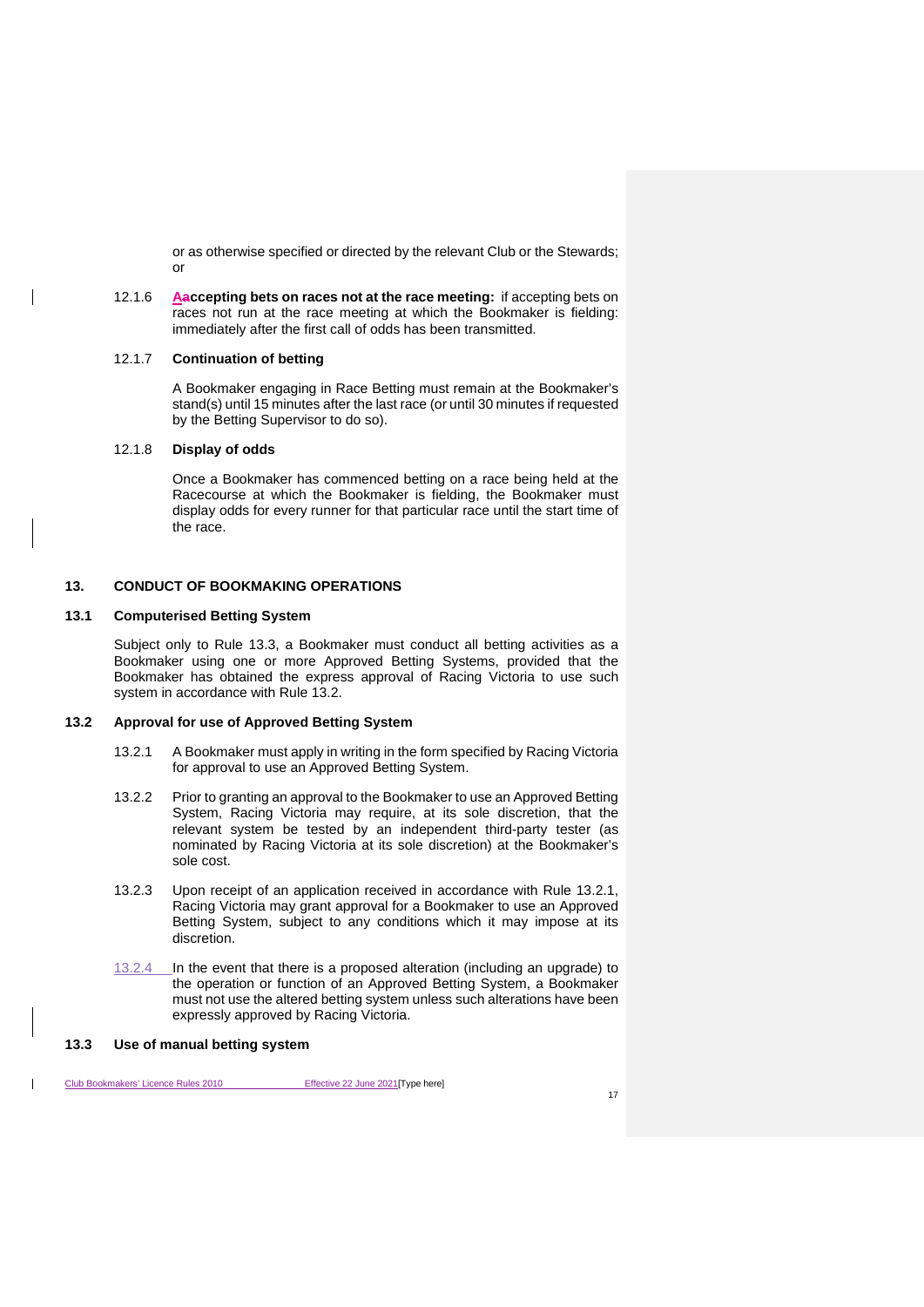A Betting Supervisor may permit a Bookmaker or Bookmakers to use a manual betting system which complies with the requirements of the Bookmakers' Licence Levy Rules at a race meeting, or generally at a Racecourse, if the use of an Approved Betting System approved as provided in Rule [13.1](#page-33-1) is not reasonably possible because of:

- 13.3.1 a lack of facilities available at the Racecourse; or
- 13.3.2 a failure of the Bookmaker's Approved Betting System.

#### <span id="page-34-0"></span>**13.4 Use of Decimal Dividend Odds**

A Bookmaker must conduct all betting activities as a Bookmaker using decimal dividend odds only, provided that a Bookmaker may give any information expressly requested by a customer or potential customer regarding the prices offered by the Bookmaker.

## <span id="page-34-1"></span>**13.5 Recording of all betting activity**

A Bookmaker must ensure that all betting activity conducted in the course of the Bookmaker's business is properly, accurately and completely recorded in a form approved by Racing Victoria. The betting activity recorded must include, but not be limited to:

- 13.5.1 all bets made:
	- (a) in person during a race meeting;
	- (b) by telephone;
	- (c) via the internet; or
	- (d) via any other approved means;
- 13.5.2 all Bet-Backs with any Bookmaker, totalisator operator, or Approved Wagering Service Provider; and
- 13.5.3 any bets which may have been cancelled or are unpaid.

#### <span id="page-34-4"></span><span id="page-34-2"></span>**13.6 No use of personal account**

- 13.6.1 Subject to Rule 13.6.243.6.2, a Bookmaker that holds a personal betting account with another Bookmaker, wagering service provider and/or Betting Exchange (a 'Personal Account') must not conduct any Bookmaking Activities via that Personal Account including, without limitation, the placement of a bet on behalf of a Customer.
- <span id="page-34-3"></span>13.6.2 A Bookmaker is not required to comply with Rule 13.6.143.6.1 if the relevant Bookmaker, wagering service provider and/or Betting Exchange ('Service Provider') with which the Bookmaker holds the Personal Account is prohibited, pursuant to the Anti-Money Laundering and Counter-Terrorism Financing Act 2006 (Cth) or other Australian legislation by which the Service Provider is bound (be it Federal or State level), from permitting that Bookmaker to hold more than one account with the Service Provider.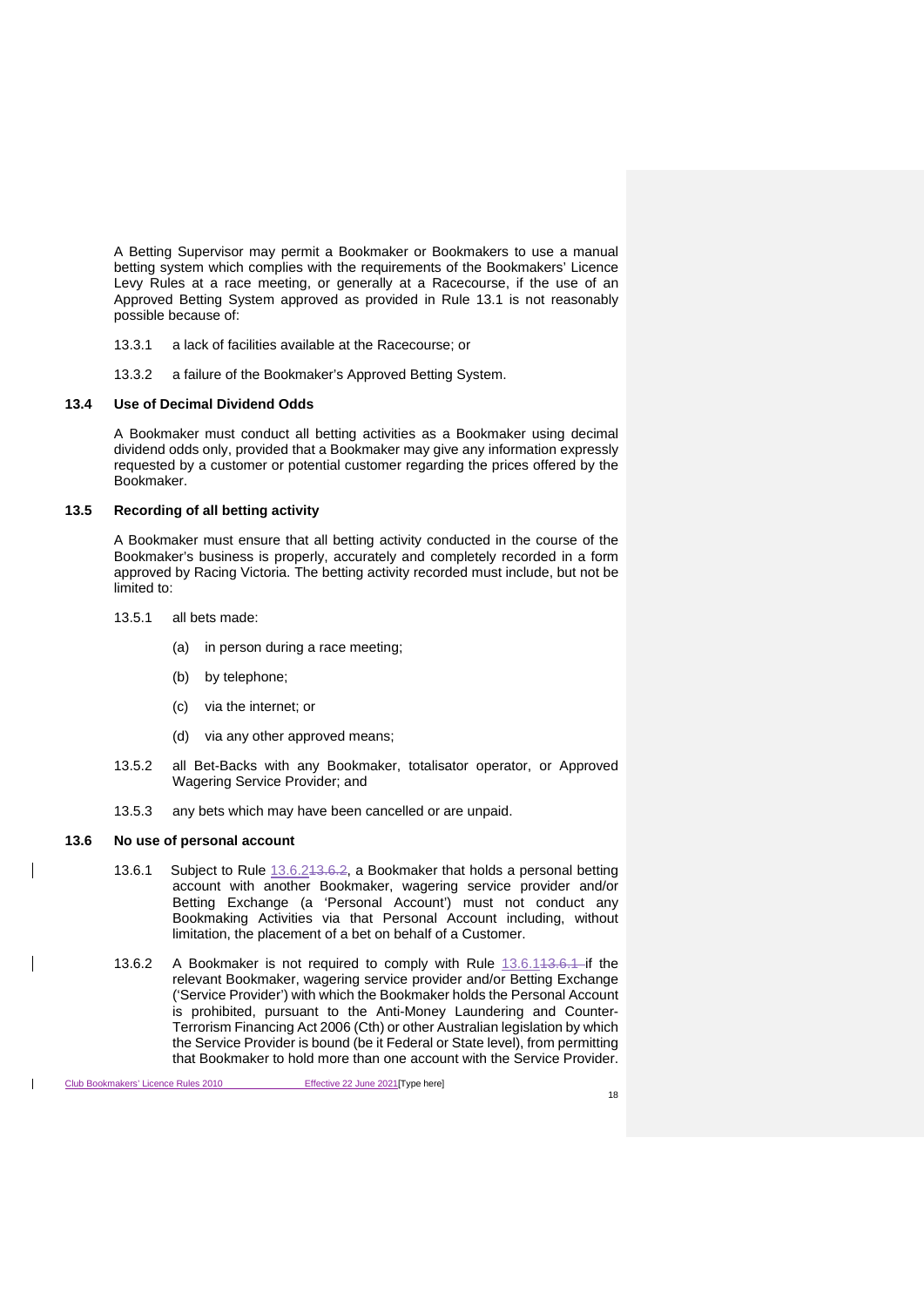#### <span id="page-35-0"></span>**13.7 No other use of Approved Betting System**

Unless otherwise expressly authorised to do so by Racing Victoria, a Bookmaker must not use, and must not permit or authorise any other person to use, an Approved Betting System approved under Rule [13.1](#page-33-1) for any purpose other than to conduct the business of the Bookmaker.

#### <span id="page-35-1"></span>**13.8 Provision of access to Approved Betting System**

A Bookmaker must whenever requested to do so by an Authorised Officer:

- 13.8.1 allow the Authorised Officer or any person approved by him or her to inspect the Approved Betting System(s) used by the Bookmaker;
- 13.8.2 deliver into the custody of the Authorised Officer the Approved Betting System or systems (including, as required, hardware and software) used by the Bookmaker;
- 13.8.3 provide all information requested by an Authorised Officer in respect of the Approved Betting System(s) used as approved under Rule [13.1,](#page-33-1) including but not limited to provision of all computer codes incorporated in the system whether approved or not; and
- 13.8.4 ensure that the Bookmaker's employees and assistants, including the Bookmaker's Key Employees, co-operate fully with all requests of the Authorised Officer or relevant delegate.

#### <span id="page-35-2"></span>**13.9 Inspection of betting system**

Where an Authorised Officer takes custody of an Approved Betting System or Systems in accordance with Rule [13.8,](#page-35-1) Racing Victoria may inspect, review, audit and examine the Approved Betting System(s).

#### <span id="page-35-3"></span>**13.10 Accuracy of clocks and timing information**

- 13.10.1 A Bookmaker must ensure that the clocks and related timing information on his or her Approved Betting System are accurate and correct at all times.
- 13.10.2 In the event that a Bookmaker becomes aware that his or her clock is inaccurate in any respect, the Bookmaker must immediately advise the Betting Supervisor who may, at his or her discretion:
	- (a) suspend the Bookmaker's use of that Approved Betting System; or
	- (b) make any order or direction as deemed appropriate in relation to the Bookmaker's use of that Approved Betting System.

#### <span id="page-35-4"></span>**13.11 Provision of reports and information**

#### A Bookmaker must:

13.11.1 immediately after the Bookmaker finishes fielding at a race meeting, or at any other time required by an Authorised Officer, provide the Betting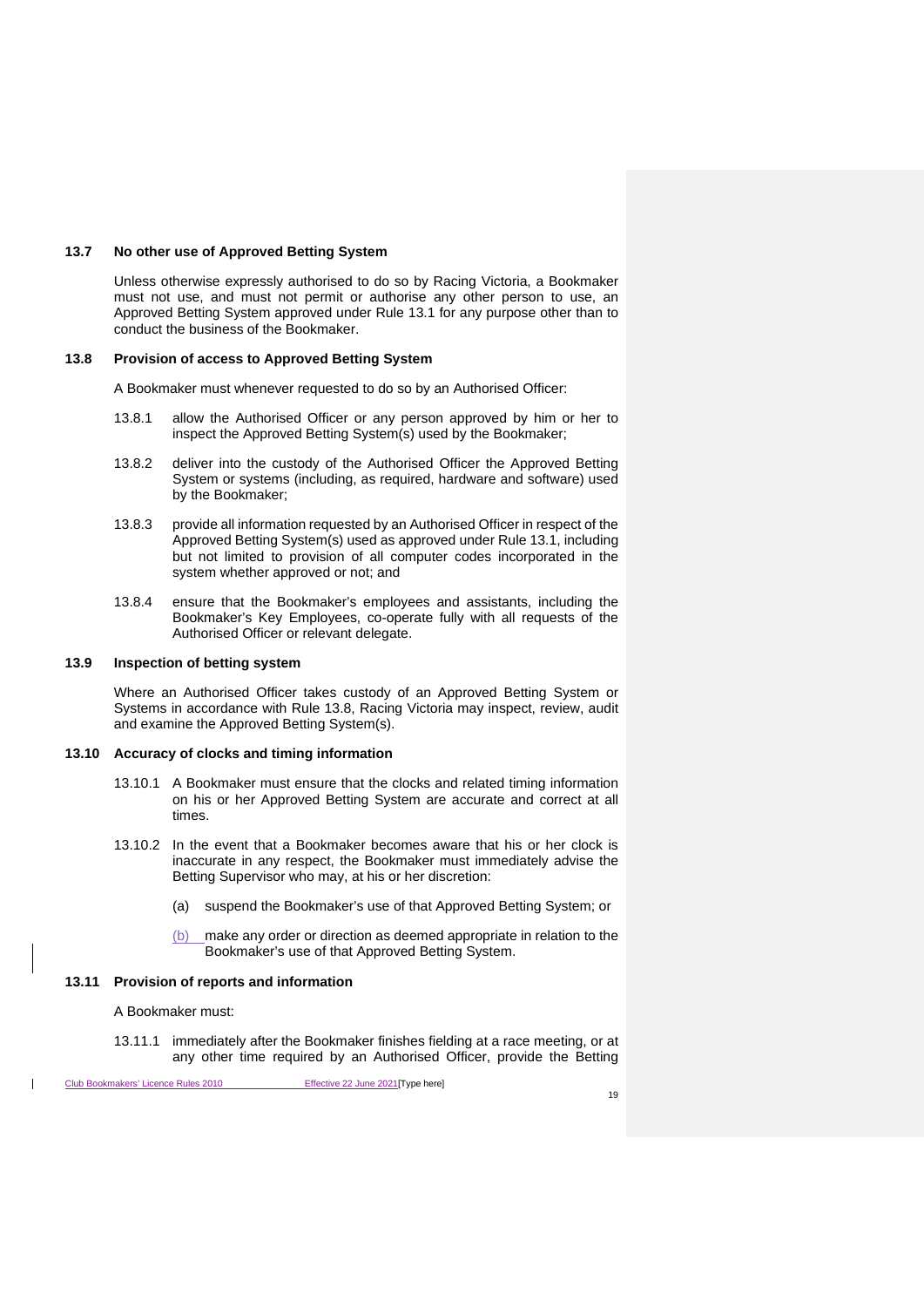Supervisor the Bookmaker's completed holding cards and betting ledger; and

13.11.2 as soon as is reasonably practicable, or where required by Racing Victoria from time to time, in real time, provide as directed by an Authorised Officer all such information, records or documents required by Racing Victoria to verify the Bookmaker's obligations under and compliance with the Racing Victoria Rules and any Relevant Law, including without limitation information regarding bets made by the Bookmaker, such information to be provided in the form and manner as may be required by the Authorised Officer.

# <span id="page-36-0"></span>**13.12 Bet Types**

*Approval for bet types – Victorian Thoroughbred Racing (VTR)*

- <span id="page-36-1"></span>13.12.1 Bookmaker's must only offer bet types on VTR that are on the Bet Type Register or are otherwise approved by Racing Victoria*.*
- <span id="page-36-2"></span>13.12.2 Subject to Rule [13.12.7,](#page-37-1) the Bookmaker will not*:*
	- (a) publish and use Victorian thoroughbred race fields in respect of any bet type not referred to in Rule [13.12.1;](#page-36-1) or
	- (b) accept bets on a Victorian Race in relation to a bet type not referred to in Rulein Rule [13.12.1](#page-36-1)*,*

unless the Bookmaker has first informed and consulted with Racing Victoria in respect of the bet type it proposes to introduce.

- <span id="page-36-3"></span>13.12.3 Notwithstanding Rule [13.12.2](#page-36-2) in the case of bet types not referred to in Rule [13.12.1](#page-36-1) which allow a Customer to directly profit from the poor performance of a horse, the Bookmaker will not:
	- (a) publish and use Victorian thoroughbred race fields in respect of such bet type; or
	- (b) accept bets on a Victorian Race in relation to such bet type*,*

unless the Bookmaker has first obtained the written approval of Racing Victoria tin respect of the bet type it proposes to introduce.

- <span id="page-36-4"></span>13.12.4 Following a consultation with Racing Victoria pursuant to Rule [13.12.2](#page-36-2) or receipt of an application for approval pursuant to Rul[e13.12.3,](#page-36-3) Racing Victoria may, in its absolute discretion, refuse to approve or permit the use of the proposed bet type or require the Bookmaker to comply with conditions with respect to the proposed bet type.
- 13.12.5 Without limiting Rule [13.12.4,](#page-36-4) Racing Victoria will refuse to approve a proposed bet type if:
	- (a) Racing Victoria has integrity concerns in relation to proposed bet type including if it forms the view that the proposed bet type can be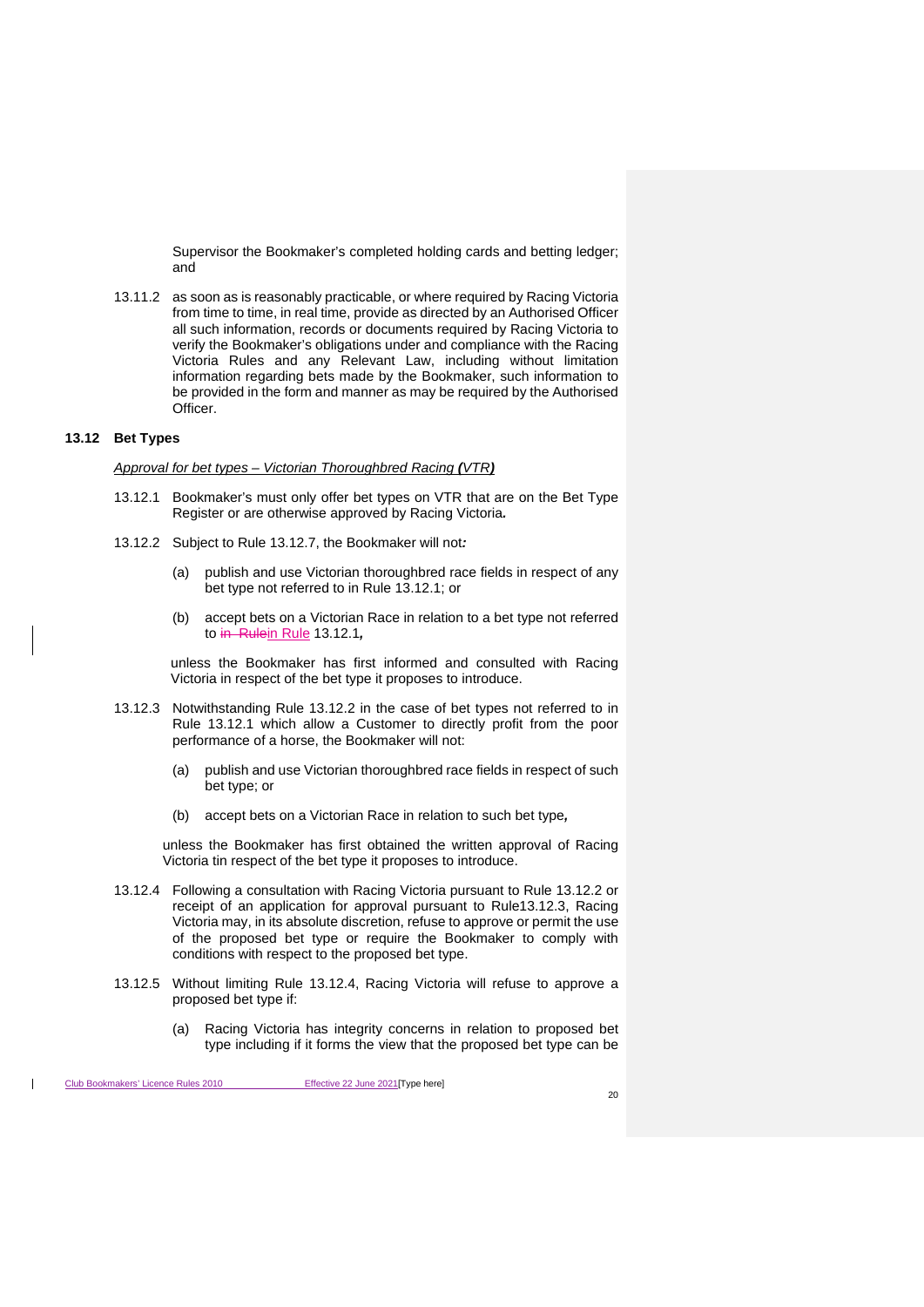manipulated by any person or has the potential to allow Customers to profit directly from the poor performance of a horse; or

- (b) Racing Victoria believes that the proposed bet type is disrespectful to any participant or official in Victorian thoroughbred racing or brings Victorian thoroughbred horse racing into disrepute.
- 13.12.6 If Racing Victoria imposes conditions on a particular bet type and the Bookmaker offers that bet type, the Bookmaker must comply with any conditions imposed. In the event that Racing Victoria considers that the Bookmaker is not complying with the conditions applying to a particular bet type it may give a notice in writing to that effect to the Bookmaker.
- <span id="page-37-1"></span>13.12.7 Subject to Rule [13.12.8,](#page-37-2) a Bookmaker may offer or propose to offer a Non-Racing Contingency Bet without first consulting with Racing Victoria pursuant to Rule [13.12.2](#page-36-2) or obtaining approval pursuant to Rule [13.12.3.](#page-36-3)
- <span id="page-37-2"></span>13.12.8 If the Bookmaker offers or proposes to offer a Non-Racing Contingency Bet which Racing Victoria considers in its absolute discretion:
	- (a) relates to the performance of a horse or horses in a Victorian Race;
	- (b) raises integrity concerns in relation to the particular bet type or Betting Transactions on Victorian Races generally; or
	- (c) is disrespectful to any participant or official in Victorian thoroughbred horse racing or brings Victorian thoroughbred horse racing into disrepute,

Racing Victoria may give a notice in writing to that effect to the Bookmaker.

- 13.12.9 If the Bookmaker offers or proposes to offer a bet type in breach of this Rule [13.12](#page-36-0) **(Non-Sanctioned Bet Type),** Racing Victoria may give a notice to that effect to the Bookmaker and upon receipt of that notice the Bookmaker:
	- (a) will immediately cease to offer the Non-Sanctioned Bet Type;
	- (b) will refund all amounts taken or received by the Bookmaker in relation to the Non-Sanctioned Bet Type; and
	- (c) will take all other such action in relation to the offering of the Non-Sanctioned Bet Type as Racing Victoria may require.

The rights of Racing Victoria under this Rule are in addition to any other rights Racing Victoria may have under these conditions or at law.

13.12.10 In this Rule-, "publish" means publish or disseminate, or cause to be published or disseminated, in any form or by any method of communication and "Victorian thoroughbred race field means a "race field" (as defined in the Gambling Regulation Act) in relation to a Victorian Race.

#### <span id="page-37-0"></span>**13.13 Betting Limits**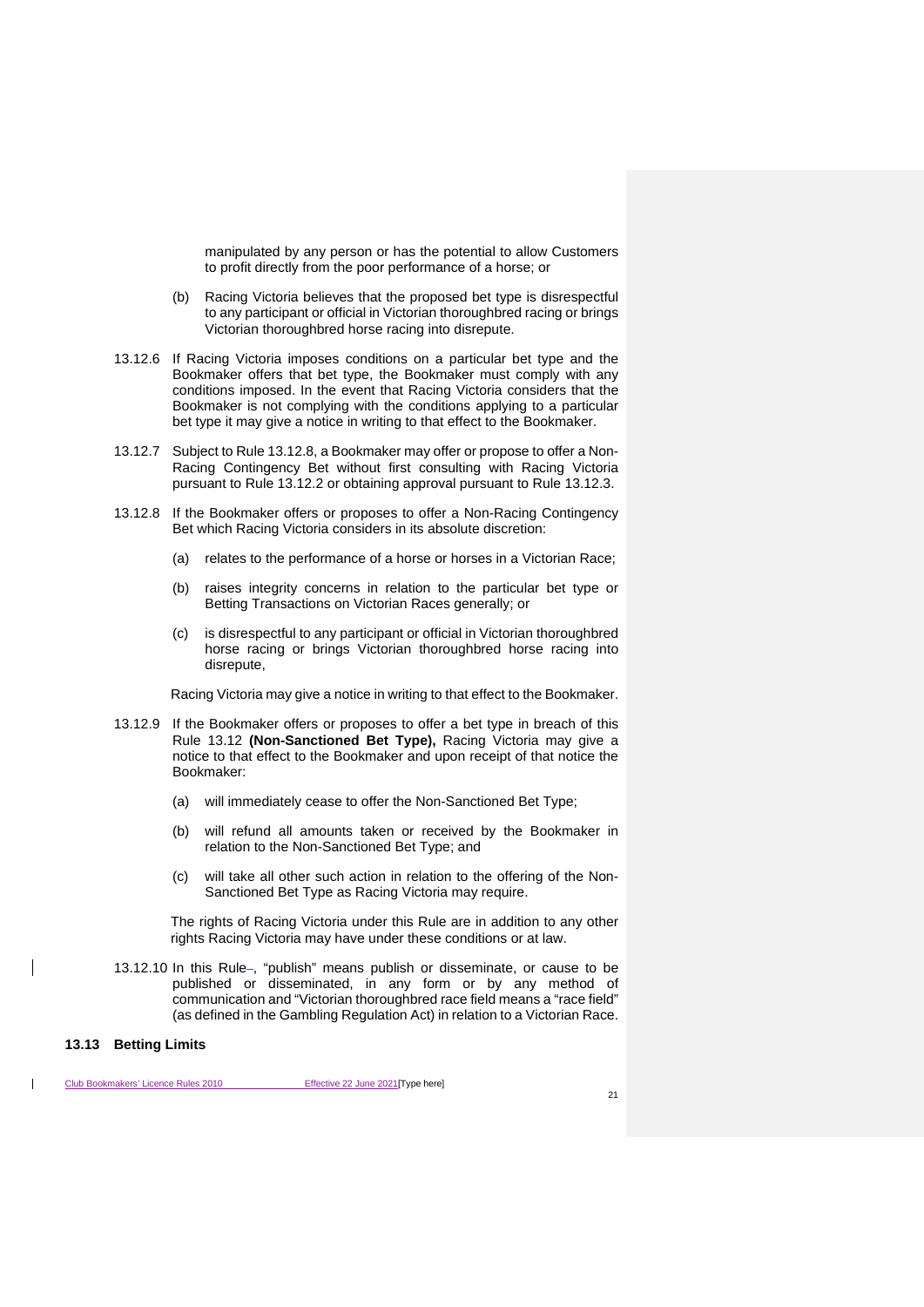Notwithstanding rule 5.1 in the Rules of Race Betting and subject to rule [13.13.21](#page-38-0)3.13.2, Bookmakers are required to accept a fixed odds bet via an Approved Betting System in the categories described in the table below at odds that are Publicly Displayed by the Bookmaker for any thoroughbred race up to the maximum amounts for the Bookmaker to lose as specified in the table below:

| Race Type                       | Bet Type                                                      |
|---------------------------------|---------------------------------------------------------------|
| Metropolitan Victorian Race     | In any one win, win/place or each-way bet: to lose<br>\$2,000 |
|                                 | In any one place bet: to lose \$800                           |
| Non-metropolitan Victorian Race | in any one win, win/place or each-way bet: to lose<br>\$1,000 |
|                                 | in any one place bet: to lose \$400                           |

#### <span id="page-38-1"></span>13.13.1 **Compliance by Bookmaker**

Subject to rule 13.13.243.13.2, a Bookmaker must not do any act or refuse to do any act to avoid complying (either in whole or in part) with Rule [13.131](#page-37-0)3.13 including but not limited to by:

- (a) closing a person's account;
- (b) refusing to open a person's account;
- (c) placing any restrictions on a person's account in relation to betting on Victorian thoroughbred racing;
- (d) refusing to lay a Relevant Fixed Odds Bet to any person when those fixed odds are Publicly Displayed; or
- (e) laying lesser odds on a Relevant Fixed Odds Bet to a person than those Publicly Displayed.

#### <span id="page-38-0"></span>13.13.2 **Exclusions**

The Bookmaker is not required to comply with its obligations under Rules [13.131](#page-37-0)3.13 or [13.13.11](#page-38-1)3.13.1 if at the time of the Betting Transaction in relation to a Relevant Fixed Odds Bet:

- (a) the customer is not domiciled in Australia;
- (b) at the time the Customer is attempting to enter into the relevant Betting Transaction, the relevant Publicly Displayed odds are not being made available to Customers generally in the jurisdiction in which the relevant Customer's principal place of residence is situated;
- (c) the bet is a Betting Transaction on a betting exchange;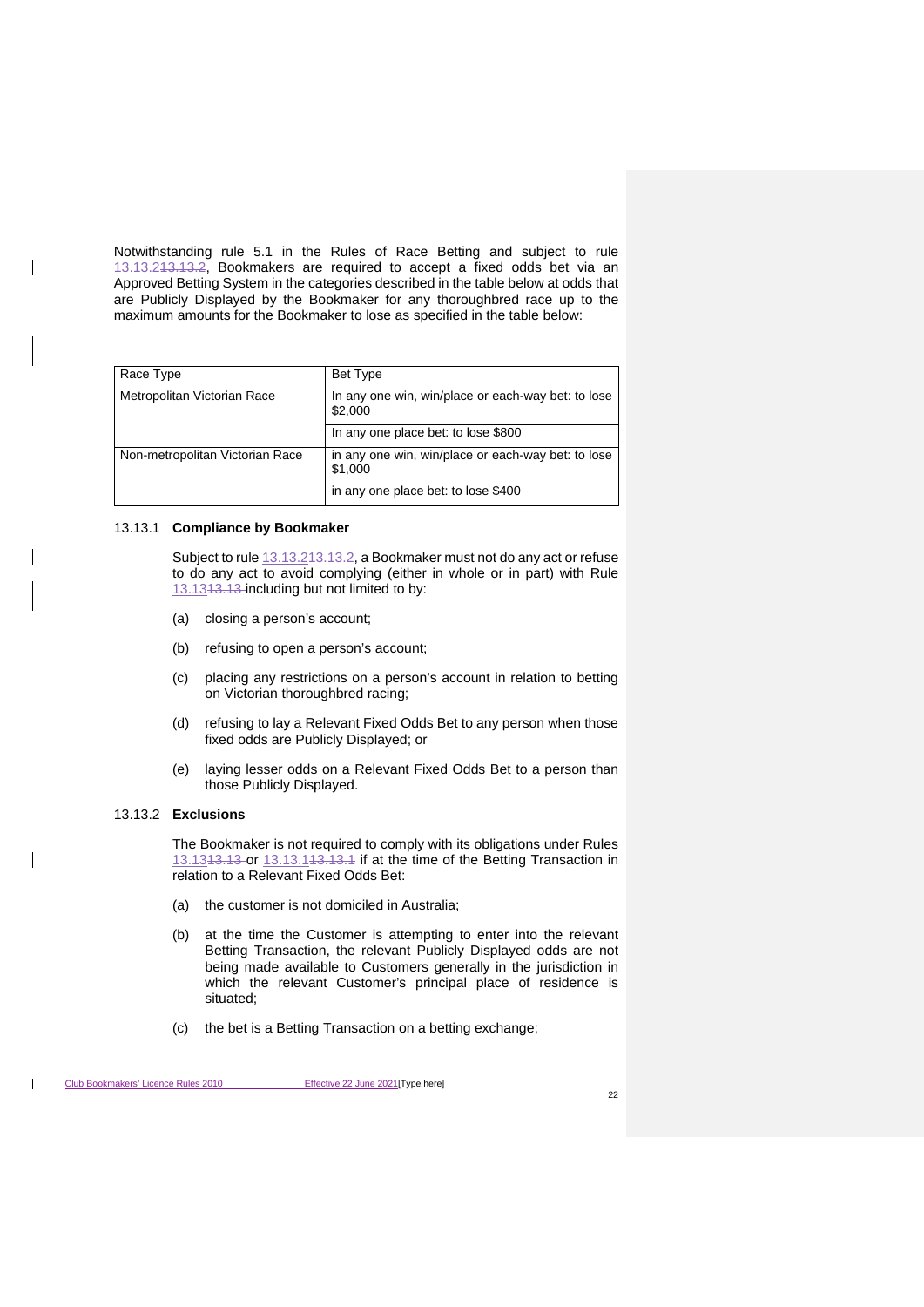- (d) the person has not provided the Bookmaker with sufficient funds to pay for the Relevant Fixed Odds Bet;
- (e) the bet with the Bookmaker is placed prior to the Final Acceptances Deadline for the relevant Victorian Race;
- (f) the bet forms part of a multi-bet placed with the Bookmaker;
- (g) the Bookmaker has already accepted a Relevant Fixed Odds Bet or number of Relevant Fixed Odds Bets of the same bet type up to the relevant limit in Rule 13.13<del>13.13</del> on that horse from the person;
- (h) where the Bookmaker's Publicly Displayed Price has changed prior to the Relevant Fixed Odds bet being confirmed, the Bookmaker is not compelled to accept a Relevant Fixed Odds Bet at the prechanged price;
- (i) where the person is acting as agent or nominee for a third party and the person placing the bet will not be beneficially entitled to the whole of the proceeds of the Relevant Fixed Odds Bet with the Bookmaker;
- (j) the Bookmaker has refused to accept a Relevant Fixed Odds Bet, done an act or refused to do any act referred to in rul[e 13.13.11](#page-38-1)3.13.1 due to:
	- (i) the person being warned off or disqualified under the Rules of Racing;
	- (ii) the person having previously engaged in fraudulent activity;
	- (iii) the person is on a relevant gambling self-exclusion register;
	- (iv) the person having previously breached a material condition of that person's agreement with the Bookmaker, unless the dominant purpose of such condition is to avoid complying with Rule [13.1313.131](#page-37-0)3.13 or the material condition is determined by Racing Victoria (in its absolute discretion) to be an unreasonable condition;
	- (v) the Bookmaker being unable to accept any bet (or the Relevant Fixed Odds Bet) from the person by operation of any Laws, including but not limited to  $tF$ he Anti-Money Laundering and Counter-Terrorism Financing Act 2006 (Cth) or any responsible gambling legislation.
	- (vi) there being systematic multiple identical Relevant Fixed Odds Bets from related/connected parties and/or from the same IP address;
	- (vii) a person placing a Relevant Fixed Odds Bet from, or a Relevant Fixed Odds Bet is received from, a proxy server;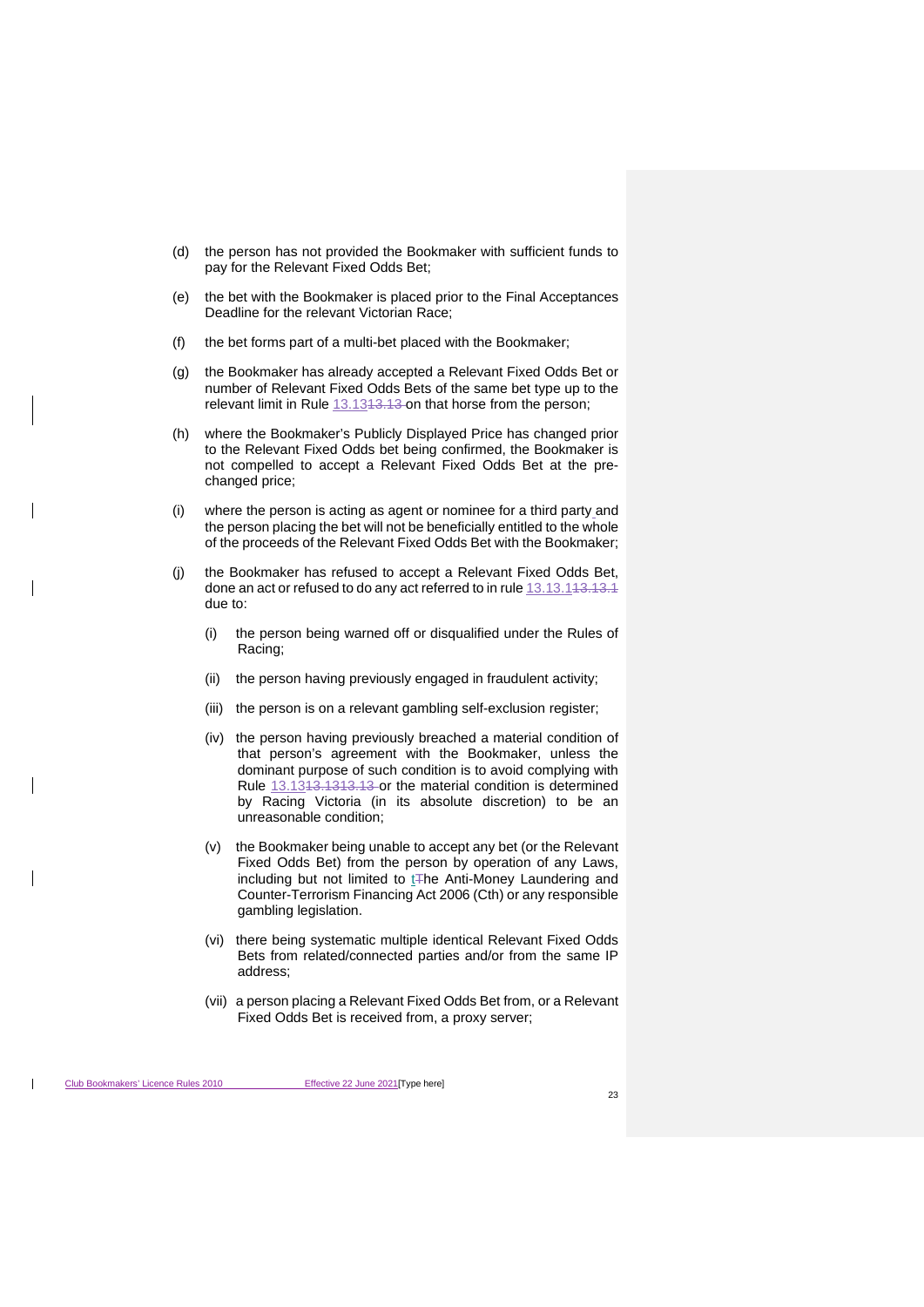- (viii) the Relevant Fixed Odds Bet being a promotional bet, including a bonus bet or free bet (whether in part or in whole), where the customer has not provided the full payment for the stake;
- (ix) the Bookmaker reasonably suspecting that the person placing the Relevant Fixed Odds Bet is not the beneficial owner of the bet or the account is being used in violation of the Bookmaker's account terms and conditions, where the suspicion can be reasonably validated by the Bookmaker through public records, IP tracking, unique device tracking or some other verifiable process or source;
- (x) unauthorised scraping of a Bookmaker's website;
- (xi) the Relevant Fixed Odds Bets being placed by employees/associates (and/or their associates) of a Bookmaker where there is a reasonably held belief by the Bookmaker that the bet is based on betting information (including, but not limited to, betting trends and bets placed with that Bookmaker) that is not publicly available;
- (xii) the Relevant Fixed Odds Bet being contrary to the Rules of Racing, Laws or these rules;
- (xiii) any other reason that in Racing Victoria's opinion raises serious integrity concerns;
- (xiv) any other reason as published by Racing Victoria on its website from time to time; or
- (xv) The person having been restricted to betting via a specified platform (e.g. telephone) arising from reasonably held concerns by the Bookmaker as to robotic or systemic use via other platforms/channels.

#### <span id="page-40-0"></span>13.13.3 **Complaints**

- <span id="page-40-2"></span>(a) the Bookmaker must provide Racing Victoria with all information that Racing Victoria requests for the purposes of its investigation and determination of a Complaint.
- (b) The Bookmaker agrees, subject only to compliance with laws relating to privacy or data protection, to use its best endeavours to comply promptly with a request received from Racing Victoria under clause [\(a\).](#page-40-0)
- (c) Racing Victoria agrees to provide any relevant information provided to Racing Victoria by the Complainant to the Bookmaker against whom a Complaint has been made.
- <span id="page-40-1"></span>(d) All requests by Racing Victoria under clause [\(a\)](#page-40-0) shall be kept strictly confidential and shall not be divulged by Racing Victoria to any third party (other than the Complainant) except: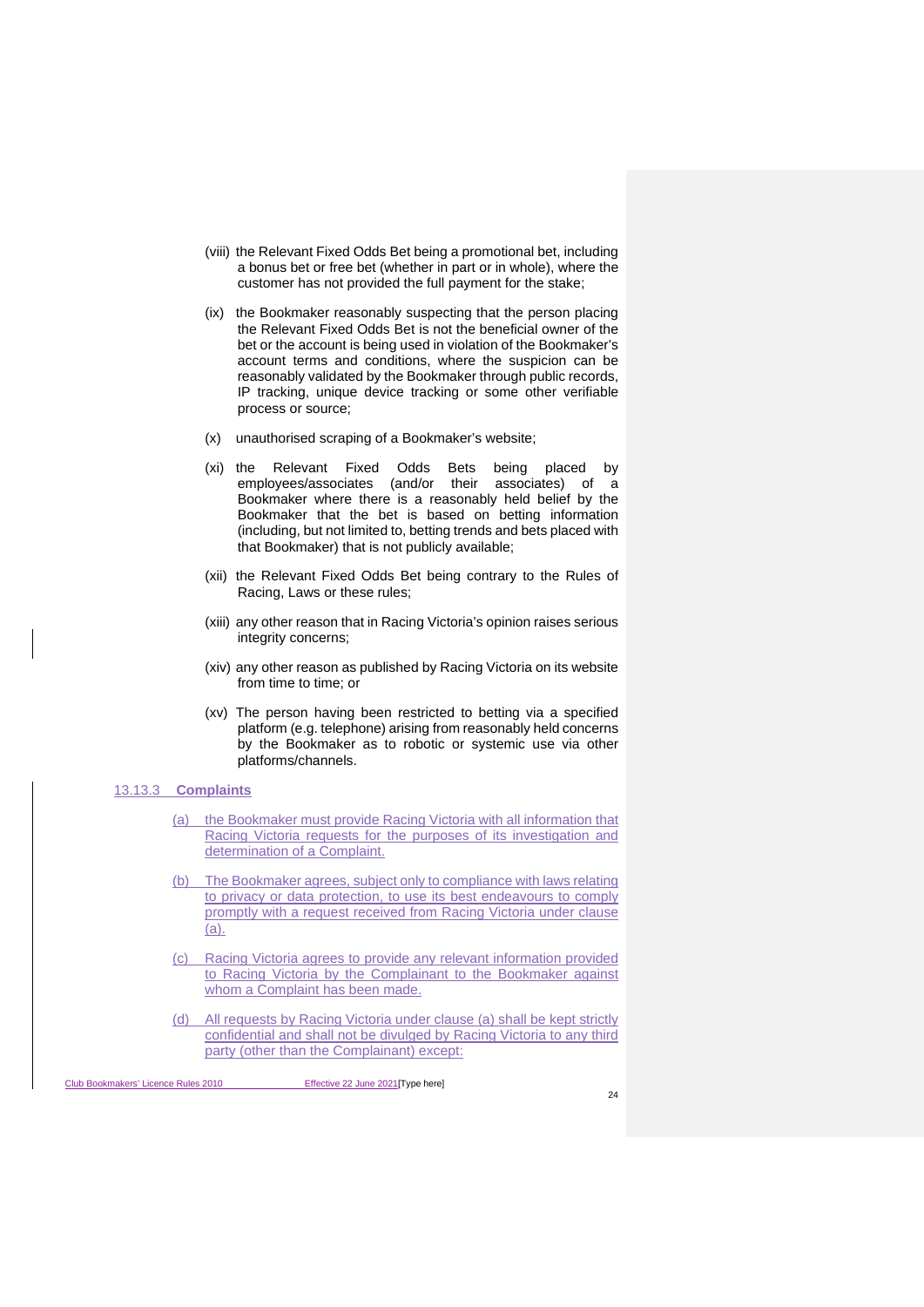- (i) where required by law;
- (ii) where expressly permitted by these conditions;
- (iii) with the prior written consent of the Bookmaker and the Complainant; or
- (iv) where a Complainant has submitted one or more separate complaints against other Bookmakers which are consistent with the Complaint, Racing Victoria may provide non-specific information, subject to compliance with laws relating to privacy or data protection, to assist Bookmakers to respond to the Complainant consistently.
- (e) Racing Victoria's obligations under clause [\(d\)](#page-40-1) does not apply where the confidential information has been made public through no fault of Racing Victoria.
- (f) Racing Victoria will provide a Bookmaker against whom a Complaint has been made written notice giving the Bookmaker an opportunity to make written submissions to Racing Victoria in relation to the Complaint within 14 days.
- (g) The Bookmaker agrees that Racing Victoria's determination to uphold any Complaint is final and binding on the Bookmaker.
- <span id="page-41-0"></span>(h) Where, in relation to a Complaint that has been upheld by Racing Victoria and Racing Victoria has determined that the Bookmaker has failed to comply with its obligations under this Licence Rul[e 13.13.3,](#page-40-2) Racing Victoria may in its discretion:
	- (i) notify the Bookmaker with regard to its Minimum Bet Limit obligations;
	- (ii) reprimand the Bookmaker;
	- (iii) issue a letter of rectification which may include a direction to the Bookmaker to rectify within a specified time any matter giving rise to the Complaint;
	- (iv) order the Bookmaker to make financial compensation or restitution of a specified amount to the Complainant with respect to the Complaint that has been upheld by Racing Victoria; and/or
	- (v) suspend or revoke the Bookmaker's Licence in accordance with Licence Rules [20](#page-52-0) and [21.](#page-53-1)
- (i) The rights of Racing Victoria under clause [\(h\)](#page-41-0) are in addition to, or without limitation to, the rights of Racing Victoria at law or under the terms and conditions for Licences.
- Where a Bookmaker receives a notice, declaration, suspension, revocation or order from Racing Victoria under clause [\(h\),](#page-41-0) the Bookmaker will promptly take all necessary steps to address and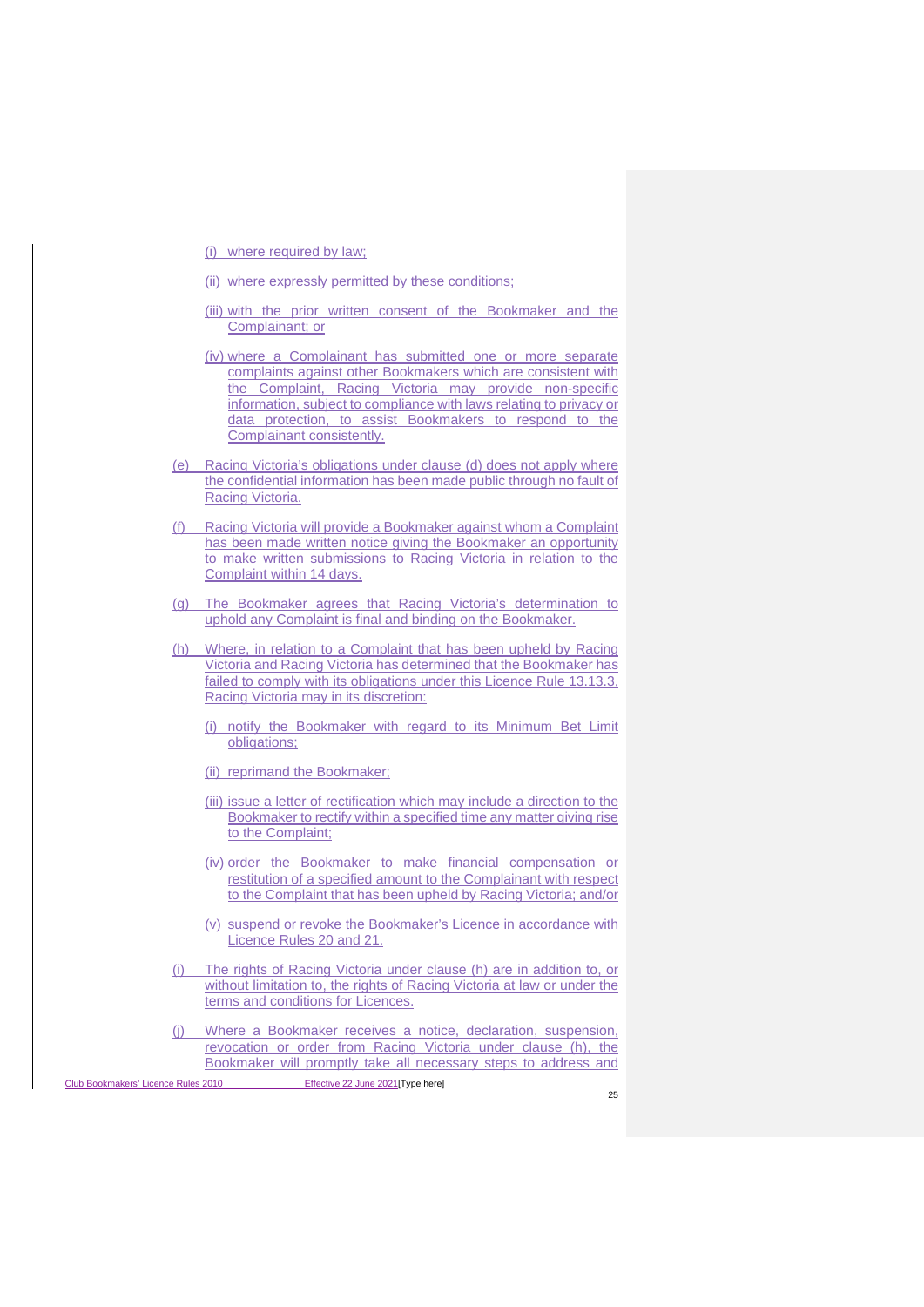comply with such notice, declaration, suspension, revocation or order as is required by Racing Victoria and will keep Racing Victoria advised of its progress.

#### <span id="page-42-0"></span>**13.14 Promotional Offers**

- 13.14.1 Subject to the terms of this Rule [13.1413.1413.13,](#page-42-0) a Bookmaker may make or communicate that it is willing to enter into a Promotional Offer.
- <span id="page-42-2"></span>13.14.2 Racing Victoria may, by notice in writing to a Bookmaker, object to a Bookmaker making, communicating or otherwise utilising a particular Promotional Offer and may, in its absolute discretion, by notice in writing, require the Bookmaker to cease making, communicating and/or otherwise utilising the Promotional Offer described in the notice.
- 13.14.3 Without limiting Rule [13.14.213.14.213.13.2](#page-42-2) Racing Victoria may object to a Promotional Offer if:
	- (a) Racing Victoria has integrity concerns in relation to the Promotional Offer including if it forms the view that the Promotional Offer can be manipulated by any person or has the potential to allow Customers to profit directly from the poor performance of a horse; or
	- (b) Racing Victoria believes that the Promotional Offer is disrespectful to any participant or official in Victorian thoroughbred racing or brings Victorian thoroughbred horse racing into disrepute.
- 13.14.4 Racing Victoria is not required to give any reasons for its decision to give a notice under Rule-[13.14.2.](#page-42-2)

## <span id="page-42-3"></span><span id="page-42-1"></span>**13.15 Bet Back Accounts (and lay betting)**

- 13.15.1 The Bookmaker must promptly on request by Racing Victoria (which request may be given either by notice in writing to a particular Bookmaker or by way of general notice to all Bookmaker's published on the Racing Victoria Website) provide details of the account or accounts used by the Bookmaker for the purposes of making Bet Backs, unless that account is with another Bookmaker (each notified account a Nominated Bet Back Account).
- 13.15.2 Without limiting Rule [13.15.113.15.113.14.1,](#page-42-3) the Bookmaker must provide Racing Victoria with details of each Nominated Bet Back Account at least fourteen (14) days prior to the end of each Period.
- 13.15.3 The Bookmaker must promptly notify Racing Victoria in writing of any change to a Nominated Bet Back Account or any additional account proposed to be used by the Bookmaker for the purposes of making Bet Backs. Such changed accounts or additional accounts will become after the date of the relevant notice a "Nominated Bet Back Account" for the purposes of this Rule [13.1513.1513.14.](#page-42-1)
- 13.15.4 The Bookmaker may not: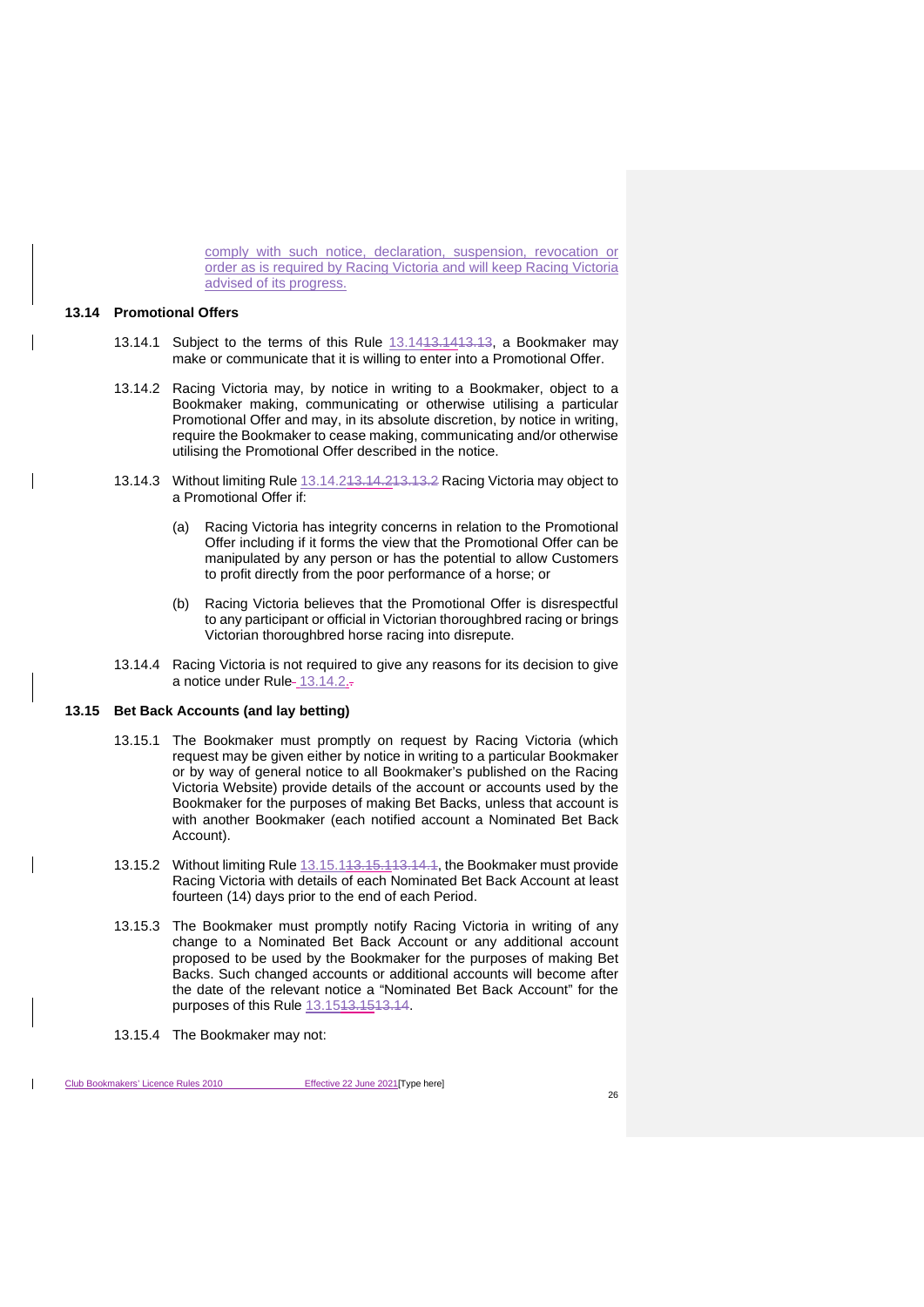- (a) use the Nominated Bet Back Accounts for any purposes other than making Bet Backs or placing lay bets with a Betting Exchange;
- (b) make Bet Backs or place lay bets with a Betting Exchange with respect to a Victorian Race using any account other than a Nominated Bet Back Account; nor
- (c) include in the amount of Bet Backs taken into account for the purposes of the calculation of the Levy payable by the Bookmaker pursuant to the Bookmakers' Licence Levy Rules 2012 any Betting Transaction constituting a Bet Back not effected through or using a Nominated Bet Back Account.

#### <span id="page-43-0"></span>**13.16 Penalty for failing to provide timely reports or reports in required form**

In the event that a Bookmaker, without reasonable cause (as determined by the Betting Supervisor at their discretion), either:

- (a) fails to provide reports in the timeframe required by an Authorised Officer; and/or
- (b) fails to provide information regarding bets in a form and manner as may be required by an Authorised Officer.

the Bookmaker may be required to pay an administration fee to Racing Victoria of a minimum of \$25 per breach.

## <span id="page-43-1"></span>**14. FUTURE BETTING**

#### <span id="page-43-2"></span>**14.1 Trust account**

14.1.1 Establishment

A Bookmaker conducting Future Betting must establish a separate bank account for Future Bets and provide details of that account to Racing Victoria upon request.

- 14.1.2 Use
	- (a) All Future Bets must be paid into that separate bank account.
	- (b) No payments may be made from moneys held in the account except to settle a Future Bet once it has been decided.
- 14.1.3 No fees or charges

A Bookmaker conducting Future Betting must ensure that no bank fees or other charges are deducted from the account in which Future Bets are held.

#### <span id="page-43-3"></span>**14.2 Reports**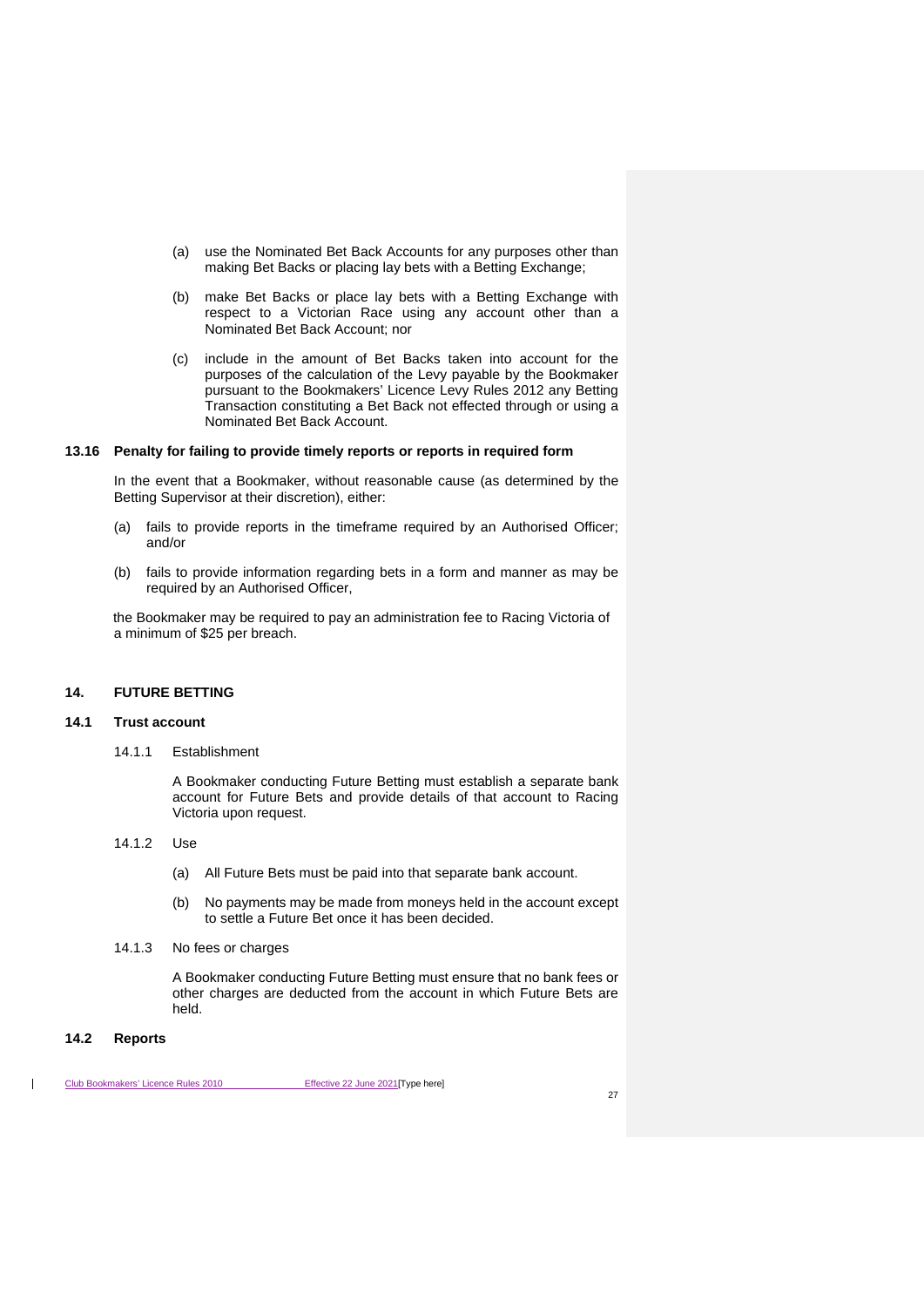A Bookmaker conducting Future Betting must, not later than the tenth day of each month, lodge with the Betting Supervisor:

- 14.2.1 a return for the previous month listing all Future Bets which had not been decided as at the first of the month; and
- 14.2.2 a copy of the relevant bank statement and a reconciliation of the bank account in which the Future Bets are held.

# <span id="page-44-4"></span><span id="page-44-0"></span>**15. ACCOUNT CLIENTS**

#### <span id="page-44-1"></span>**15.1 Interpretation**

For the purpose of this Licence Rule [151615:](#page-44-4)

**"account"** means any arrangement or facility by which a Bookmaker permits a client to place bets either:

- (a) on credit; or
- (b) using funds held by the Bookmaker in advance.

**"signatory"**, in relation to an account, means a person other than the client, on whose instructions (whether required to be in writing or not and whether required to be signed or not) the Bookmaker conducts transactions in relation to the client's account.

**"Terms and Conditions"** means the terms and conditions and betting rules which apply to an account, as agreed between the Bookmaker and a client.

#### <span id="page-44-2"></span>**15.2 Account opening procedures and information**

- 15.2.1 A Bookmaker must not open an account for a client without first collecting and recording the client's name, date of birth and residential address.
- 15.2.2 As soon as practicable, but no later than 7 days from the date of first opening an account for a client, every Bookmaker must lodge with the Betting Supervisor, in the form prescribed by Racing Victoria, the name, date of birth and address of the client.
- 15.2.3 As soon as practicable, but no later than 21 days from the date of first opening an account for a client, every Bookmaker must complete a Bookmaker Client Account Form in relation to the client and verify the identity of the client in accordance with that form.
- 15.2.4 In the event that a client does not verify his or her identity in accordance with the Bookmaker Client Account Form within 1424 days of opening an account, a Bookmaker must immediately close the account and report the matter to the Betting Supervisor.

#### <span id="page-44-3"></span>**15.3 No withdrawals or deposits permitted without identity verification**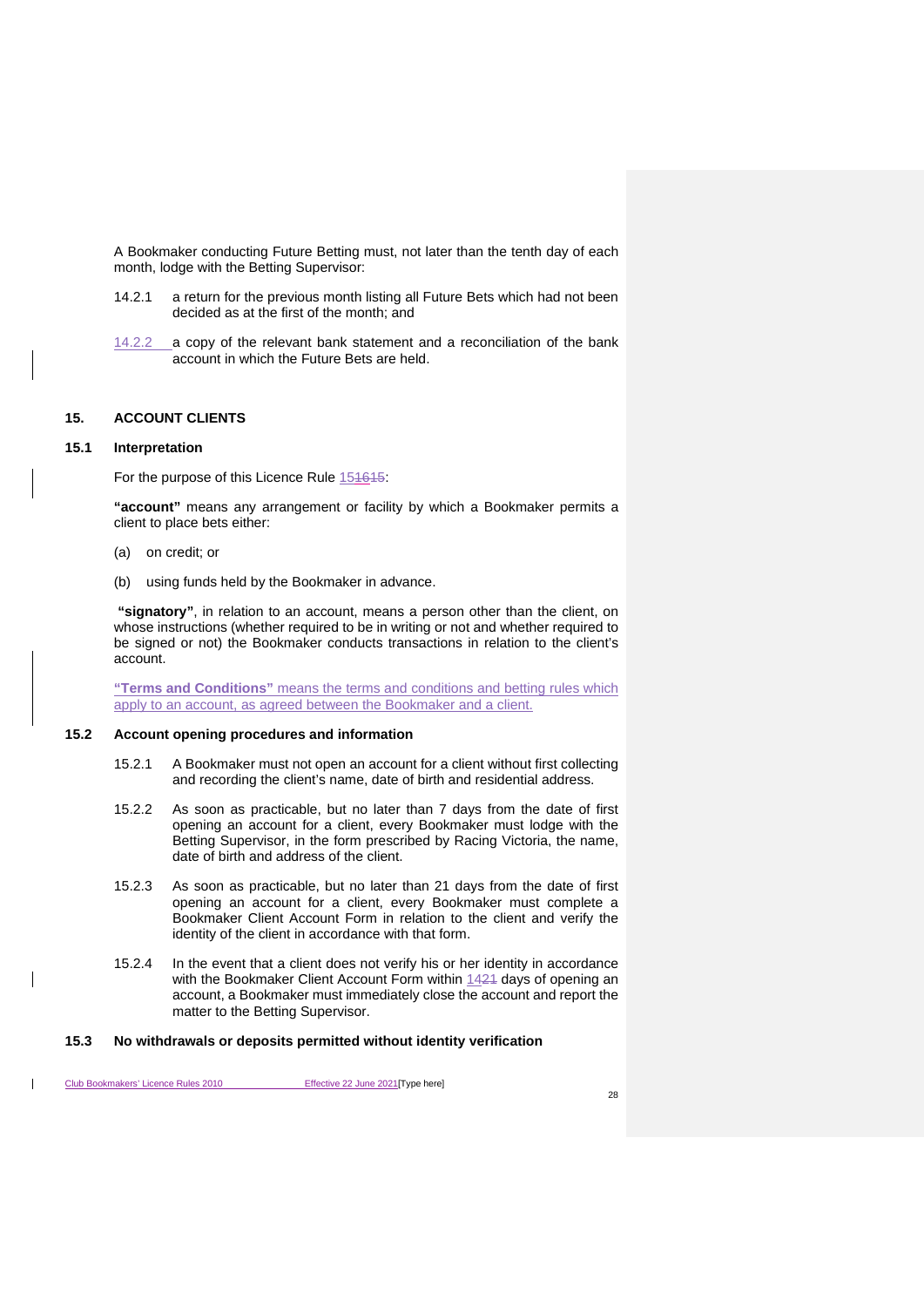- 15.3.1 A Bookmaker must not pay any winnings from the account of a client where the identity of the client has not been verified in accordance with the Bookmaker Client Account Form.
- 15.3.2 Except in the case of an account used exclusively to conduct betting over the internet, a Bookmaker must not permit any deposits to be paid to an account where the identity of the client has not been verified in accordance with the Bookmaker Client Account Form. For the avoidance of doubt, a deposit does not include payment of credit owing on the account.

#### <span id="page-45-0"></span>**15.4 Signatories to accounts**

- 15.4.1 A Bookmaker must not allow a person to be a signatory to an account without first completing a Bookmaker Client Account Form and verifying the identity of the signatory in accordance with that form.
- 15.4.2 As soon as practicable, but no later than 7 days from the date of allowing a person to be a signatory to an account a Bookmaker must lodge with the Betting Supervisor, in the form prescribed by Racing Victoria, the name, date of birth and address of the relevant signatory.

#### <span id="page-45-1"></span>**15.5 Other matters**

- 15.5.1 Subject to sub-rules [15.5.216.5.215.5.2](#page-45-3) and [15.5.416.5.415.5.4,](#page-45-4) the obligations of this Licence Rule  $15\overline{4615}$  do not apply to accounts already in existence at the commencement of this Licence Rule [151615.](#page-44-4)
- <span id="page-45-3"></span>15.5.2 With respect to accounts already in existence at the commencement of this Licence Rule [151615,](#page-44-4) a Bookmaker must lodge the information required by Licence Rule  $15.216.215.2$  and  $15.416.415.4$  with the Betting Supervisor within 7 days of the commencement of this Licence Rule [151615,](#page-44-4) if the bookmaker has not already done so.
- 15.5.3 A Bookmaker must maintain and produce immediately upon request by any Authorised Officer any Bookmaker Client Account Form required to be completed under this Licence Rule [151615.](#page-44-4)
- <span id="page-45-4"></span>15.5.4 Notwithstanding anything in this Licence Rule [151615,](#page-44-4) a Bookmaker must comply with any requirements of the *Anti-Money Laundering and Counter Terrorism Financing Act 2006* (Cth).

#### <span id="page-45-2"></span>**15.6 Certain Internet Betting Systems**

Racing Victoria may exempt a Bookmaker from the requirements of Rules 15.145.1 to [15.41](#page-45-0)5.4 where Racing Victoria approves an Internet Betting System which allows the Bookmaker to accept bets from customers of a third party, and where:

- 15.6.1 the Bookmaker may not immediately know the identity of the person placing the bet;
- 15.6.2 the third party has satisfied all requirements of Rule 15.145.4 to 15.545.5 in respect of its customers as if it were the Bookmaker; and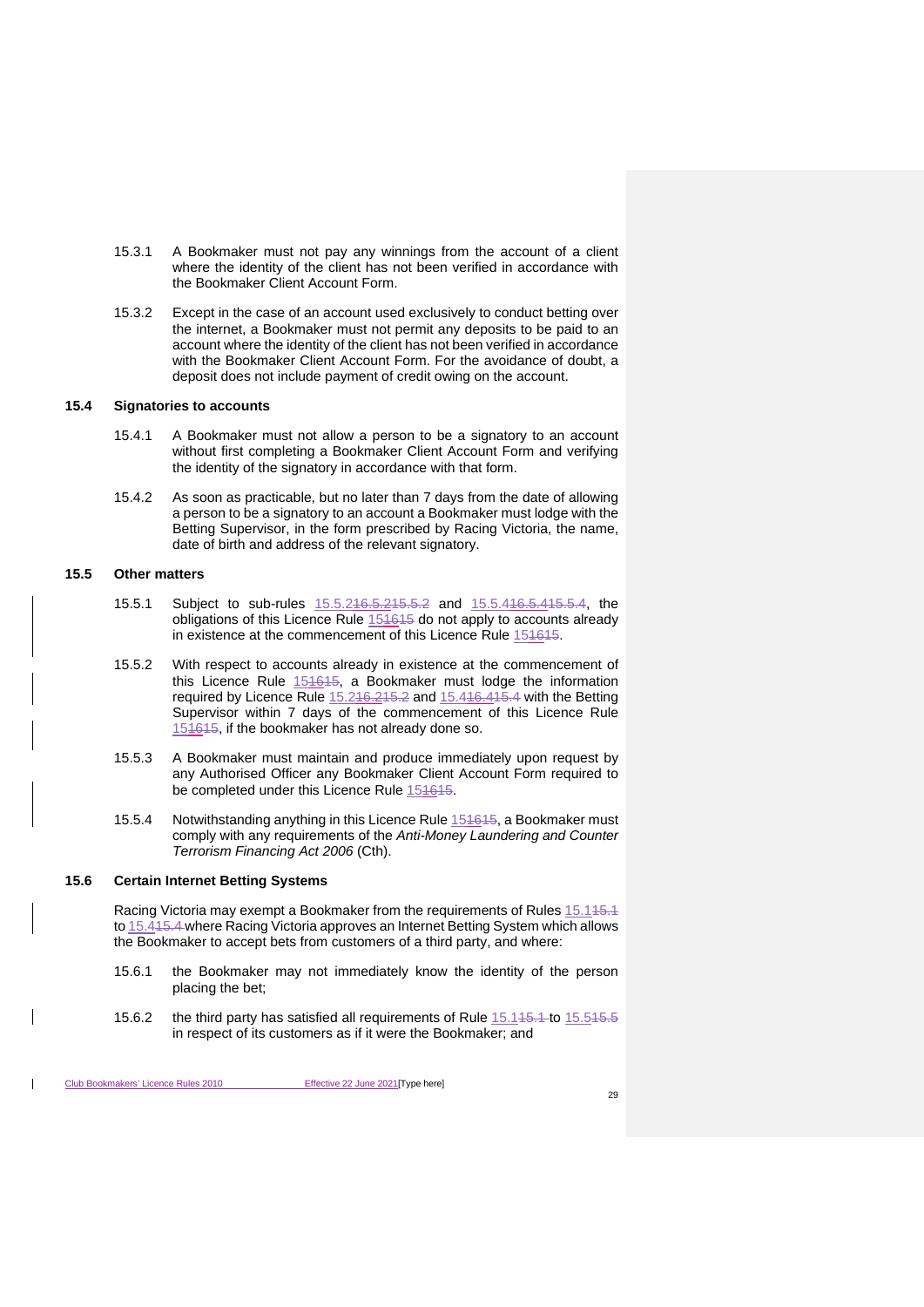## 15.6.3 Racing Victoria has full access to the customer information obtained by the third party.

# <span id="page-46-0"></span>**15.7 Terms and Conditions**

The Bookmaker must ensure that Terms and Conditions:

- 15.7.1 are clear and unambiguous;
- 15.7.2 contain all material terms which a reasonable person would expect to find in such Terms and Conditions;
- 15.7.3 comply with all Relevant Law;
- 15.7.4 comply with the Rules of Racing; and
- 15.7.5 do not contain any provisions which, in the opinion of Racing Victoria, are inappropriate or unfair to the client having regard to Relevant Law, the Rules of Racing, bookmaking in Victoria or any other matter which Racing Victoria considers relevant in its absolute discretion.

Upon request from Racing Victoria, the Bookmaker must within 14 days provide a letter from a law firm acceptable to Racing Victoria which:

- 15.7.6 is addressed to Racing Victoria and upon which it can rely; and
- 15.7.7 states that the Terms and Conditions comply with this Licence Rule [15.7.](#page-46-0)

## <span id="page-46-1"></span>**16. RESOLUTION OF BETTING DISPUTES**

## <span id="page-46-2"></span>**16.1 Betting Disputes**

Disputes or claims in respect of bets accepted or made by a Bookmaker may, with the consent of the parties involved in the betting contract, be mediated by the Betting Supervisor.

#### <span id="page-46-3"></span>**16.2 Matters referable to the Betting Supervisor**

A Bookmaker or a customer may refer to the Betting Supervisor any issue or dispute relating to the outcome of a bet which:

- 16.2.1 is not provided for in these Rules; or
- 16.2.2 relates to the interpretation of these Rules.

## <span id="page-46-4"></span>**16.3 Prior attempt at resolution**

Before referring any matter to the Betting Supervisor, a customer must endeavour to resolve the matter directly with the relevant Bookmaker.

## <span id="page-46-5"></span>**16.4 Time frame for reference to Betting Supervisor**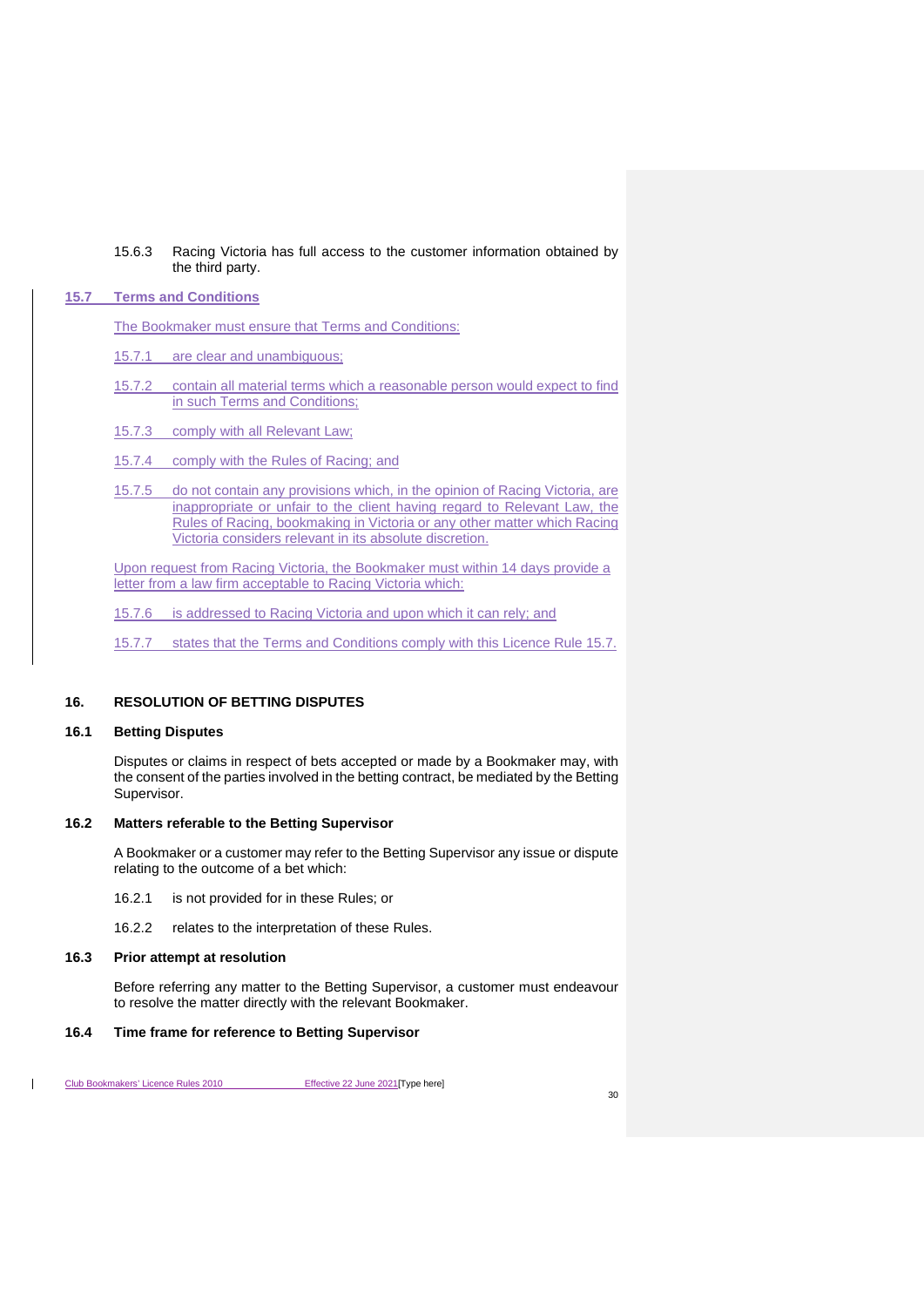References to the Betting Supervisor must be made within twenty-eight (28) days of the date of completion of the race or event to which the disputed bet relates.

## <span id="page-47-0"></span>**16.5 Contact point for Racing Victoria Betting Supervisor**

Referrals to the Betting Supervisor should be directed to Racing Victoria Betting Compliance and Regulation, by contacting:

Wagering Operations Racing Victoria Limited 400 Epsom Road Flemington VIC 3031 Telephone: (03) 9258 4667 Email: wagering@racingvictoria.net.au

# <span id="page-47-1"></span>**16.6 Process upon receipt by Betting Supervisor**

Upon receipt of a complaint the Betting Supervisor must investigate the complaint and use all reasonable endeavours to make a determination having regard to the representations by both parties within 30 days from the date of lodgement of the complaint. The Betting Supervisor is entitled to request further information from the parties for the purposes of resolving the complaint, and the parties agree to provide such information in a timely manner.

# <span id="page-47-2"></span>**17. OBLIGATIONS OF LICENCE HOLDERS**

#### <span id="page-47-3"></span>**17.1 Obligations**

Without limiting the terms, conditions and limitations that Racing Victoria may impose upon any Licence, a Bookmaker, as a condition of holding the Licence:

- 17.1.1 **Comply with laws, etc:** must comply at all times with:
	- (a) the Racing Victoria Rules;
	- (b) the terms and conditions of the Licence;
	- (c) the conditions of registration imposed by the Commission under the Gambling Regulation Act, including the implementation of a Responsible Gambling Code of Conduct; and
	- (d) all laws, by-laws, regulations, whether applicable generally or in respect of a particular Racecourse, or bookmaking or wagering businesses.
- 17.1.2 **No person other than Bookmaker's employees or assistants:** except as authorised by the Licence, must not employ, engage, arrange or permit any person other than his or her Bookmaker's Key Employee or other duly authorised employee or assistant to accept or place bets for or on his or her behalf or in the course of his or her business.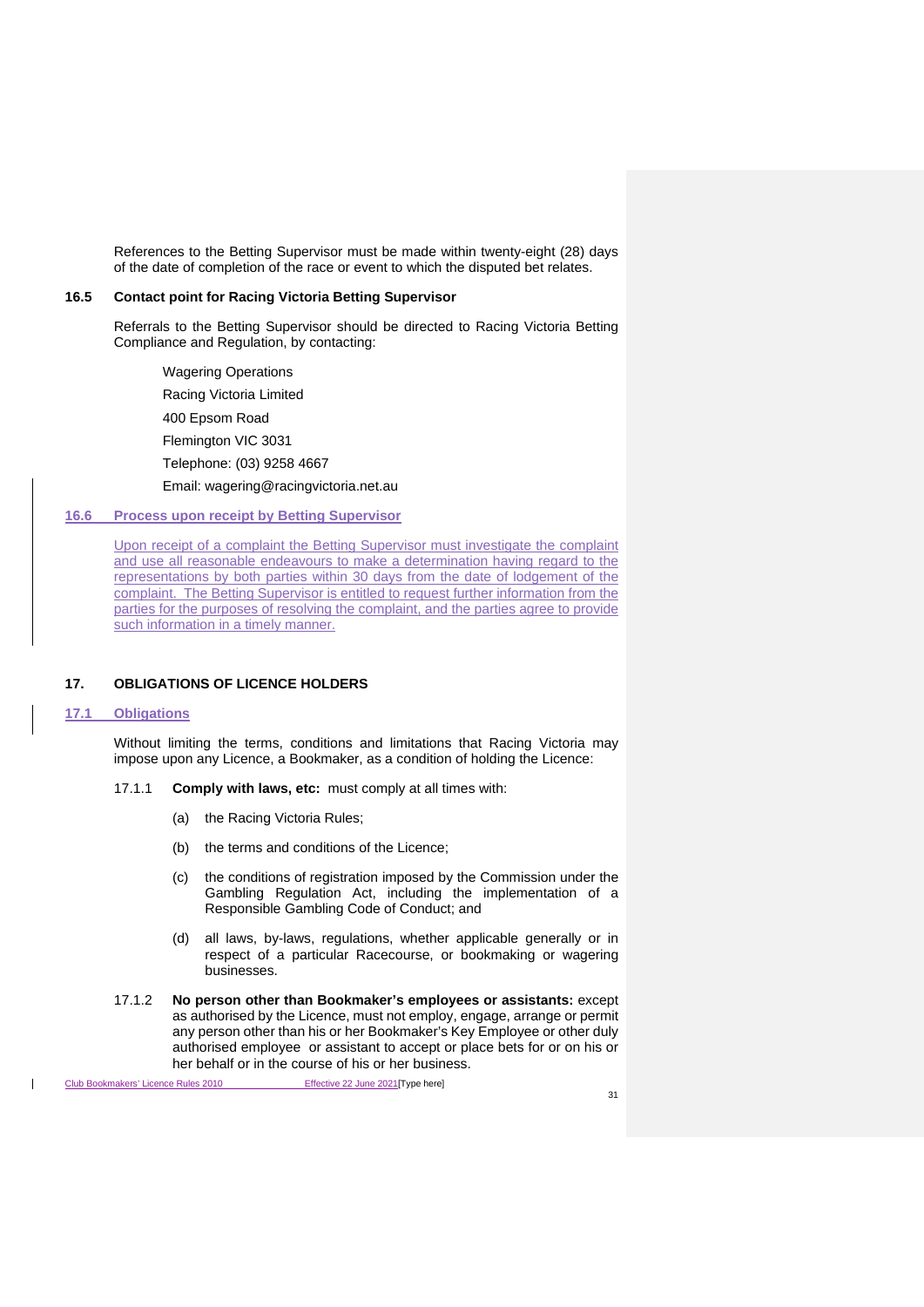- 17.1.3 **Bookmaker's Key Employee:** must not employ any Bookmaker's Key Employee unless:
	- (a) the Bookmaker's Key Employee wears, prominently displayed and as directed by an Authorised Officer, the identity card most recently issued to him or her by the Commission pursuant to section 4.5A.6 of the Gambling Regulation Act;
	- (b) the employment or use of the services of the Bookmaker's Key Employee does not cause obstruction to the public; and
	- (c) the Bookmaker's Key Employee is presented in accordance with standards as specified by Racing Victoria.
- 17.1.4 **Bookmaker to ensure employees or assistants assist Racing Victoria**: at all times, must ensure that all employees employed, or assistants engaged, by the Bookmaker:
	- (a) assist Racing Victoria with any enquiry or direction (or other relevant matter) related to the Bookmaker's business; or
	- (b) where directed or requested, attend and give evidence in respect of any investigation undertaken, or inquiry held, by Racing Victoria in accordance with the Racing Victoria Rules.
- 17.1.5 **Responsibility for acts and omissions of employees or assistants**: is responsible at all times for the actions, omissions, and conduct of all employees and assistants whom he or she engages to perform any duties in relation to the business of the Bookmaker.
- 17.1.6 **Guarantee:** must have in place guarantees as required by section 94A of the Racing Act.
- 17.1.7 **Dress standards:** must comply with minimum dress requirements as specified by Racing Victoria from time to time.
- 17.1.8 **Conduct:** must not engage in any conduct that, in the opinion of Racing Victoria, is detrimental to the best interests of the profession of bookmaking in Victoria.
- 17.1.9 **Provision of financial information:** must provide such financial information and other information as Racing Victoria, the Betting Supervisor or the Stewards may require from time to time.
- 17.1.10 **Change in financial position:** must immediately advise the Betting Supervisor of any material change in the holder's assets, liabilities or general financial position.
- 17.1.11 **Change in control:** must immediately advise Racing Victoria of any change in Control of the Bookmaker.
- 17.1.12 **Notification of certain financial circumstances, disciplinary actions, prosecutions and/or breaches of obligations:** must immediately advise Racing Victoria if any of the following occur: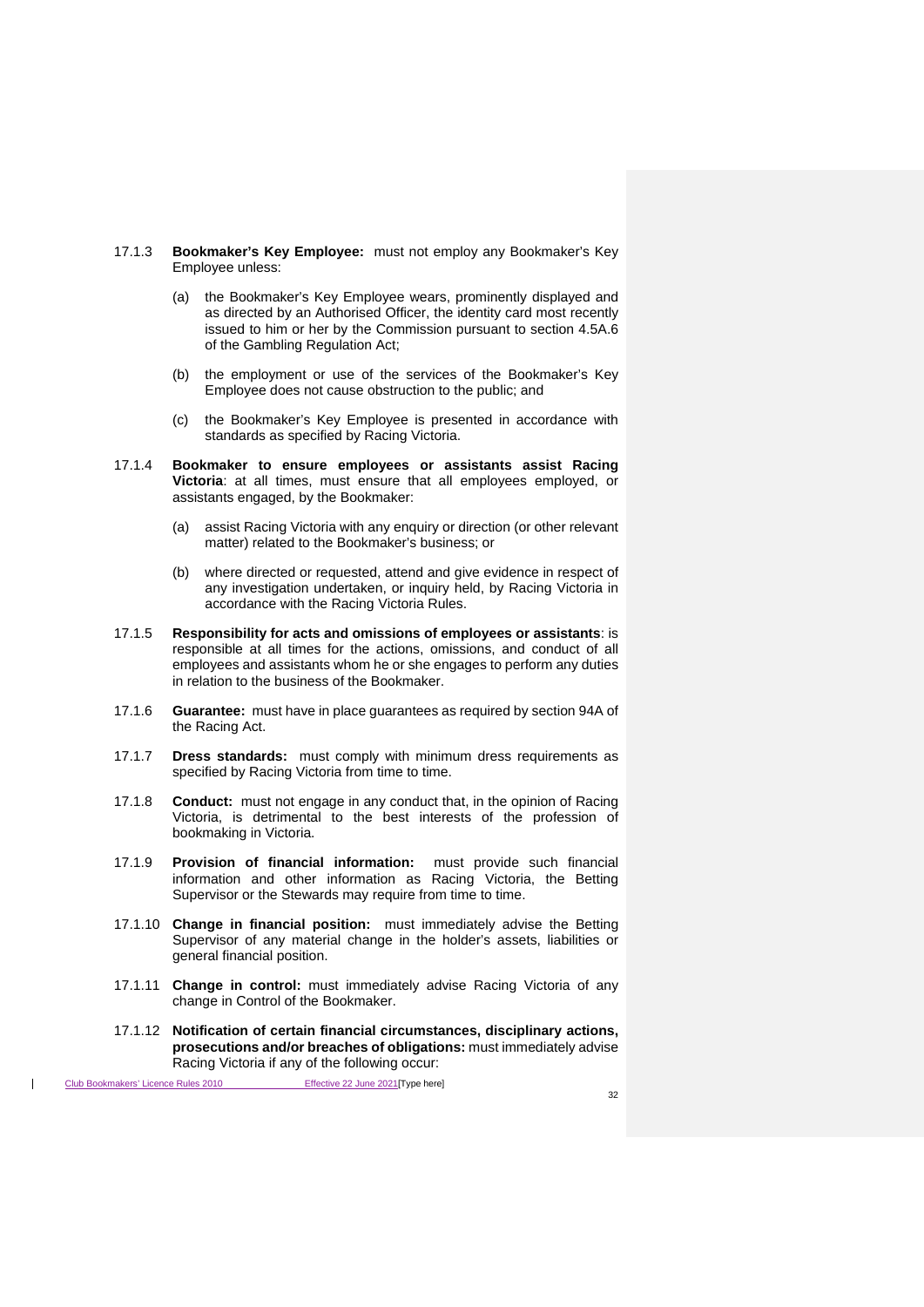- (a) an Insolvency Event occurs in relation to the Bookmaker;
- (b) a breach of the Racing Victoria Rules by the Bookmaker;
- (c) any Officer of the Bookmaker is not or ceases to be a Fit and Proper Person;
- (d) a prosecution is commenced against the Bookmaker, any of its Officers or any Related Entity of the Bookmaker ('**Notifiable Prosecution'**);
- (e) a judgment is delivered in respect of a Notifiable Prosecution or a Notifiable Prosecution is dismissed or discontinued;
- (f) disciplinary action is taken against the Bookmaker, any of its Officers or any Related Entity of the Bookmaker under the Rules of Racing (or the rules of racing applicable to thoroughbred horse racing in another jurisdiction or any equivalent rules of conduct of any sport in respect of which betting is conducted) or under any applicable law or any formal notice is given of the intention to commence an investigation or inquiry to determine whether any disciplinary action should be taken;
- (g) there is a material change in the nature or extent of the Bookmaker Activities carried on by the Bookmaker or in the means by which the Bookmaker carries on that business;
- (h) any act, omission, fact, matter or circumstance which the Bookmaker reasonably considers may:
	- (i) materially and adversely impact the integrity or reputation of Victorian thoroughbred horse racing;
	- (ii) warrant disciplinary action under the Rules of Racing against a Licensed Person; or
	- (iii) be wagering activity otherwise in breach of the Rules of Racing or any applicable law;
- (i) a person who is warned off a race course or who is a disqualified person under the Rules of Racing ('Disqualified Person') attempts to open an account with the Bookmaker or transacts on an account with the Bookmaker or the Bookmaker accepts a Betting Transaction from a Disqualified Person; or
- (j) any information or facts set out in the Bookmaker's original application for a License has changed.
- 17.1.13 **Provision of information in relation to compliance matters**: must disclose to Racing Victoria all details relating to:
	- (a) any report or statement provided to any regulatory or law enforcement agency by the Bookmaker which relates to any: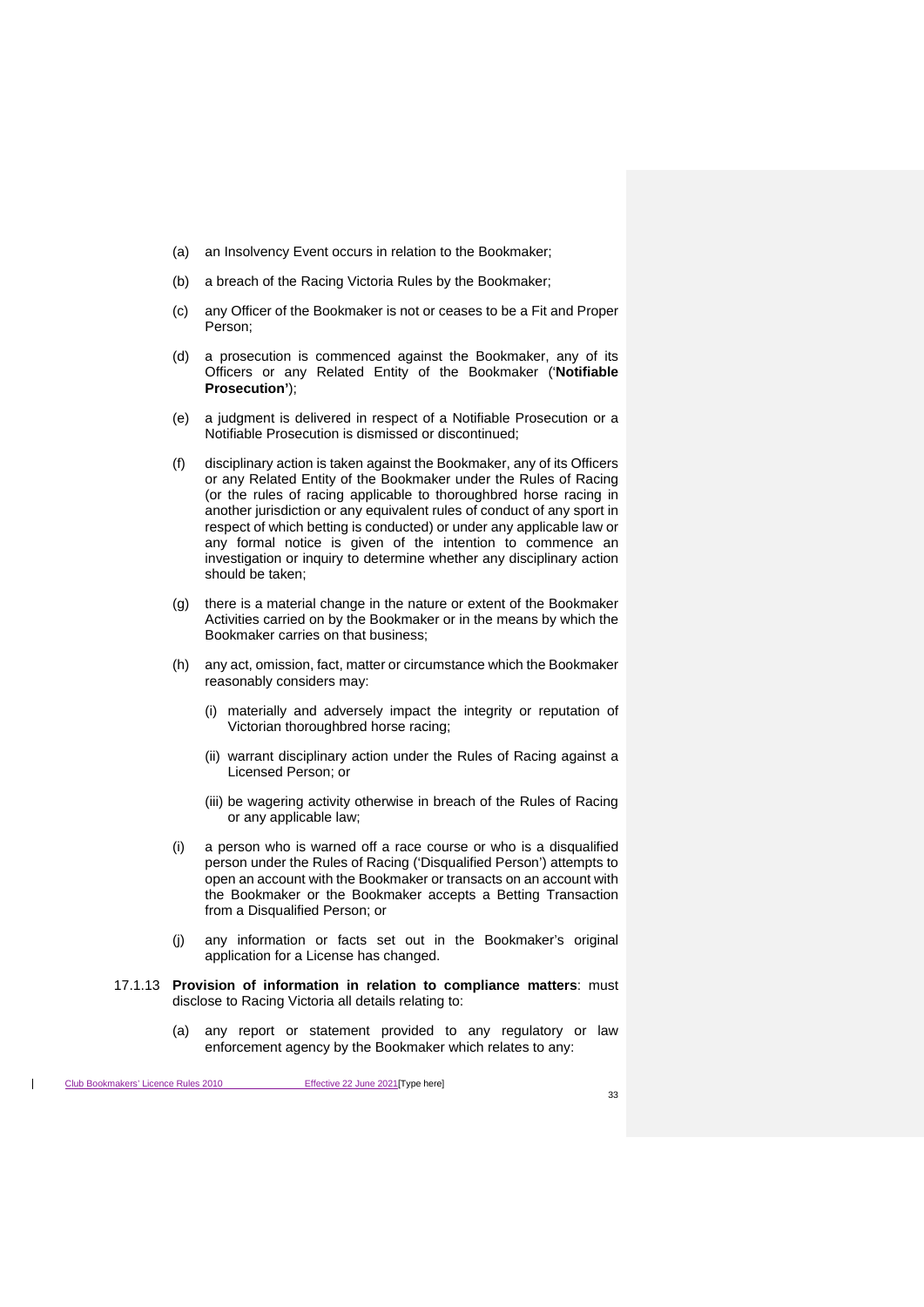- (i) suspected breach of law or breach of the Rules of Racing by any person relating to Betting Transactions; or
- (ii) non-compliance by the Bookmaker with its Licence where such non-compliance may result in suspension or termination of that Licence; and
- (b) any request for information made to the Bookmaker by any regulatory or law enforcement agency which relates to any:
	- (i) suspected breach of law or breach of the Rules of Racing by any person relating to Betting Transactions; or
	- (ii) non-compliance by the Bookmaker with its Licence where such non-compliance may result in suspension or termination of that Licence.

#### 17.1.14 **Obligations regarding the detection and prevention of misconduct**: the Bookmaker will:

- (a) take reasonable steps to prevent use of its Bookmaking Activities in breach of the Rules of Racing;
- (b) promptly notify the Stewards of any suspicious Betting Transaction of which it is aware prior to a Victorian Race being run and within 2 Business Days of any such notification provide the Stewards with details of the Bookmaker's internal investigation with respect to the suspicious Betting Transaction; and
- (c) in addition to any notification pursuant to the above clause, at any time that the Bookmaker becomes aware of any suspicious Betting Transaction, notify the Stewards within 2 Business Days of the Bookmaker becoming aware of any suspicious Betting Transaction and promptly provide the Stewards with details of the Bookmaker's internal investigation with respect to the suspicious Betting Transaction.
- 17.1.15 **Identity Card:** must when conducting the business of bookmaking, wear, prominently displayed and as directed by an Authorised Officer, the identity card most recently issued to him or her by the Commission pursuant to section 4.5A.6 of the Gambling Regulation Act.
- 17.1.16 **Not to display advertising:** unless approved by Racing Victoria, must not display or permit to be displayed in any Designated Area any advertising or any registered or unregistered trade mark, logo, design or other distinguishing patterns, colour or feature promoting or associated with any business organisation, enterprise or undertaking other than the bookmaking business conducted by the bookmaker pursuant to his or her Licence.
- 17.1.17 **Not to permit loitering:** must not permit any person to loiter or remain in the vicinity of his or her allotted betting stand during the conduct of betting other than his or her Bookmaker's Key Employee or other duly authorised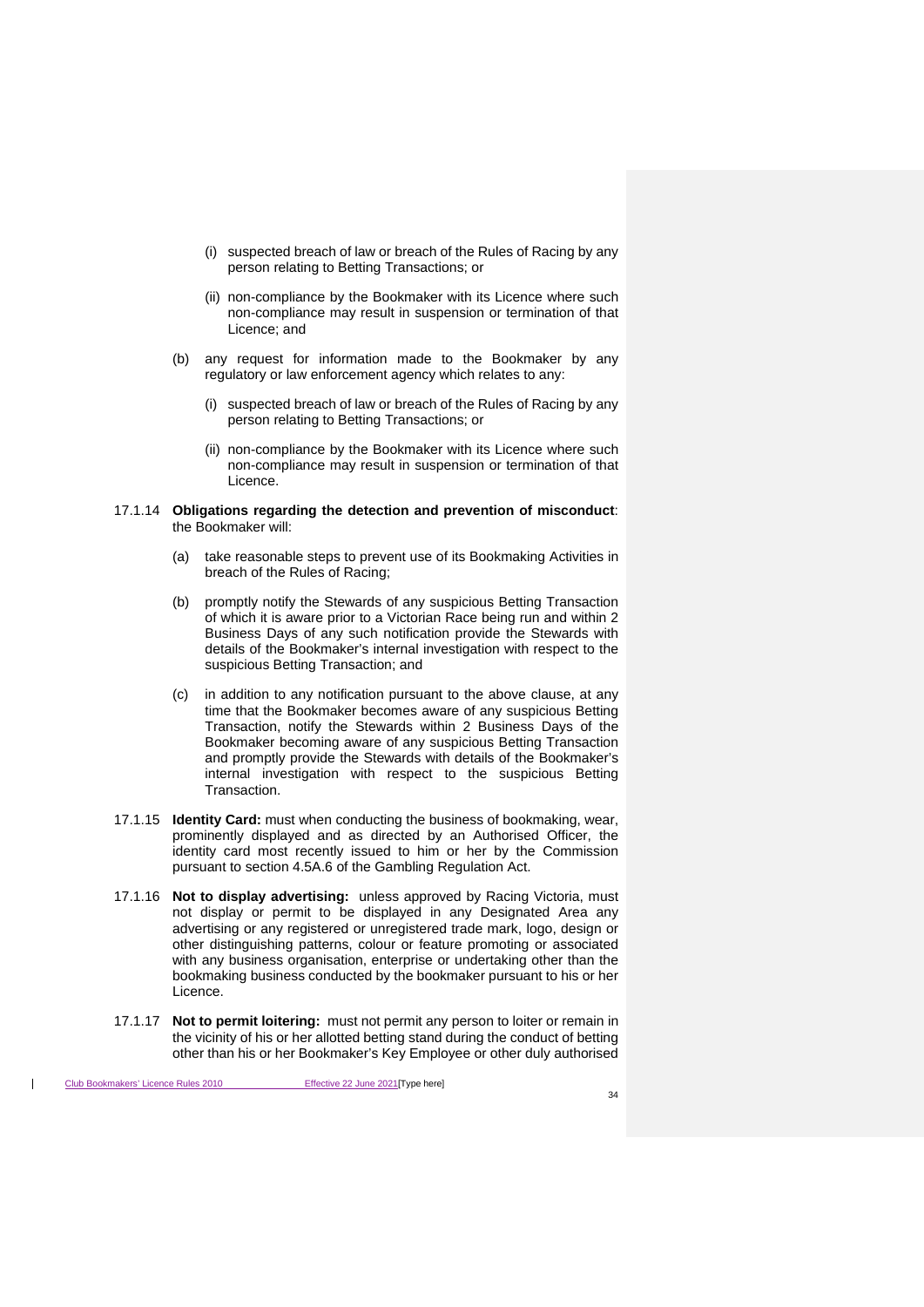employee or assistant engaged in the Bookmaker's betting operations on the day, and for that purpose may if necessary call upon the assistance of any Authorised Officer.

- 17.1.18 **Not to bet with Race-Day Official:** must not accept a bet from a person where the bookmaker knows, or has reasonable grounds to believe, that the person is a Race-Day Official who is, or may be, officiating at a race meeting during which that race is to be held.
- <span id="page-51-6"></span>17.1.19 **Not to accept bet on credit with Racing Victoria employee:** must not accept a bet from a person on credit where the Bookmaker knows, or has reasonable grounds to believe, that the person is an employee of Racing Victoria (whether on a full-time, part-time or casual basis).

For the purpose of Licence Rule [17.1.1918.1.1917.1.19,](#page-51-6) a bet on credit means a bet where payment for the bet is not made by the bettor at the time of placing the bet but is settled at a later time.

# <span id="page-51-0"></span>**18. AUDIT OF BETTING OPERATIONS**

#### <span id="page-51-1"></span>**18.1 Purpose**

A Bookmaker must when requested to do so by the Betting Supervisor, allow a person approved by the Betting Supervisor to audit the Bookmaker's betting operations for the purpose of verifying compliance with these Licence Rules, Licence terms and conditions and relevant legislation and regulations.

# <span id="page-51-2"></span>**18.2 Conduct and report**

A Bookmaker must ensure that the audit is conducted and an audit report is given to the Betting Supervisor within thirty (30) days of receipt of a request by the Betting Supervisor in accordance with this Licence Rule.

## <span id="page-51-3"></span>**18.3 Bookmaker to pay cost**

A Bookmaker must pay the cost of such audit as required by Racing Victoria.

## <span id="page-51-4"></span>**19. WITHDRAWAL OF A LICENCE OR APPROVAL FOR APPROVED SUBSTITUTE BY AN AUTHORISED OFFICER**

# <span id="page-51-5"></span>**19.1 Withdrawal Process**

If an Authorised Officer is satisfied that, at a Racecourse, a Bookmaker or an Approved Substitute:

- 19.1.1 is or has been drunk or disorderly; or
- 19.1.2 is assaulting or has assaulted any person or is using or has used any profane indecent or blasphemous language or any threatening or abusive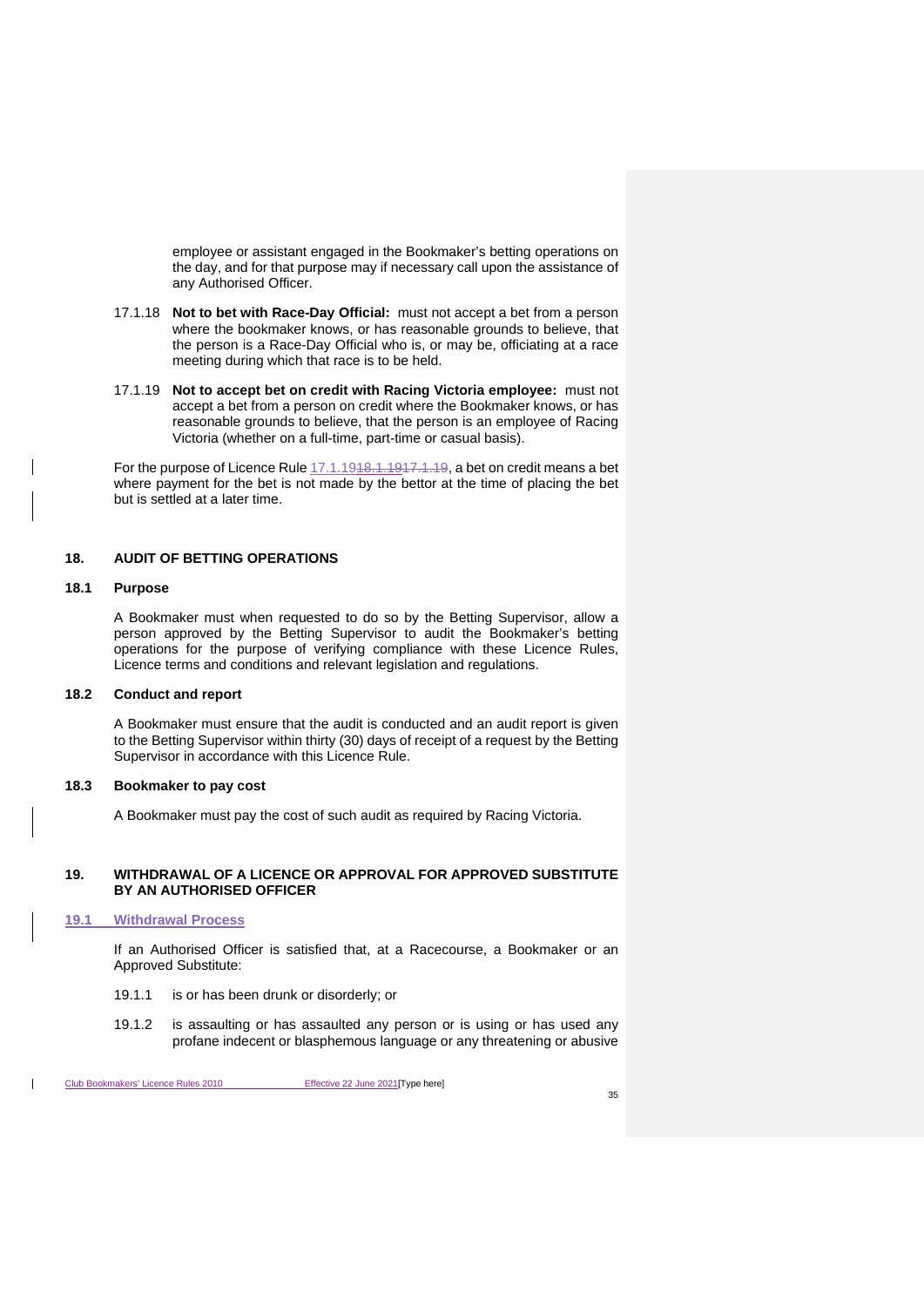words or has been or is otherwise misconducting or misbehaving himself or herself; or

- 19.1.3 is acting or has acted dishonourably or improperly in connection with any race meeting, any Race, any Approved Sports Betting Event or any bet; or
- 19.1.4 has made a bet for or with any jockey or apprentice jockey or with any person apparently under the age of 18 years; or
- 19.1.5 is in breach of any of these Licence Rules,

the Authorised Officer may advise the Bookmaker that the Licence, or the approval for an Approved Substitute, is withdrawn in respect of that day and the Licence or approval for an Approved Substitute, granted by Racing Victoria shall be taken to have been withdrawn by Racing Victoria in respect of that day, and the Authorised Officer shall refer the matter to Racing Victoria or to the Stewards.

## <span id="page-52-0"></span>**20. REVOCATION OR SUSPENSION OF A LICENCE BY RACING VICTORIA OR THE STEWARDS**

## <span id="page-52-1"></span>**20.1 Revocation or suspension of Registered Bookmaker's Certificate**

A Licence shall be automatically revoked or suspended immediately upon the revocation or suspension (respectively) of the holder's Registered Bookmaker's Certificate.

## <span id="page-52-2"></span>**20.2 Racing Victoria or the Stewards may revoke or suspend**

Racing Victoria or the Stewards may revoke or suspend a Licence or, in the case of a person approved to be an Approved Substitute, prohibit that person from holding approval to be an Approved Substitute for any specified period of time, in all cases at any time by notice in writing given personally or by post to a Bookmaker or an Approved Substitute if they are satisfied that the Bookmaker or Approved Substitute:

- 20.2.1 obtained the Licence or approval for an Approved Substitute by misrepresentation or concealment of any material fact;
- 20.2.2 has breached any of the Racing Victoria Rules;
- 20.2.3 is in default in the payment of the Licence Levy;
- 20.2.4 has made default in payment of any bet;
- 20.2.5 has been disqualified by Racing Victoria or Stewards or governing body of any Club or Approved SCB;
- 20.2.6 is untrustworthy or disreputable or associated with disreputable persons;
- 20.2.7 has been convicted of any offence punishable by imprisonment;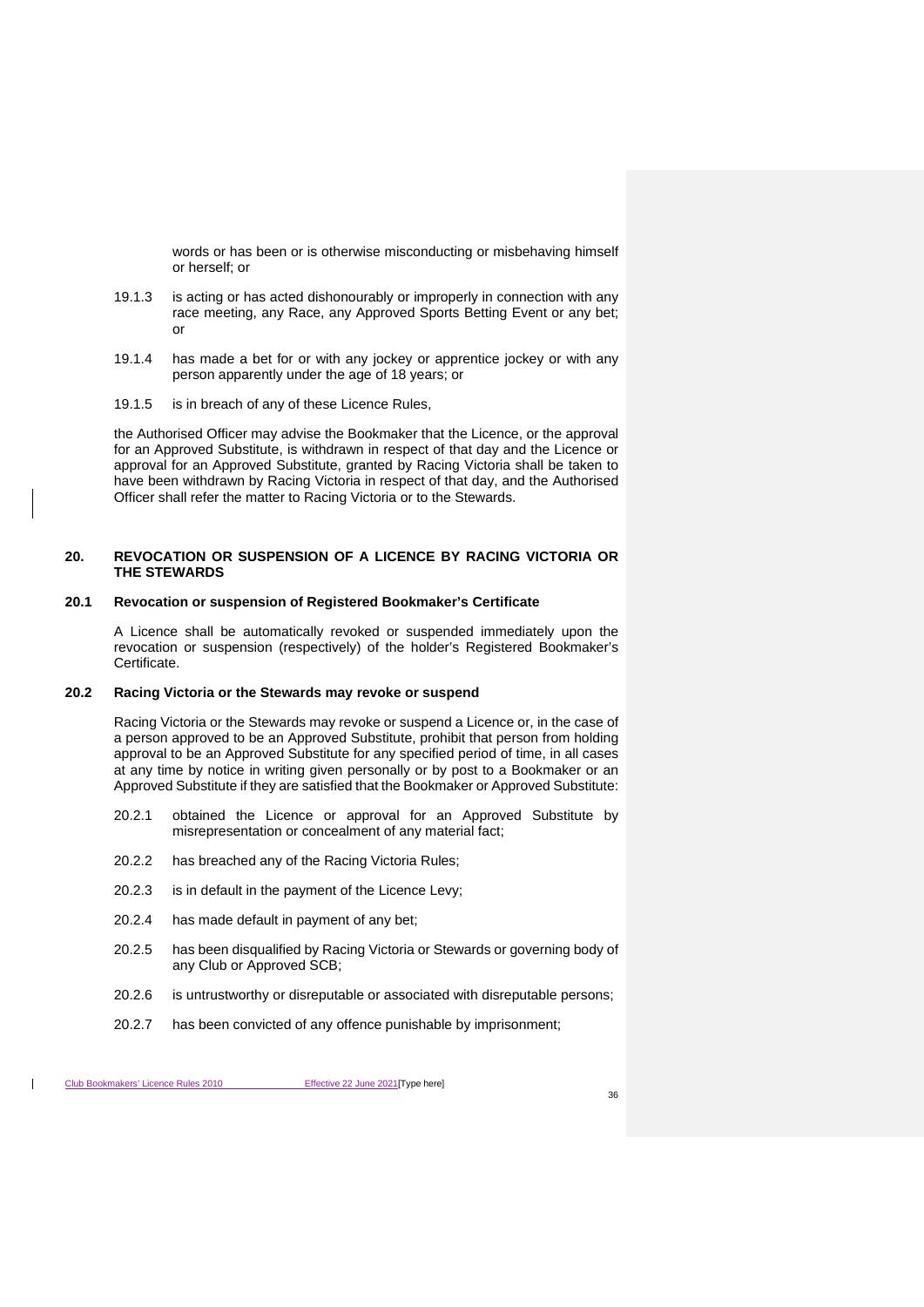- 20.2.8 is conducting or has conducted the business of a bookmaker in an area on a Racecourse other than the Designated Area specified in the Licence, or at an off-course premises that is not an Approved Off-Course Premises; or
- 20.2.9 is guilty of any malpractice or dishonourable or improper conduct in connection with betting or sporting contingencies whether on a Racecourse, Approved Off-Course Premises or elsewhere;
- 20.2.10 has made or offered to accept a bet for or with any person apparently under the age of 18 years;
- 20.2.11 has made or offered to accept a bet with a jockey or apprentice jockey under circumstances that involve, cause or may cause bribery or corruption, or where the Bookmaker knew that the Customer was a jockey or apprentice jockey;
- 20.2.12 was drunk or disorderly on a Racecourse;
- 20.2.13 has assaulted any person or used any profane, indecent or blasphemous language or used threatening or abusive words or otherwise misconducted or misbehaved himself or herself on a Racecourse or Approved Off-Course Premises; or
- 20.2.14 is guilty of conduct prejudicial to the interests of racing or the sport of an Approved SCB; or
- 20.2.15 has otherwise breach these Rules or the conditions of the Licence.

# <span id="page-53-0"></span>**20.3 Grant subject to conditions**

In any case where Racing Victoria or the Stewards may revoke or suspend a Licence or revoke or suspend approval for a person to be an Approved Substitute for a period of time, Racing Victoria or Stewards may impose conditions or limitations on a Licence or on the approval of an Approved Substitute, including for example precluding the holder from using an Approved Method of Communication.

#### <span id="page-53-1"></span>**21. RACING VICTORIA OR THE STEWARDS MAY IMPOSE PENALTY**

In any case where Racing Victoria or the Stewards may revoke or suspend a Licence or prohibit a person from being an Approved Substitute Racing Victoria or the Stewards may, in addition to or in lieu of taking such action:

- 21.1.1 impose a fine upon the Bookmaker or Approved Substitute; and
- 21.1.2 require the Bookmaker or Approved Substitute to take such action as Racing Victoria or the Stewards direct.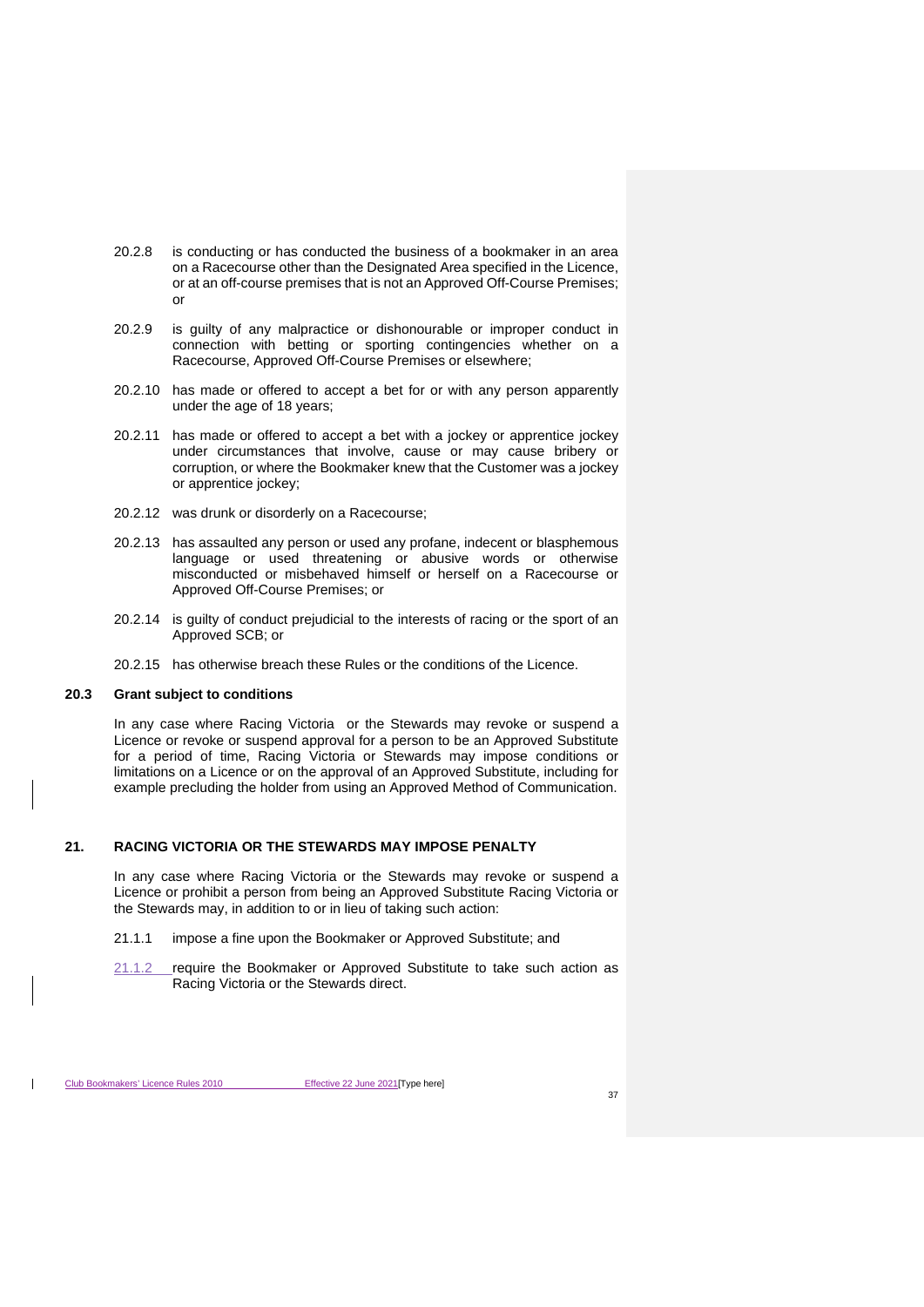#### <span id="page-54-0"></span>**22. REMOVAL OF PERSONS WITHOUT LICENCES**

#### <span id="page-54-1"></span>**22.1 Process**

- 22.1.1 If an Authorised Officer is satisfied that a person is carrying on activities, or attempting to carry on activities, as a bookmaker on a Racecourse and that person does not hold the required Licence or is not an Approved Substitute, the Authorised Officer may:
	- (a) seize and detain any equipment, apparatus, gear, tools or any other article, matter or thing which may be used by the person in carrying on the business; and
	- (b) request the person to leave the Racecourse.
- 22.1.2 If a person fails within a reasonable time to comply with a request made under Licence Rule [22.123.1.122.1.1,](#page-54-1) the Authorised Officer or any person requested by an Authorised Officer to provide assistance may remove or cause the person to be removed from the Racecourse using any means that appear reasonably necessary.

## <span id="page-54-2"></span>**23. AUTHORISED OFFICER TO PROVIDE IDENTIFICATION**

An Authorised Officer may not exercise his or her powers under these Licence Rules unless he or she first identifies himself or herself to the person who is the subject of such exercise, but the failure to do so will not render any exercise of powers invalid or unenforceable.

## <span id="page-54-3"></span>**24. DELEGATION BY RACING VICTORIA**

#### <span id="page-54-4"></span>**24.1 Power of Delegation**

Racing Victoria may delegate any of its powers and discretions under these Licence Rules to:

- 24.1.1 a subcommittee or subcommittees, whether or not comprised by members of the Directors;
- 24.1.2 the Betting Supervisor;
- 24.1.3 the Stewards;
- 24.1.4 the Chief Executive;
- 24.1.5 the General Manager or Manager, Integrity Services;
- 24.1.6 the General Manager or Manager, Wagering; or
- 24.1.7 officers of Racing Victoria or any Club.